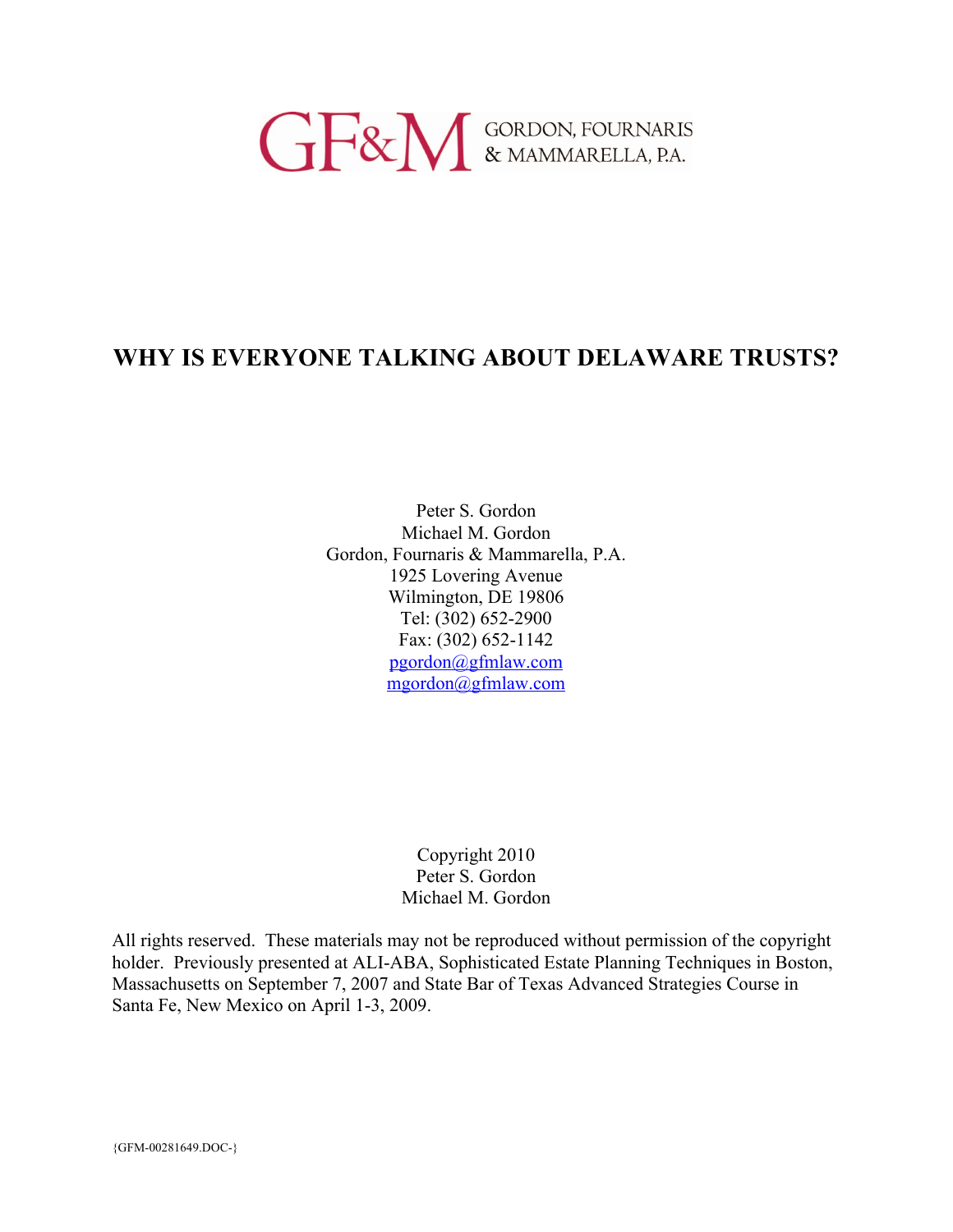|  | <b>TABLE OF CONTENTS</b> |
|--|--------------------------|
|--|--------------------------|

| I.  |             |                                                                                  |  |
|-----|-------------|----------------------------------------------------------------------------------|--|
| II. |             |                                                                                  |  |
|     | A.          |                                                                                  |  |
|     |             | $\mathbf{1}$                                                                     |  |
|     |             | 2                                                                                |  |
|     | <b>B.</b>   |                                                                                  |  |
|     |             | 1.                                                                               |  |
|     |             | 2.                                                                               |  |
|     |             | 3.                                                                               |  |
|     |             | 4.                                                                               |  |
| Ш.  |             |                                                                                  |  |
|     | $A_{\cdot}$ |                                                                                  |  |
|     |             | 1.                                                                               |  |
|     |             | 2.                                                                               |  |
|     |             | 3.                                                                               |  |
|     |             | 4.                                                                               |  |
|     |             | 5.                                                                               |  |
|     |             | 6.                                                                               |  |
|     |             | 7.                                                                               |  |
|     |             | 8.                                                                               |  |
|     |             | 9.                                                                               |  |
|     |             | 10.                                                                              |  |
|     |             | 11.                                                                              |  |
|     |             | 12.                                                                              |  |
|     |             | 13.                                                                              |  |
|     |             | 14.                                                                              |  |
|     |             | Excellent Relationship Between the State Bar and the State Legislature 14<br>15. |  |
|     |             | 16.                                                                              |  |
|     |             | 17.                                                                              |  |
|     | <b>B.</b>   |                                                                                  |  |
|     |             | 1.                                                                               |  |
|     |             | 2.                                                                               |  |
|     |             | 3.                                                                               |  |
|     |             | $\overline{4}$ .                                                                 |  |
|     |             | 5.                                                                               |  |
|     |             | 6.                                                                               |  |
|     |             | 7.                                                                               |  |
|     |             | 8.                                                                               |  |
| IV. |             | <b>DIRECTED TRUSTS - EXPORTING FAVORABLE DELAWARE TRUST LAW.</b>                 |  |
|     |             |                                                                                  |  |
|     | А.          |                                                                                  |  |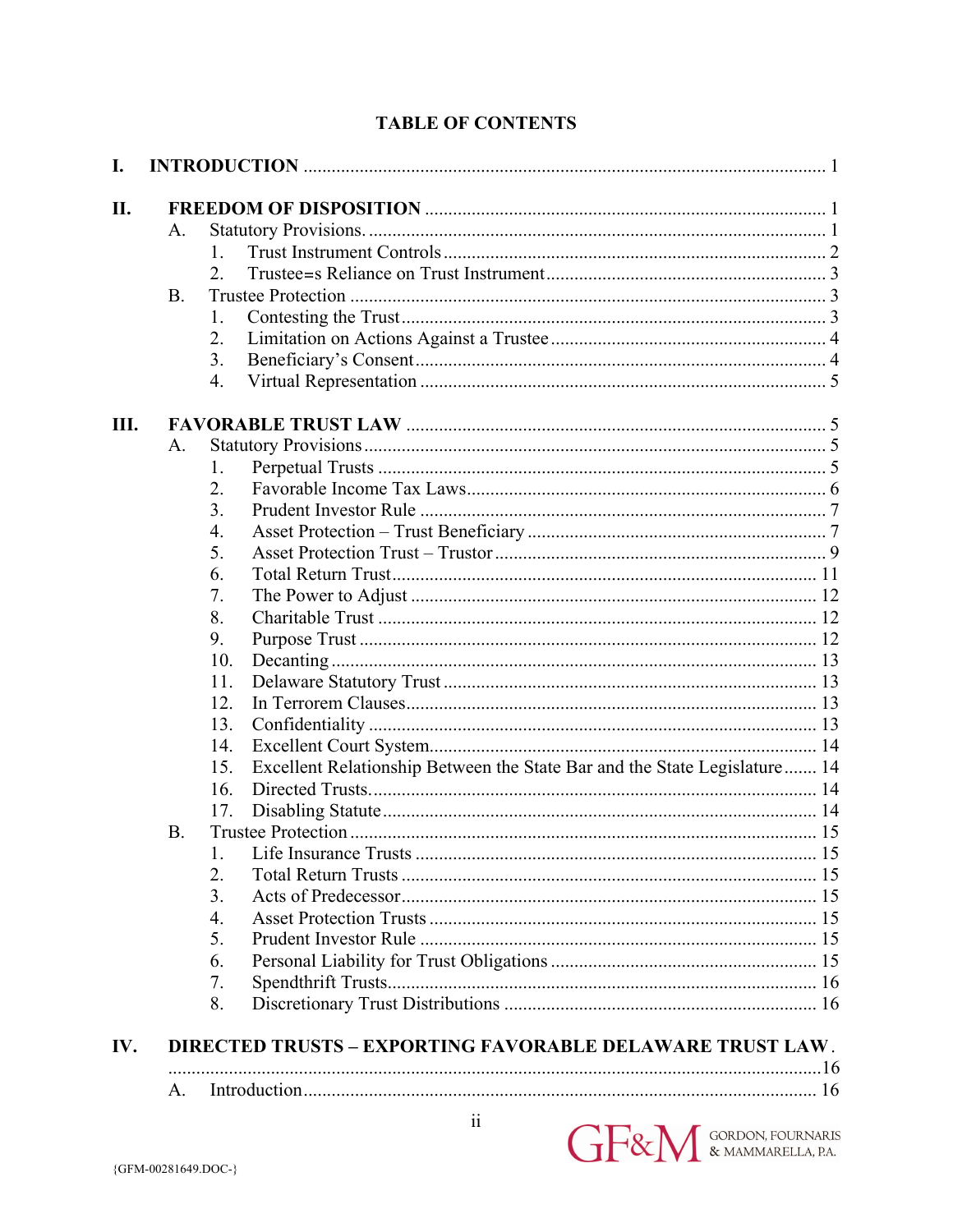|                        | <b>B.</b>       |                                                                                              |  |  |
|------------------------|-----------------|----------------------------------------------------------------------------------------------|--|--|
|                        | $\mathcal{C}$ . |                                                                                              |  |  |
|                        |                 | $\mathbf{1}$ .                                                                               |  |  |
|                        |                 | 2.                                                                                           |  |  |
|                        |                 | 3.                                                                                           |  |  |
|                        | D.              |                                                                                              |  |  |
|                        |                 | 1.                                                                                           |  |  |
|                        |                 | 2.                                                                                           |  |  |
|                        | Ε.              |                                                                                              |  |  |
|                        |                 | $\mathbf{1}$                                                                                 |  |  |
|                        |                 | 2.                                                                                           |  |  |
|                        |                 | 3.                                                                                           |  |  |
|                        |                 | $\overline{4}$ .                                                                             |  |  |
|                        | F.              |                                                                                              |  |  |
|                        |                 |                                                                                              |  |  |
|                        | G.              |                                                                                              |  |  |
|                        | H.              |                                                                                              |  |  |
|                        | $I_{\cdot}$     |                                                                                              |  |  |
|                        |                 | $\mathbf{1}$                                                                                 |  |  |
|                        |                 | 2.                                                                                           |  |  |
|                        |                 | 3.                                                                                           |  |  |
|                        |                 | 4.                                                                                           |  |  |
| $\mathbf{V}_{\bullet}$ |                 |                                                                                              |  |  |
|                        | A.              |                                                                                              |  |  |
|                        | <b>B.</b>       |                                                                                              |  |  |
|                        | $\mathcal{C}$ . |                                                                                              |  |  |
|                        | D.              |                                                                                              |  |  |
|                        | Е.              |                                                                                              |  |  |
|                        | $F_{\cdot}$     | Common Reformation Accomplished Through Consent Petitions and/or Decanting                   |  |  |
|                        |                 |                                                                                              |  |  |
|                        |                 |                                                                                              |  |  |
| VI.                    |                 |                                                                                              |  |  |
|                        | Α.              |                                                                                              |  |  |
|                        | <b>B.</b>       |                                                                                              |  |  |
|                        | $\mathcal{C}$ . |                                                                                              |  |  |
| VII.                   |                 |                                                                                              |  |  |
|                        |                 | <b>EXHIBIT A – Role and Function Provisions of Various Positions for Delaware Trusts  39</b> |  |  |
|                        |                 |                                                                                              |  |  |
|                        |                 |                                                                                              |  |  |
|                        |                 |                                                                                              |  |  |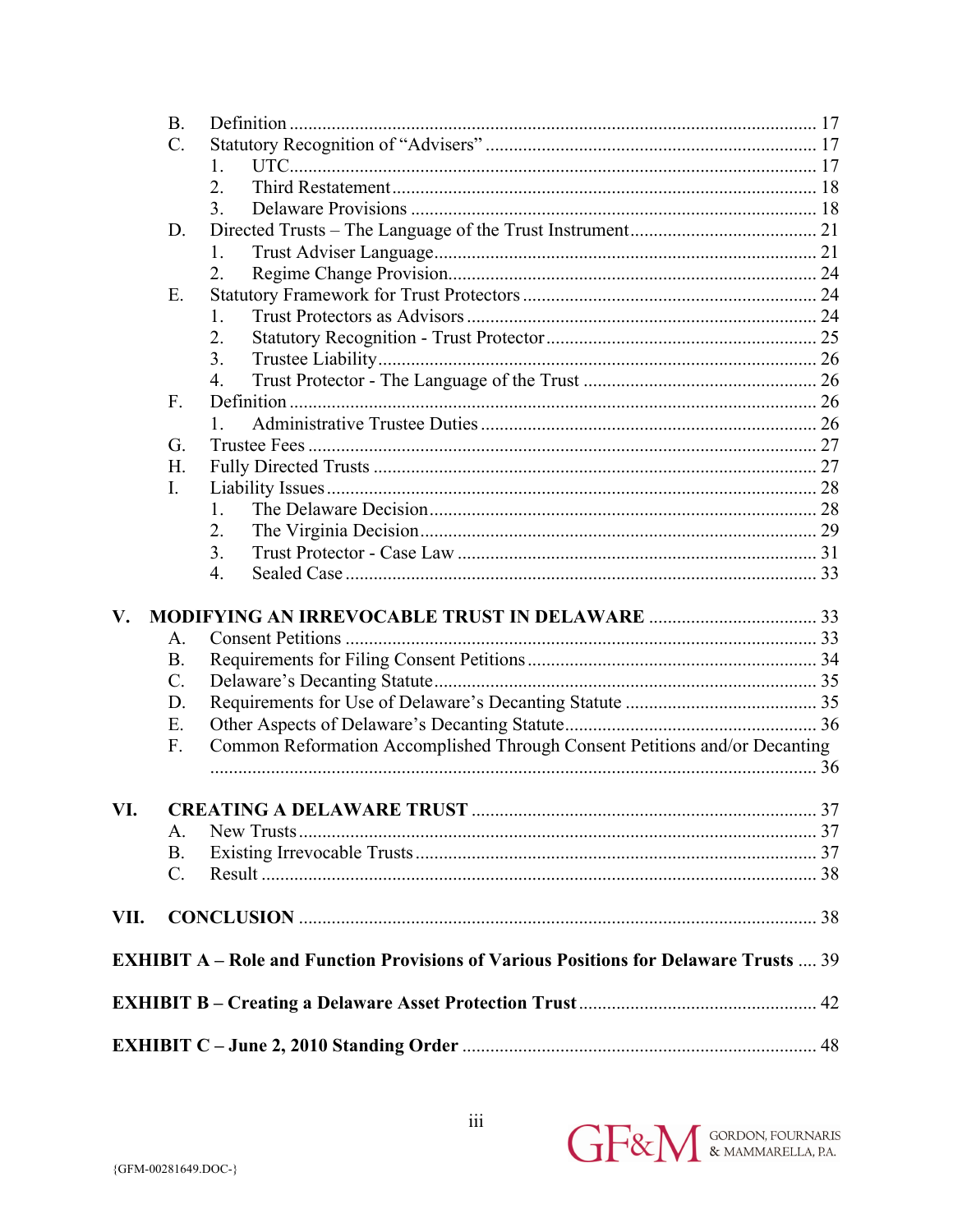# **Why Is Everyone Talking About Delaware Trusts?**∗

## **Peter S. Gordon, J.D., LL.M. Michael M. Gordon, J.D., LL.M.**

## **I. INTRODUCTION**

Delaware is a trust friendly state. For more than a century, Delaware has assisted wealthy families in accomplishing objectives such as teaching younger generations about the responsible stewardship of wealth and philanthropy while simultaneously maximizing the investment return on family assets, protecting family wealth from creditors and saving income taxes. See, R. Nenno, *Perpetual Dynasty Trusts: Tax Planning and Jurisdiction Selection*, ALI-ABA Planning Techniques for Large Estates, 509-651 (Apr. 2007), available at www.ali-aba.org.

It is for these reasons and the reasons set forth in this outline that almost every major institutional trustee is either based in Delaware or has opened an office to provide trust services there. It is also for these reasons that many wealthy families have established their own trust companies (limited purpose trust companies) in Delaware. A list of institutional trust companies and limited purpose trust companies may be found at www.banking.delaware.gov. It should be obvious to the reader that nearly all national institutional trustees are open in Delaware for trust business.

However, it is not the purpose of this outline to deliver a sales pitch for Delaware trust business. Rather, it is the purpose of this outline to explain why so many institutional trustees and family offices have moved trust operations to Delaware and why so many trust attorneys are working with their wealthy clients to change the situs of existing trusts to Delaware. The explanation may lead many to work on trust legislation in their own states. The explanation will also demonstrate that it is not necessary for wealthy trustors to abandon their relationships with local advisers and trust attorneys to avail themselves of the many advantages of Delaware Trust law.

So, why is everyone talking about Delaware trusts?

# **II. FREEDOM OF DISPOSITION**

A. Statutory Provisions. Delaware trust law is based on the premise that a trustor has the legal right to control the investment decisions, management decisions and trust distribution decisions of trusts created by a trustor and funded with the trustor's assets. This fundamental principle of Delaware trust law allows a trustor to modify the duty to diversify trust investment, and to permit the trustee to hold high risk portfolios, closely held business interests, and overly concentrated stock

 $\overline{a}$ 

<sup>∗</sup>The authors acknowledge with thanks the assistance of their associate, Daniel F. Hayward, Esquire, in the preparation of the materials included in the appendix.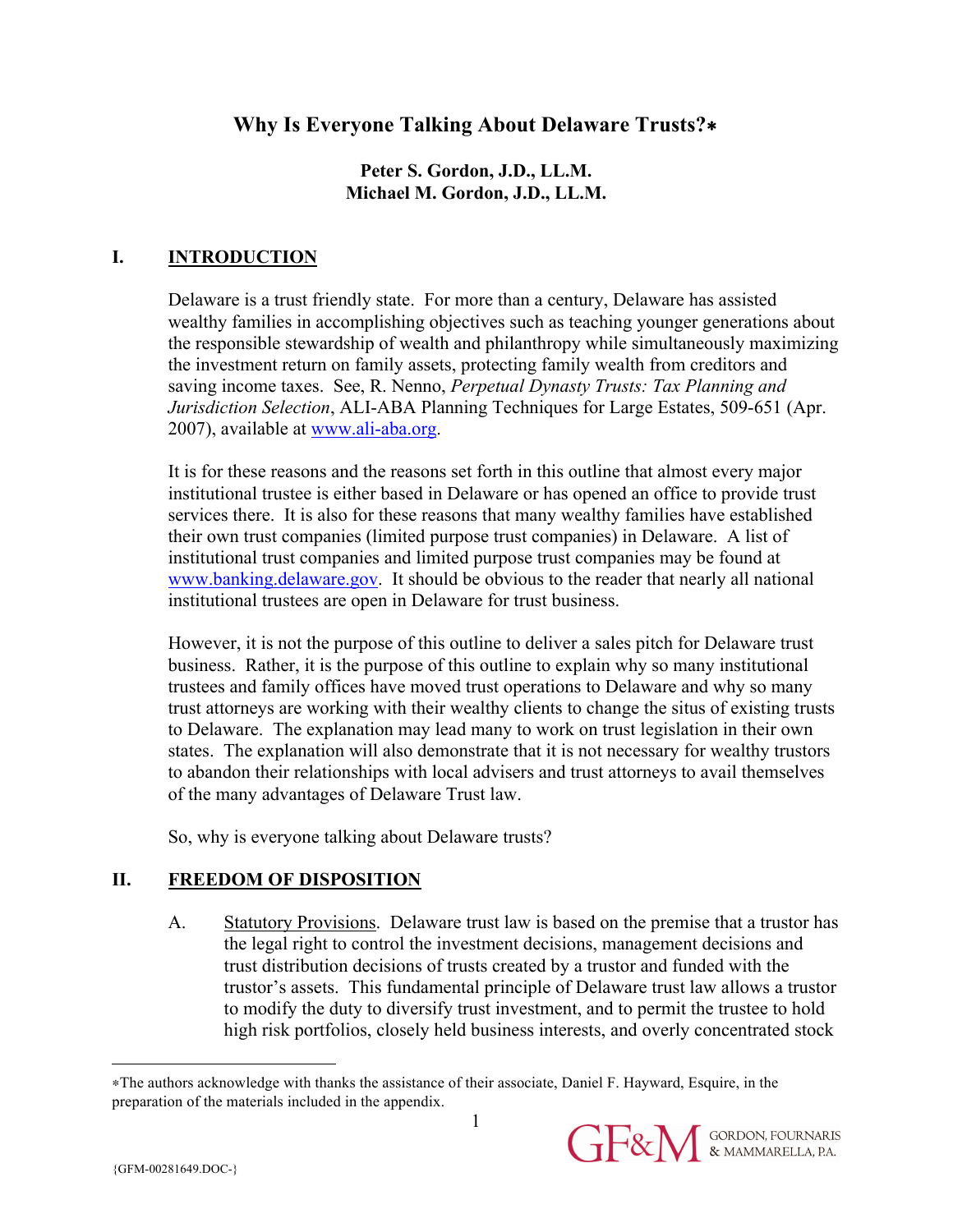positions in the stock of family businesses gone public without fear of liability. It allows for the enforceability of subjective distribution standards in the trust document, including those common in incentive trusts, and the ability of the trustor to determine the trust functions that will be performed by the institutional trustee and those that will be performed by others (trust advisers) so that the administration of the trust will be more economical. Rachel Emma Silverman, *How Many Trustees Do You Need?* Wall St. J., July 12, 2007, at B5.

1. Trust Instrument Controls. Delaware law gives maximum effect to the wishes of the trustor as expressed in the governing instrument. 12 Del. C. § 3303(a). This specific statutory provision states that the terms of a governing instrument may expand, restrict, eliminate or otherwise define the rights of beneficiaries, including the right of a beneficiary to be informed of the existence of the trust, the grounds for the removal of a fiduciary, and the fiduciary's powers, duties and standard of care. Id.

#### **' 3303. Effect of provisions of instrument**

(a) Notwithstanding any other provision of this Code or other law, **the terms of a governing instrument may expand, restrict, eliminate or otherwise vary the rights and interests of beneficiaries, including, but not limited to, the right to be informed of the beneficiary=s interest for a period of time, the grounds for removal of a fiduciary, the circumstances, if any, in which the fiduciary must diversify investments, and a fiduciary=s powers, duties, standard of care, rights of indemnification and liability** to persons whose interests arise from that instrument; provided however, that nothing contained in this section shall be construed to permit the exculpation or indemnification of a fiduciary for the fiduciary=s own willful misconduct or preclude a court of competent jurisdiction from removing a fiduciary on account of the fiduciary=s willful misconduct. The rule that statutes in derogation of a common law are to be strictly construed shall have no application to this section. **It is the policy of this section to give maximum effect to the principle of freedom of disposition and to the enforceability of governing instruments.** [Emphasis added].

The purpose of the statute is plain. The trustor has the freedom to dispose of his or her assets in any way the trustor chooses. Trustor=s intent is paramount.

For example, prior to the enactment of ' 3303, the Delaware Supreme Court upheld a Chancery Court decision removing and surcharging PNC Bank as trustee of a trust for, among other things, failing to inform a person that he was the beneficiary of a trust and rebuffing that person=s attorney in his efforts to obtain information about the trust. *McNeil v. McNeil*, 798 A.2d 503 (Del. 2002). Section 3303 clearly reverses *McNeil*



 $\mathfrak{D}$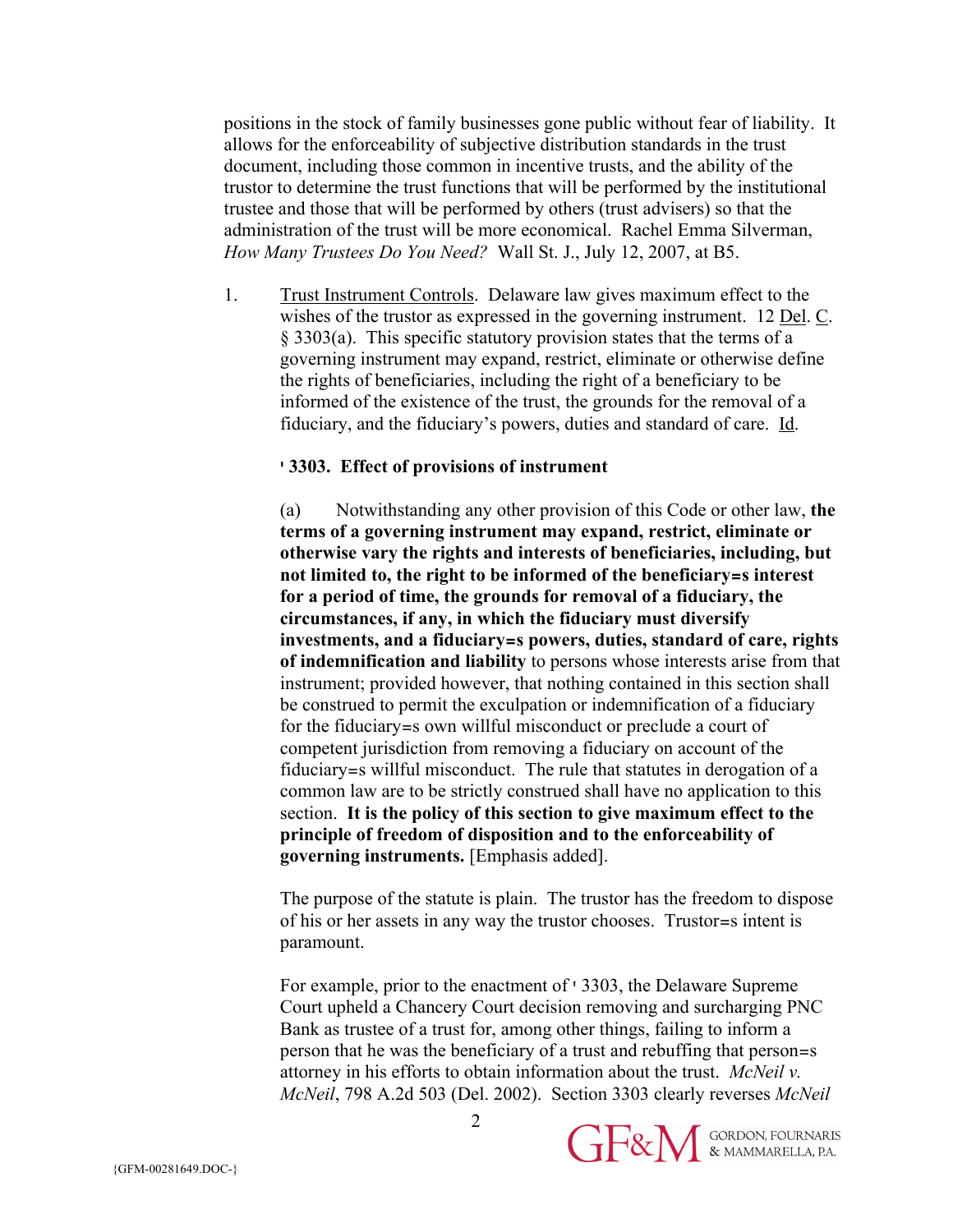on the issue of notice if the trust document includes language allowing the trustee to hold the trust, and information about the trust, secret for some period of time

2. Trustee=s Reliance on Trust Instrument. The trustor=s statutory right to Aexpand, restrict, eliminate or otherwise vary... a fiduciary=s powers, duties [and] standard of care@ by the express terms of the governing instrument, subject only to the fiduciary=s duty not to engage in Awillful misconduct@ would have little meaning were it not for the trustee=s statutory right to rely on the terms of the trust instrument. In this regard, 12 Del. C. ' 3586 states:

#### **' 3586. Reliance on trust instrument**

A trustee who acted in good faith reliance on the terms of a written trust instrument is not liable to a beneficiary for a breach of trust to the extent the breach resulted from the reliance. 12 Del. C. ' 3586.

Similarly, 12 Del. C. ' 3302(e) states:

#### **' 3302. Degree of care; authorized investments**

(e) Any fiduciary acting under a governing instrument shall not be liable to anyone whose interests arise from that instrument for breach of fiduciary duty for the fiduciary's good faith reliance on the express provisions of such instrument. The standards set forth in this section may be expanded, restricted or eliminated by express provisions in a governing instrument.

It is the trustee=s right to rely on the express terms of the trust instrument that allows the trustee to administer a trust without fear of retribution by disgruntled beneficiaries.

- B. Trustee Protection. To ensure the enforceability of the provisions of the trust agreement, Delaware enacted legislation to protect a trustee acting in accordance with the trust instrument. Key parts of the legislation include a shortened claims period limiting the time during which a Delaware trustee may be sued and an extension of the "virtual representation doctrine" so that those with a future interest in the trust may be bound by others with an identical preceding interest.
	- 1. Contesting the Trust. Delaware law provides that a judicial proceeding to contest whether a trust was validly created may not be initiated later than the first to occur of: (i) 120 days after the date the trustee notified the potential claimant of the existence of the trust, the trustee's name and address, whether the person is a beneficiary and the time allowed for initiating the judicial proceeding to contest the trust (the foregoing

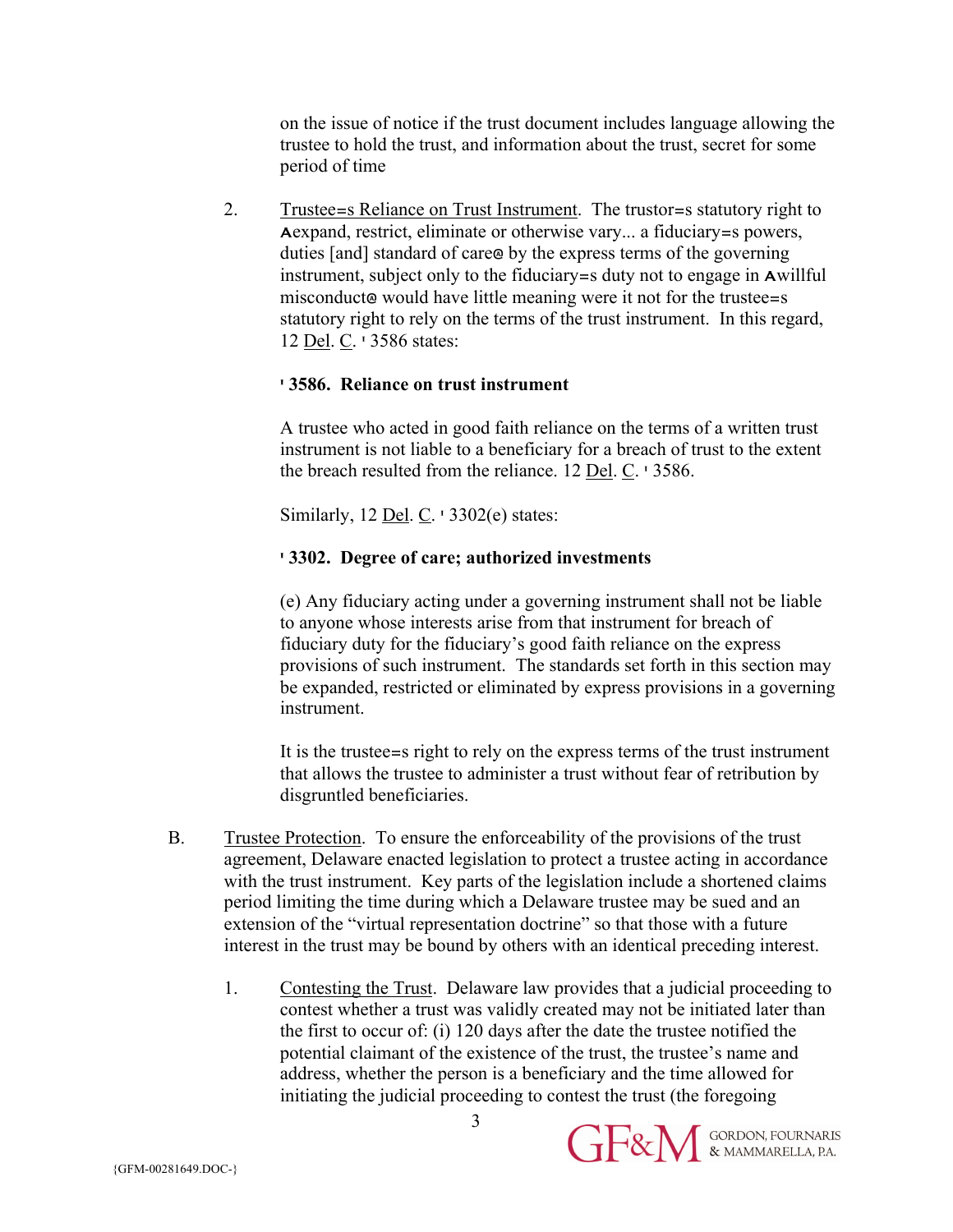provision allows the trustor of a revocable trust to confront a potential contestant during the trustor's lifetime); (ii) two years after the trustor's death; (iii) if the trust was revocable at the trustor's death and the trust is specifically referred to in the trustor's Will, the time in which a petition for review of the Will could be filed in Delaware; and (iv) the date the potential claimant's right to contest was otherwise precluded by adjudication, consent or other limitation under Delaware law. 12 Del. C. § 3546(a). Under Delaware law, the period of time during which a trustor's Will may be contested is generally six months after the filing of the Will in the Register of Wills Office for purposes of subsection (iii) above. 12 Del. C. § 1309(a).

- (a) The concept of "pre-mortem validation" has gained popularity in recent years. The idea that a person should be permitted to defend an estate plan while alive and mentally alert, rather than relying upon attorneys to defend it after death, is just good sense. Delaware has permitted the form of pre-mortem validation set forth in subsection (i) of the above quoted statute since 2003.
- (b) Delaware also accepts the validity of "no contest" clauses in trust instruments. 12 Del. C. § 3329(a). Coupling the pre-mortem validation provision with a no contest clause in a trust is an effective way to avoid litigation after the trustor's death over the validity and effectiveness of the trust instrument.
- 2. Limitation on Actions Against a Trustee. Delaware law provides that a beneficiary may not initiate a proceeding against the trustee for breach of trust after the first to occur of: (i) two years following the date the beneficiary was sent a report that adequately disclosed the facts constituting a claim or (ii) the date the proceeding was otherwise precluded by adjudication, release, consent or other limitation under Delaware law. 12 <u>Del. C</u>.  $\S$  3585(a). The two year claims period applies to minor, incapacitated and unborn persons and persons whose identity or location is unknown whose interest is represented under Delaware's virtual representation statute. 12 Del. C. § 3547. In 2008, 12 Del. C. § 3585 was amended by the Delaware legislature to add a new five year statute of repose for breach of trust actions. In cases where the two-year limitation period does not apply, the new limitations period absolutely bars breach of trust claims five years following the first to occur of (i) the removal, resignation or death of the trustee; (ii) the termination of the beneficiary's interest in the trust; or (iii) the termination of the trust.
- 3. Beneficiary's Consent. Delaware law provides that a beneficiary may not hold a trustee liable for a breach of trust if the beneficiary consented to the conduct constituting the breach, released the trustee from liability for the breach or ratified the transaction constituting the breach unless the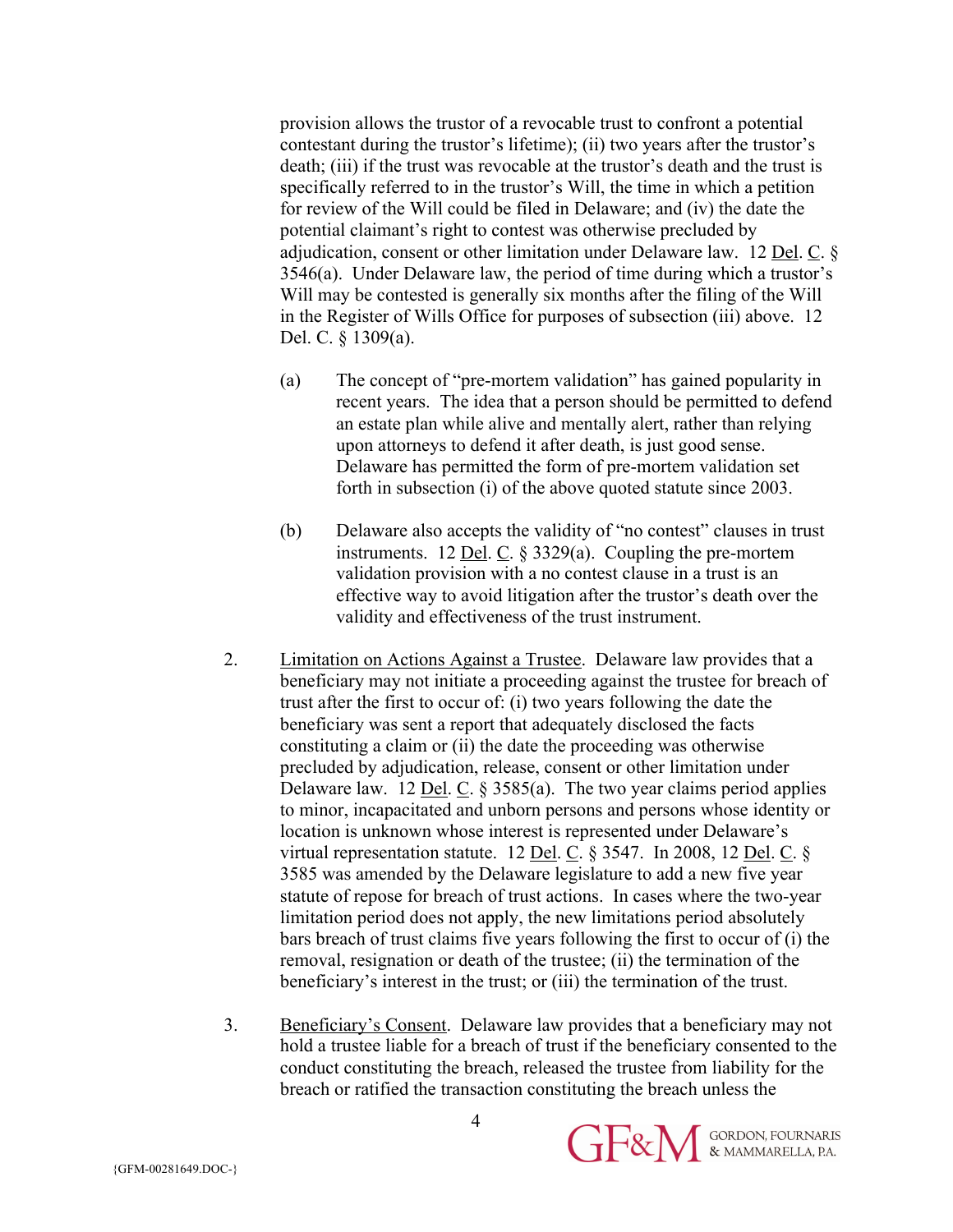beneficiary was so induced by improper conduct of the trustee or the beneficiary did not know at the time the beneficiary's rights or material facts the trustee knew or should have known. 12 Del. C. § 3588.

4. Virtual Representation. Delaware law provides that the interest of "a minor, incapacitated, or unborn person, or a person…. whose identity or location is unknown and not reasonably ascertainable" may be represented and bound by another with substantially identical interests. 12 Del. C. § 3547(a). Virtual representation applies for all purposes including judicial proceedings and such non-judicial matters as releasing the trustee, consenting to the conduct of the trustee or ratifying a transaction engaged in by the trustee. 12 Del. C. § 3588. In the case of a minor or incapacitated beneficiary, a custodial parent or guardian may represent and bind the beneficiary. 12 <u>Del</u>. C.  $\S 3547(c)$ . A "presumptive remainder beneficiary" (one who would take if the trust terminated at that time without regard to the exercise or non-exercise of a power of appointment) may represent and bind contingent remainder beneficiaries including adults and charities. 12 Del. C. § 3547(b). A custodial parent may sign on behalf of a minor or incapacitated beneficiary only if "there is no material conflict of interest between the minor or incapacitated beneficiary and either of such beneficiary's parents with respect to the particular question in dispute". 12 Del. C. § 3547(c). The foregoing provision often avoids the need to appoint a guardian ad litem.

#### **III. FAVORABLE TRUST LAW**

- A. Statutory Provisions. Delaware has developed a substantial body of favorable trust law. The trust law is consistently monitored by a select group of the Delaware Bar Association that continually reviews and modifies the law to maintain Delaware's preeminent position in the field of trust law.
	- 1. Perpetual Trusts. Delaware abolished the common law rule against perpetuities applicable to trusts in 1986 and enacted legislation allowing perpetual trusts in 1995. 25 Del. C. § 503. Under Delaware law, a trust may have perpetual existence. 25 <u>Del. C</u>.  $\S$  503. There is a limitation for real estate held by deed in trust name that applies the old 110 year rule against perpetuities to the real estate. 25 <u>Del</u>. C.  $\S$  503(b). However, the statute expressly excludes real estate held as an intangible through an entity such as a "corporation, limited liability company, partnership, statutory trust, business trust or other entity" where the entity ownership interest is held by the trust instead of the real estate itself. 25 Del. C. § 503 (e). As a result:
		- (a) Many trustors are establishing "dynasty trusts" in Delaware to which they allocate their GST exemption so that the trust may continue in perpetuity free of federal estate and federal generation

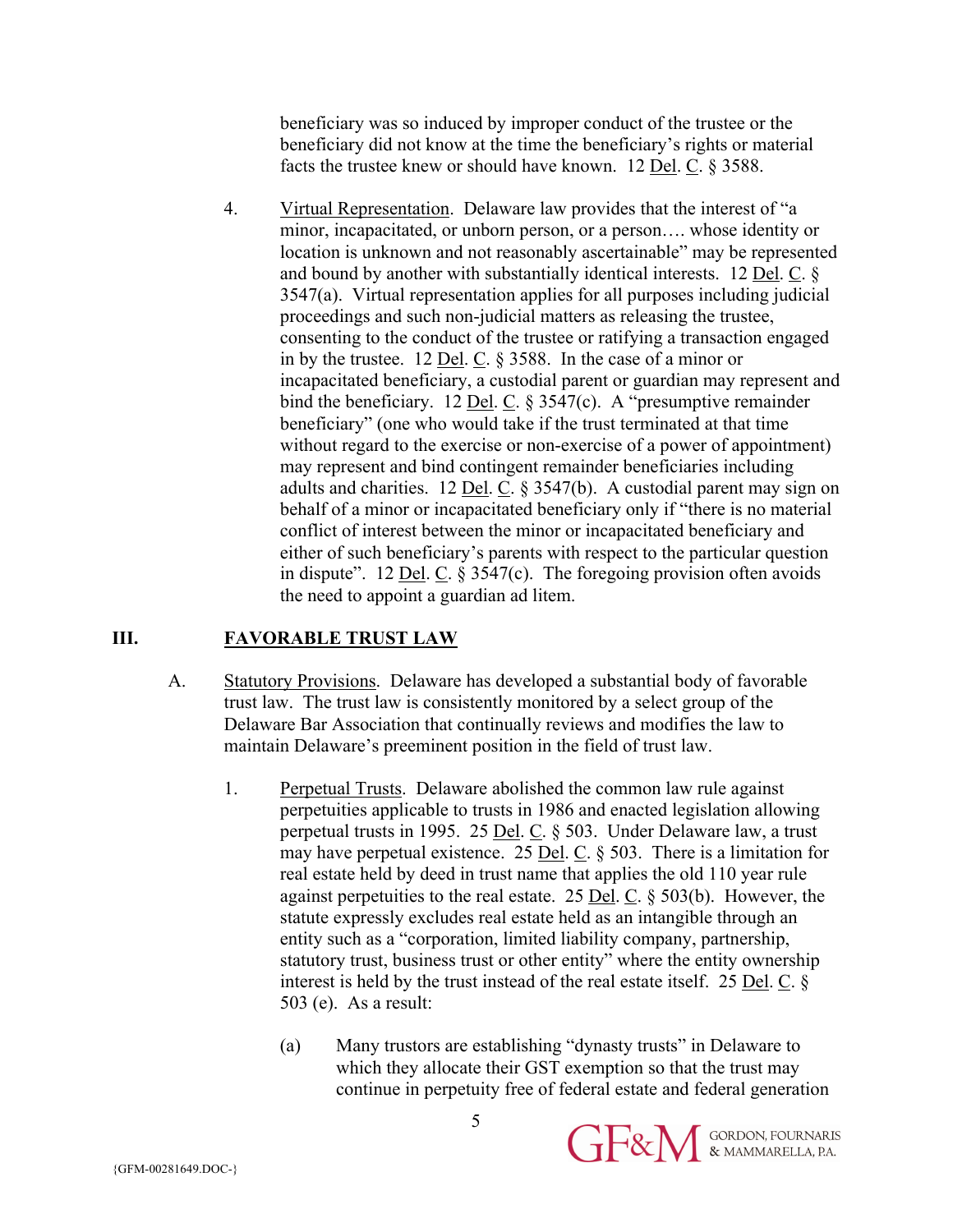skipping taxes and free from the claims of creditors of the beneficiaries. Non-exempt trusts are also often established as perpetual trusts while the federal estate tax rate and the generation skipping transfer tax rate are the same. The viability of this planning technique, and the others discussed below, will depend upon the provisions of any laws that reinstate the federal estate tax and the federal generation skipping transfer tax.

- (b) Many trustors are establishing dynasty trusts funded with large life insurance contracts insuring the trustor's life and in some cases the joint lives of trustor spouses, allocating GST exemption to the premium payments thereby leveraging GST exemption to create family wealth that will be administered in perpetuity through the dynasty trust.
- (c) Many trustors are establishing intentionally defective grantor trusts for income tax purposes, i.e., a trust that includes powers that will cause the income to be taxable to the trustor. The trustor will then gift "seed money" to the trust and allocate a portion of the trustor's applicable exclusion amount and lifetime GST exemption. The trust will then purchase an asset from the trustor (typically an asset the trustor expects will appreciate substantially) in exchange for a promissory note with interest at the appropriate applicable federal rate. The sale of the assets to the trust will not cause the trustor to recognize gain because, for income tax purposes, the trustor and the trust are the same entity. If the purchased assets appreciate at a rate faster than the interest rate on the note, the trustor will have successfully transferred the appreciation out of his or her estate and allocated GST tax exemption so that the trust may continue in perpetuity.
- (d) Where the power to substitute is the power chosen to create an intentionally defective income trust, Delaware law confirms that, notwithstanding the terms of a governing instrument, the fiduciary responsible for investment decisions has a "fiduciary duty" to determine that the substituted property is of equivalent value to the property withdrawn. 12 <u>Del</u>.  $\overline{C}$ . § 3316. This provision was added to ensure compliance with the Internal Revenue Service position on this issue.
- 2. Favorable Income Tax Laws. Delaware does not tax that portion of trust income and capital gains accumulated and set aside for future distribution to nonresident beneficiaries. 30 Del. C. § 1636(a). If all of the beneficiaries of a Delaware trust are nonresidents, the trust pays no Delaware state income tax at all. Id. Many non-resident trusts (including many from New York) have been moved to Delaware to avoid state

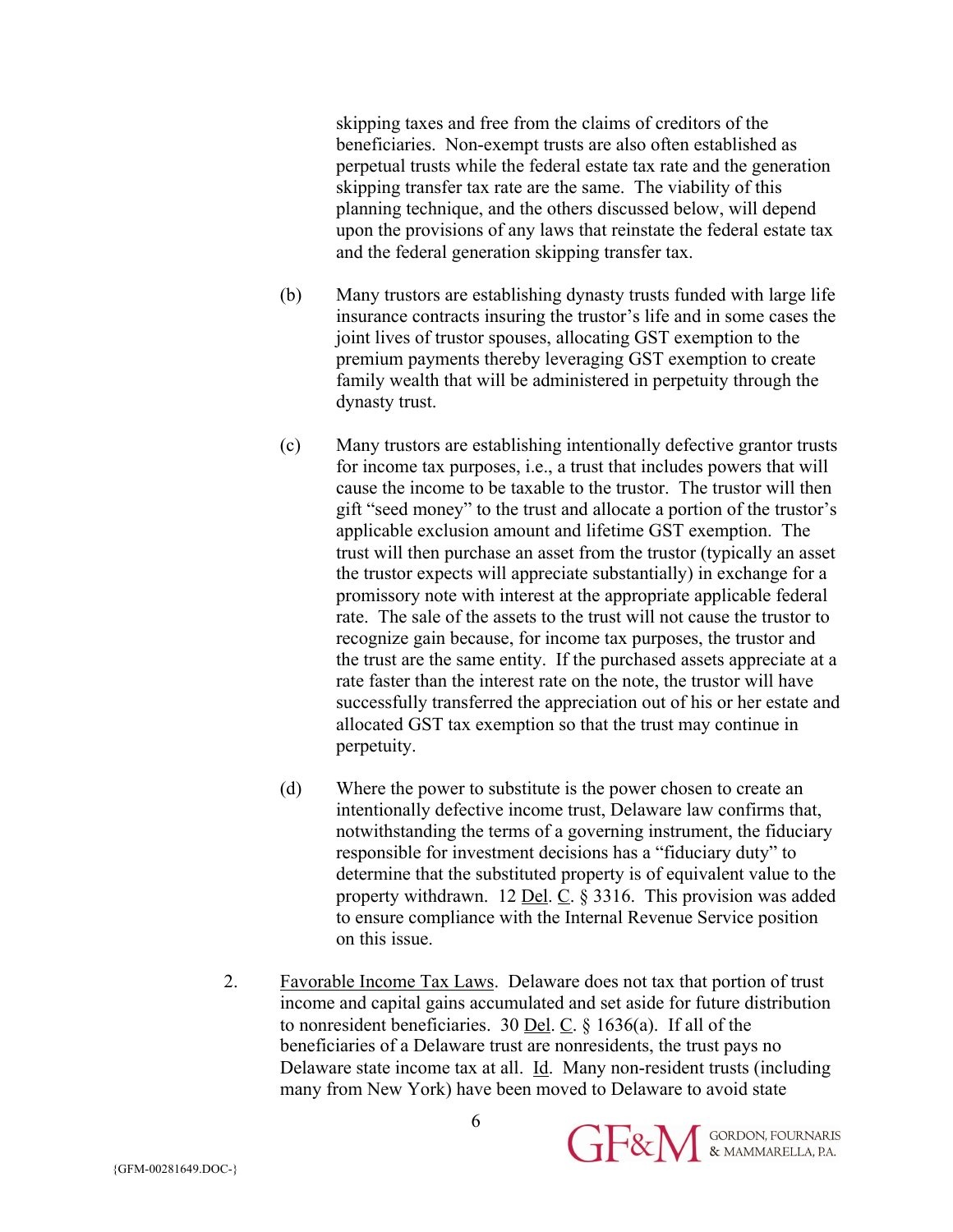income tax that would otherwise apply. See, for example, N.Y. Tax Law § 605(b)(3)(D) exempting resident trusts from New York income tax where all of the trustees are domiciled in a state other than New York, the entire trust corpus is located outside the State of New York and all income and gain of the trust are derived from or connected with sources outside the State of New York. Clients with existing trusts in high income states often move their trusts to Delaware in anticipation of a transaction that will result in a substantial capital gain (i.e., a sale of a block of low-basis stock) in order to avoid the state income tax that would be imposed as a result of the transaction. Delaware does not have a tax on intangible personal property and there are no other franchise taxes, gross receipts taxes or hidden fees that apply to Delaware trusts.

- 3. Prudent Investor Rule. Delaware adopted its version of the uniform Prudent Investor Act in 1986. 12 Del. C. § 3302(b). Delaware permits a trustee to acquire virtually every kind of investment and judges the trustee's investment performance based upon the performance of the entire portfolio of the trust and not on an asset by asset basis. 12 Del. C. § 3302(c). Where the terms of a governing instrument direct the fiduciary to retain specified trust property as a trust investment, the duty of diversification otherwise applicable to the fiduciary with respect to such property shall be deemed to be waived and the fiduciary shall be exonerated from liability for retaining the property except in the case of willful misconduct proved by clear and convincing evidence in the Court of Chancery. 12 Del. C. § 3304.
- 4. Asset Protection Trust Beneficiary. Delaware has always provided strong asset protection against creditors of a non-trustor beneficiary. 12 Del. C. § 3536. A creditor of a beneficiary of the trust has only such rights against the beneficiary's interest in the trust as shall be expressly granted to such creditor by the terms of the trust instrument or by the laws of the State of Delaware. Id.
	- (a) State law specifically protects a beneficiary's interest in a trust from actions, at law or in equity, against the trustee or the beneficiary that seek to: (i) compel the trustee or the beneficiary to notify the creditor of a distribution from the trust; (ii) compel the trustee or the beneficiary to make a distribution from the trust; (iii) prohibit a trustee from making a distribution from the trust to or for the benefit of a beneficiary; and (iv) compel a beneficiary to exercise a power of appointment or a power of revocation over the trust. 12 <u>Del</u>. C.  $\S 3536(a)$ .
	- (b) A beneficiary may not waive the spendthrift protection of the Delaware statute and the interest of a trust beneficiary is fully protected until actual distribution of the trust property is made to

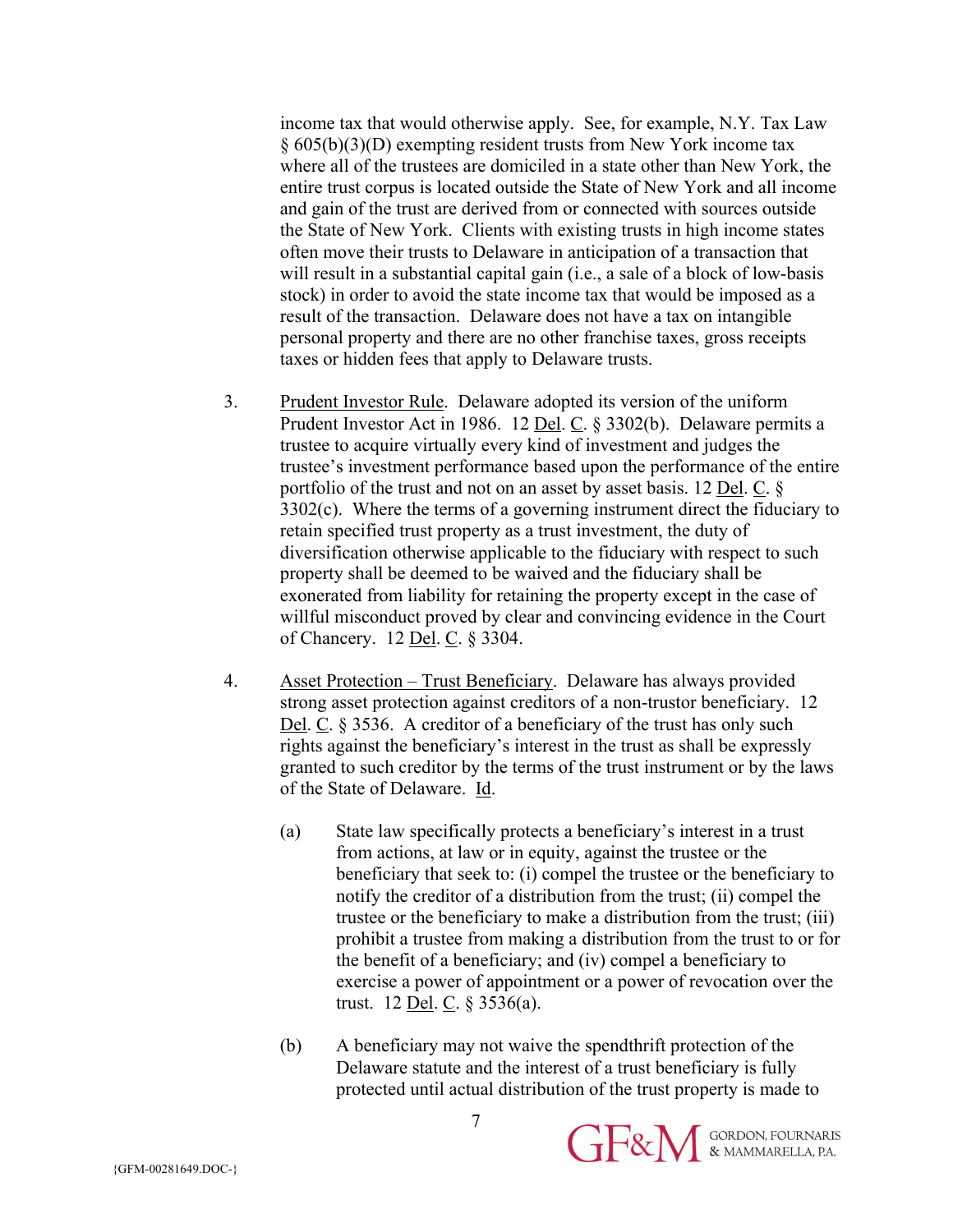the beneficiary. Id. Regardless of whether a beneficiary has an outstanding creditor known to the trustee, a trustee may make direct payment of any expense on behalf of the beneficiary, as permitted by the trust instrument, and is not liable to any creditor for paying the expenses of a beneficiary. Id.

- (c) Where the trustor is also a beneficiary of a trust, a spendthrift provision will not prevent the trustor's creditors from satisfying their claims against the trustor's interest in the trust to the extent of the trustor's contributions to the trust unless the trust falls within the Delaware Qualified Dispositions in Trust Act that protects self settled trusts. 12 <u>Del. C.</u> § 3536(c)(1). For purposes of the statute, if a trustor' sole retained beneficial interest in the trust is the right to receive discretionary distributions to reimburse the trustor's income tax liability attributable to the trust, that discretionary beneficial interest in the trust is protected. Id.
- (d) A beneficiary of a trust is not considered to be a trustor merely because of the lapse of a right of withdrawal (Crummey power) in any calendar year. 12 <u>Del</u>. C.  $\S 3536(c)(1)$  and (2).
- (e) A creditor of a beneficiary has no right against the beneficiary's interest in a trust solely because the beneficiary has a limited or general power of appointment exercisable in a manner that will only take effect upon the beneficiary's death unless the beneficiary actually exercises the power in favor of the beneficiary, the beneficiary's creditors, the beneficiary's estate or the creditors of the beneficiary's estate, but then only to the extent the power is so exercised. 12 <u>Del. C</u>.  $\S 3536(d)(1)$ .
- (f) Where the beneficiary has a power to appoint during lifetime, the same rule applies. The beneficiary's creditors have no right against the interest of the beneficiary unless the beneficiary exercises the lifetime power to appoint the property to the beneficiary's creditors, the beneficiary's estate or the creditors of the beneficiary's estate and then only to the extent of the exercise. 12 <u>Del</u>. C.  $\S 3536(d)(2)$ .
- (g) Delaware law permits the beneficiary of a charitable remainder trust the right to release such beneficiary's interest, notwithstanding the spendthrift provision in the trust, in whole or in part, to a charitable organization that has a succeeding beneficial interest in the trust. 12 Del. C.  $\S 3536(e)$ .
- (h) A QTIP trust will not be treated as a self settled trust if the trustor's spouse holds a general or limited power of appointment over the

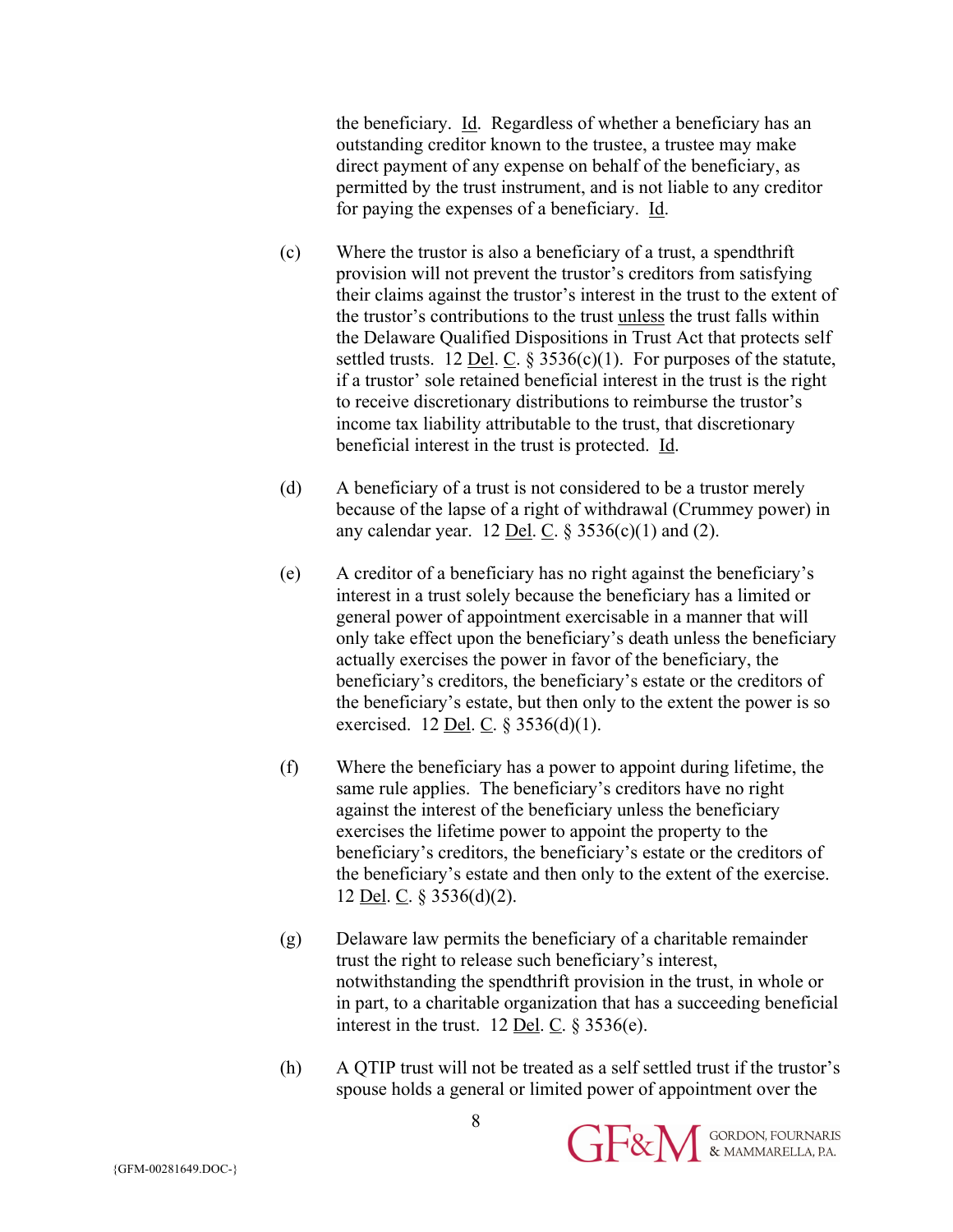trust even if the trustor becomes a beneficiary of the trust subsequent to the death of the trustor's spouse. 12 Del.  $C$ .  $\S$  $3536(c)(2)$ .

- (i) The asset protection provisions of trusts that are not self settled are effective regardless of the nature or extent of the beneficiary's interest in the trust, whether or not such interest is subject to an exercise of discretion by the trustee and are effective regardless of any action taken or that might be taken by the trust beneficiary. 12 Del. C. § 3536(a). Moreover, where discretion is conferred upon the trustee, the trustee's exercise of discretion shall be considered proper unless a court determines that the discretion has been abused within the meaning of Section 187 of the Restatement (Second) of Trusts not §§ 50 and 60 of the Restatement (Third) of Trusts. 12 <u>Del</u>. C.  $\S 3315(a)$ . A creditor of a beneficiary may not directly or indirectly compel the distribution of a discretionary interest in a trust except to the extent expressly granted by the terms of the governing instrument or Delaware law. 12 Del. C. § 3315(b). A beneficiary eligible to receive distributions from a trust in the trustee's discretion has a discretionary interest within the meaning of the statute. Id.
- (j) Accounts held in Delaware banks, trust companies, savings institutions and loan associations are exempt from state law attachment under Delaware law.  $10$  Del. C. § 3502(b). This provision of Delaware law protects trust companies, among others, from the nuisance of complying with attachment orders. Once the beneficiaries of a Delaware trust deposit a trust distribution into a Delaware bank account, the distribution is protected from attachment attributable to state law claims.
- (k) There is a judicial exception to the spendthrift provision relating to a beneficiary's obligation to provide separate maintenance to a spouse. *Garretson v. Garretson*, 306 A.2d 737 (Del. 1973). The *Garretson* case involved a wife seeking to compel a husband who deserted her to provide support to the wife and dependents from a third party trust. Id. at 740. The Delaware Supreme Court ruled in favor of the wife noting that the result may be "entirely different" if the parties were divorced and the wife lost her status as wife. Id. at 742. Delaware goes so far as to bar a creditor from attaching the interest of a beneficiary even when the beneficiary commits a willful tort. *Parsons v. Mumford*, 1989 WL 63899 (Del. Ch. 1989); *Gibson v. Speegle*, 1984 Del. Ch. LEXIS 475 (1984).
- 5. Asset Protection Trust Trustor. Delaware enacted a self settled asset protection trust law "The Qualified Dispositions in Trust Act" in 1997. 12

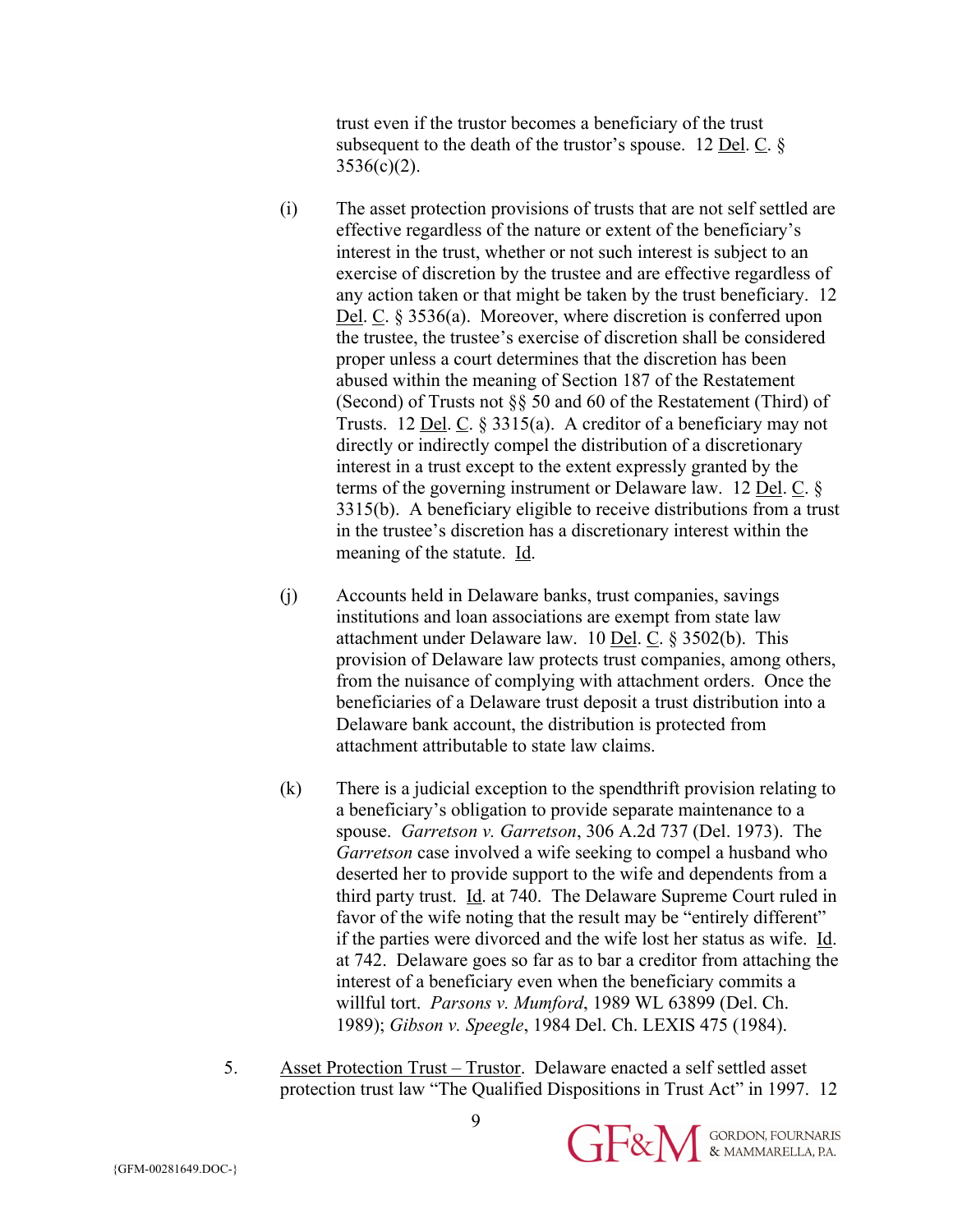Del. C. § 3570, et. seq. ("Act"). The Act provides asset protection to certain self settled trusts permitting a trustor to transfer the trustor's own assets through a qualified disposition to an irrevocable trust, retain certain beneficial interests in the trust and protect those assets from the claims of the trustor's creditors. Id. A creditor's claim against a Delaware asset protection trust is barred unless (i) the claim arose before the qualified disposition and suit is filed not later than four years after the date of the qualified disposition or one year after the creditor discovered or should have discovered the qualified disposition or (ii) the claim arose after the qualified disposition and suit is filed within four years after the qualified disposition. 12 <u>Del</u>. C.  $\S 3572(b)$ . Under the Act, the trustor may retain several powers which include, but are not limited to, the following: (i) the right to consent to or direct investment decisions; (ii) the power to veto distributions of income or principal from the trust; (iii) the power to appoint advisers who have authority to consent to or disapprove distributions from the trust and advisers to direct the investment of the trust assets; (iv) the power to replace trustees or advisers with persons who are not related or subordinate to the trustor; (v) the right to retain a limited power of appointment over the trust assets exercisable by the trustor's Last Will and Testament or other written instrument effective upon the trustor's death; (vi) the right to retain current income distributions; and (vii) the right to retain the ability to receive income or principal pursuant to broad discretion or a standard determined by the trustee and/or an adviser.

- (a) A great number of out of state trusts have migrated to Delaware to take advantage of the Act. The Act specifically allows a transfer by one trustee to a qualified Delaware trustee to be treated as a qualified disposition. 12 Del. C.  $\S 3570(7)$ .
- (b) A great number of doctors, lawyers, other professionals and individuals in high risk occupations are availing themselves of the Act.
- (c) Recently, individuals have been establishing trusts in compliance with the Act as a substitute for prenuptial agreements in order to protect the premarital estate without the awkwardness that accompanies the request for a prenuptial agreement.
- (d) Individuals have also been establishing trusts under the Act to avoid state income taxes, including state income taxes on substantial capital gains, for which avoidance of grantor trust treatment (and not asset protection) is the client's primary objective. See "*Eliminate A Trust's State Income Tax*," Trusts & Estates, May 2006; Thomas R. Pulsifer and Todd A. Flubacher. Note, however, that the Internal Revenue Service is reconsidering a series of private letter rulings approving this technique. IR-2007-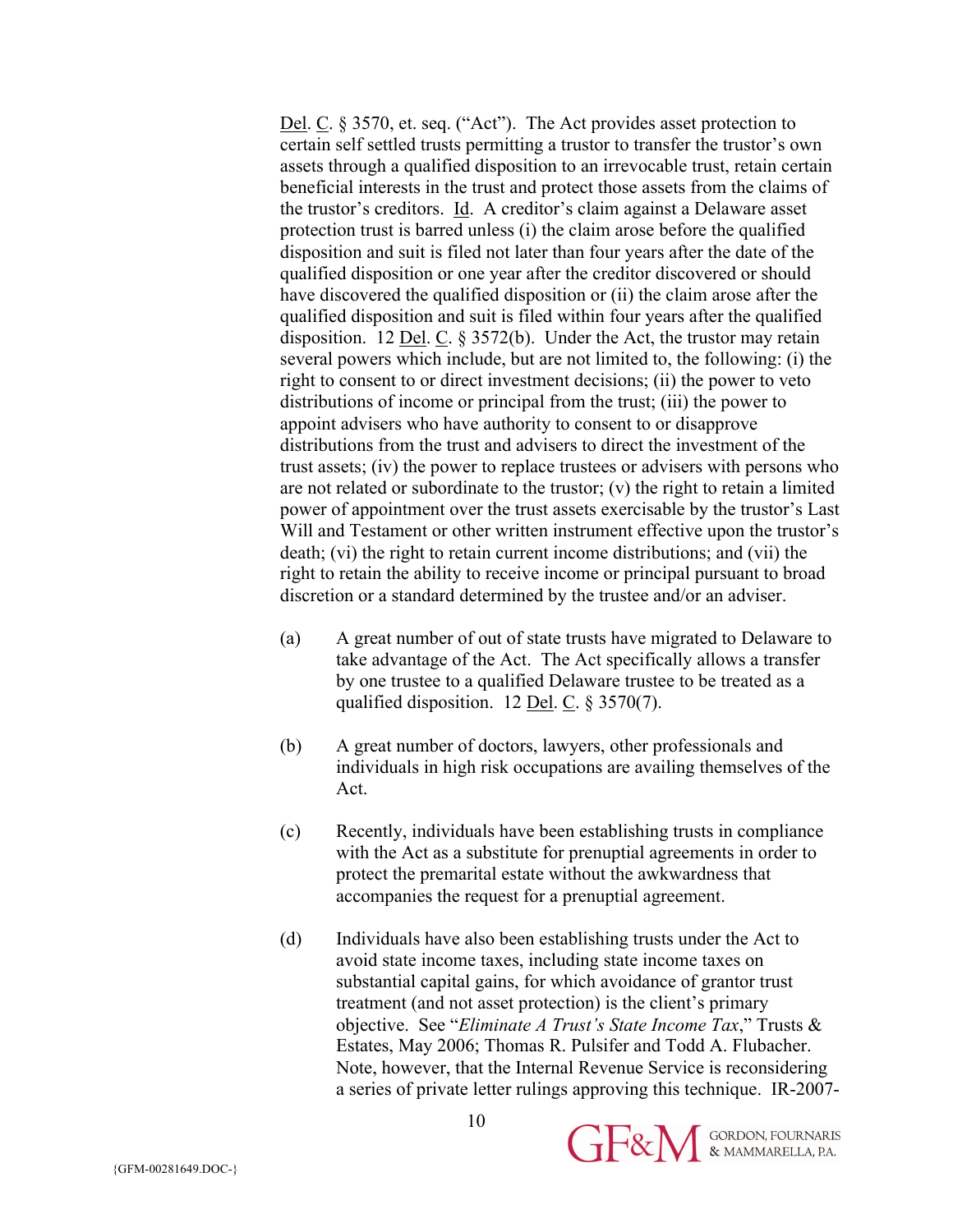127, 2007 WL 1966422 (I.R.S.).

- (e) Most Delaware trustees are following stringent rules to prevent abuse of the Act. There is a sense in the trust community that no one wants the first test case under the Act to be an abusive one. In most cases, only a portion of the trustor's assets are used to fund a "nest egg" trust under the Act.
- (f) Where a husband and wife make a contribution of property to a joint trust that is revocable by either or both of them and, immediately before the contribution, such property was owned by them as tenants by the entirety, that property and any accumulation thereto, while held in the trust during the lifetime of both spouses, is treated as tenants by the entirety for purposes of Delaware law. 12 Del. C. § 3334. Moreover, if a creditor of either or both spouses files an action against the trust, the sole remedy available to the creditor is an order directing the trustee to transfer the property back to both spouses as tenants by the entirety. Id.
- (g) The same rule applies where a husband and wife make a qualified disposition of tenants by the entirety property to a Delaware asset protection trust. 12 Del. C. § 3574. That property and any accumulation while held in the trust during the lifetime of both spouses is treated as though it were tenants by the entirety property. Id. The sole remedy of a creditor who files an action against the trust is an order directing the trustee to transfer the property back to both spouses as tenants by the entirety. Id.
- 6. Total Return Trust. Delaware was the first state to adopt total return legislation when it enacted 12 Del. C. § 3527 on June 21, 2001. The total return statute creates a simplified procedure that allows a "Disinterested Trustee" (such as a corporate fiduciary) to convert an income only trust to a total return trust without court proceedings. 12 Del. C. § 3527(b). The statute was enacted before the regulations under Internal Revenue Code § 643(b) became final. However, the drafters of the Delaware statute anticipated the regulations under § 643(b) and, accordingly, minimal revisions were required to the statute after those regulations became final. The statute allows a trustee to establish a unitrust rate from 3% to 5% in lieu of trust income and to allocate to the unitrust payment tax characteristics such as short-term and long-term capital gain. 12 Del. C. § 3527(h). The power of a trustee to convert an income trust to a total return trust or a total return trust to an income trust is, by statute, a law pertaining to the administration of a trust and is available to any trust administered in Delaware. 12 Del. C. § 3527(1).

GE&M & MAMMARELLA, P.A.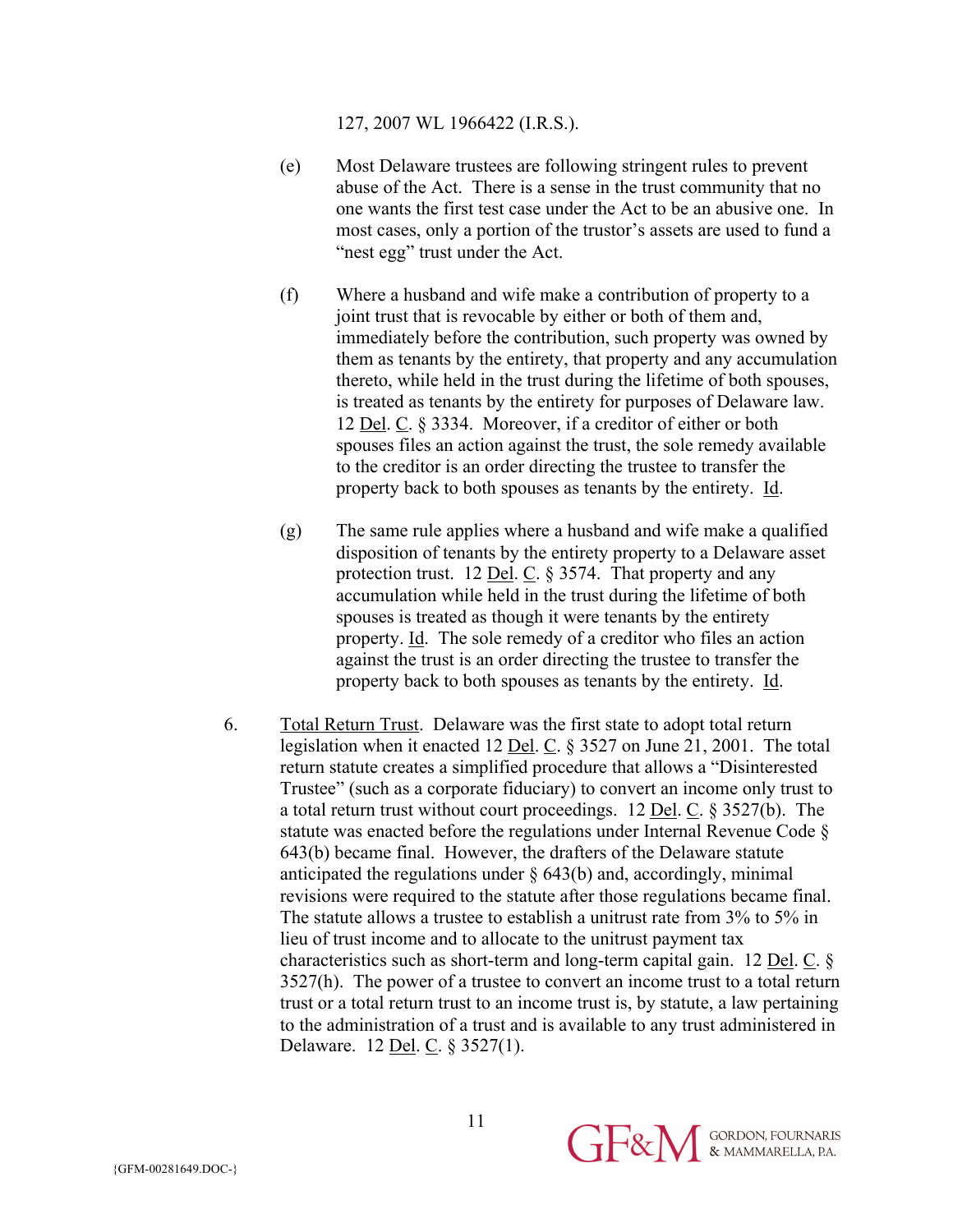- (a) Many older Delaware trusts have already converted from income only trusts to total return trusts.
- (b) The situs of many out of state trusts has been moved to Delaware specifically for the purpose of allowing the Delaware trustee to convert an income only trust to a total return trust.
- 7. The Power to Adjust. Delaware law permits a trustee to adjust between principal and income to the extent the trustee considers necessary taking into account the nature, purpose and duration of the trust, the intent of the trustor, the identity and circumstances of the beneficiaries, the need for liquidity and preservation and appreciation of capital, the assets in the trust, the actual and anticipated effect of economic conditions and the anticipated tax consequences of the adjustment. 12 <u>Del</u>. C.  $\S$  6113(a) and (b). The power to adjust is, by statute, a law pertaining to the administration of a trust and is available to any trust that is administered in Delaware. 12 Del. C. § 6113(g).
- 8. Charitable Trust. In furtherance of its policy of giving maximum effect to the wishes of the trustor as expressed in the governing instrument, Delaware law prohibits a court from changing the purposes of a trust created for religious, charitable, scientific, literary or educational purposes unless "the purposes of the trust have become unlawful" under the constitution of the State of Delaware or the constitution of the United States or the trust no longer serves a charitable purpose. 12 <u>Del. C.</u> § 3303(b). This statutory standard for court intervention in a charitable trust matter should be compared with the traditional cy pres standard applicable in most jurisdictions. The cy pres standard generally allows a court to intervene when the charitable trust purposes become "impractical, impossible to achieve or wasteful" similar to the previous Delaware law. 12 Del. C. § 3541. Under Delaware law, a trustor has standing to maintain an action to enforce the charitable purposes of the trust and may designate another, whether that person is alive at the time of such designation or subsequently born, to enforce the charitable purposes of the trust. 12 Del. C. § 3303(b). Moreover, the Attorney General's Office of the State of Delaware is charged with protecting the interest of the people relative to charitable trusts. The Attorney General's Office typically maintains a hands off policy toward charitable trusts.
- 9. Purpose Trust. Delaware law permits the creation of a perpetual, noncharitable purpose trust. 12 <u>Del</u>. C.  $\S$ § 3555 and 3556. A purpose trust is one that is valid even though it may not have a charitable purpose and no identifiable beneficiary. Purpose trusts are often used for the care of pets, the preservation of collections, such as antique cars or trains, and the preservation and maintenance of a family compound. Delaware provides the same protection to a trustor of a non-charitable purpose trust it gives to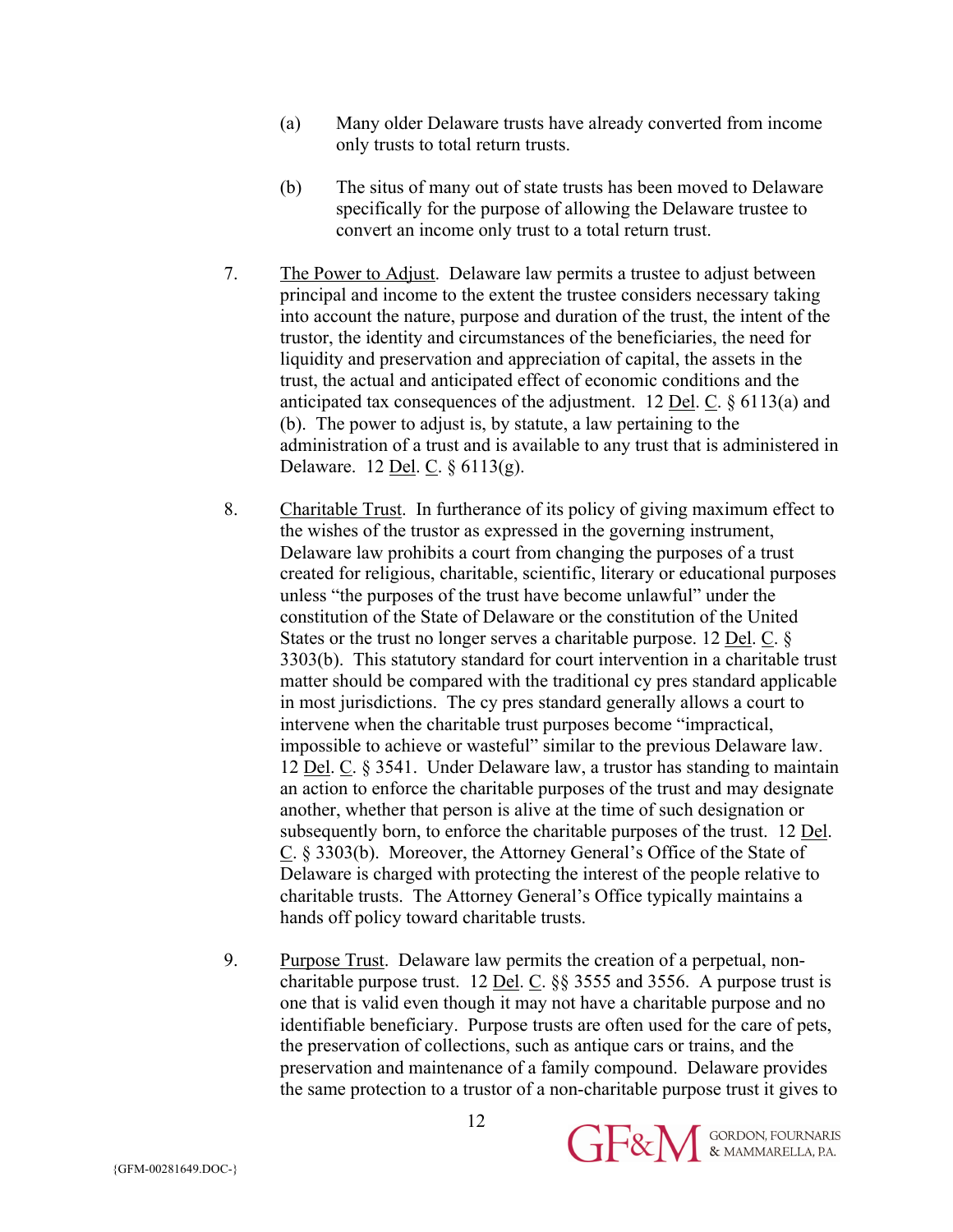the trustee of a charitable trust, providing standing to the trustor and the trustor's designee to enforce the purposes of the trust. 12 <u>Del</u>.  $\overline{C}$ .  $\overline{\S}$ 3303(b).

- 10. Decanting. Delaware law authorizes a trustee, that has authority under the terms of the trust instrument (the first trust) to invade principal for the benefit of one or more beneficiaries, to exercise such authority by appointing all or a portion of the principal subject to the power of invasion in favor of a trustee of a trust under a separate trust instrument (a second trust). 12 <u>Del. C.</u>  $\S 3528(a)$ . The Delaware decanting statute is discussed in more detail later in this outline.
- 11. Delaware Statutory Trust. Delaware law provides for the creation of a special business trust, known as a "Statutory Trust". 12 Del. C. § 3801 et seq. Family investments in virtually every kind of property may be managed through a statutory trust as an alternative to a limited partnership, a limited liability company, a corporation or other form of business entity. 12 Del. C. § 3801(a). A statutory trust may be taxed as a corporation, association, partnership, trust or otherwise in accordance with the provisions of the Internal Revenue Code and the manner elected by the trustee. 12 Del. C. § 3809. Statutory trusts provide limited liability to the trustee and the beneficiaries. 12 Del. C. § 3803. The governing instrument is paramount in determining the powers, duties and indemnity rights of the trustee and the classes of beneficial interest and rights of all of the beneficiaries. 12 <u>Del. C.</u>  $\S$  3823. Every Delaware statutory trust is required to have at all times at least one trustee which, in a case of a natural person, is a resident of the State of Delaware, and in all other cases is an entity with its principal place of business in Delaware. 12 Del. C. § 3807(a).
- 12. In Terrorem Clauses. A provision in a will or trust that would reduce or eliminate the interest of a beneficiary who initiates an action to contest the validity of the will or trust is enforceable under Delaware law with certain limited exceptions. 12 Del. C. § 3329(a). Unless the beneficiary bringing the contest substantially prevails, the beneficiary's interest in the will or trust may be eliminated on account of the contest.
- 13. Confidentiality. Delaware law places great emphasis on the confidentiality of matters relating to Delaware trusts. A trustor may direct the trustee (for a period of time) not to inform the beneficiary of the beneficiary's interest in the trust. 12 <u>Del</u>.  $C$ . § 3303(a). Delaware courts do not supervise the administration of trust unless called upon by an interested party to do so. 10 Del. C. § 6504. When issues of confidentiality and privacy are paramount to the parties, it is easy to obtain a court order to seal the record thereby keeping the trust agreement, the parties and their dispute private. Ch Ct R  $5(g)(3)$ . In addition, routine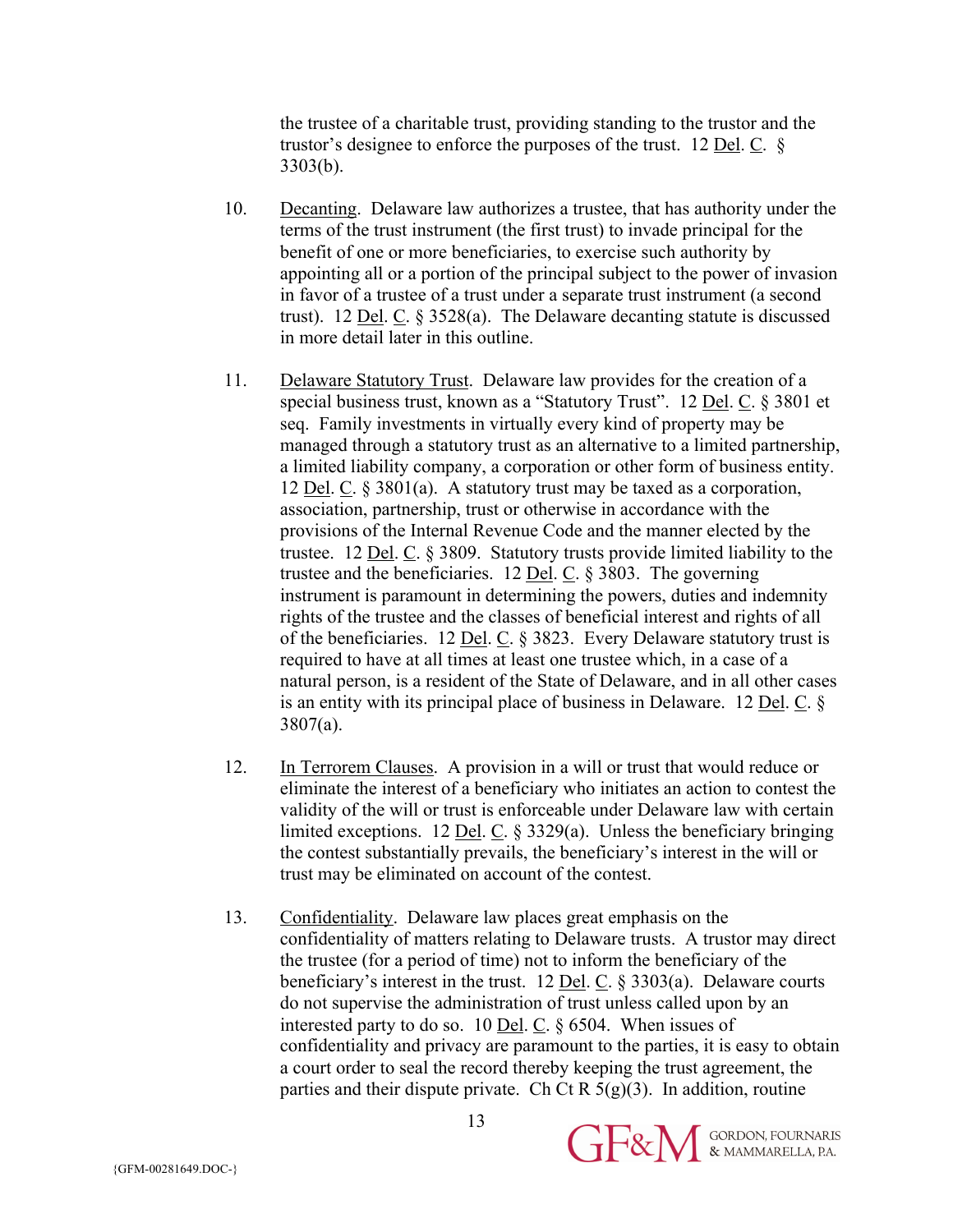trust petitions are filed in the Court of Chancery as "C.M.s" or Civil Miscellaneous matters and are not generally open to the public, even absent a court order sealing the record.

- 14. Excellent Court System. Delaware trust administration and trust interpretation cases are exclusively within the jurisdiction of the Delaware Court of Chancery and, upon appeal, the Delaware Supreme Court. The Court of Chancery is the same court that has exclusive jurisdiction over corporate law matters. Well educated, highly trained and specialized judges (called the Chancellor and Vice Chancellors) decide all disputes concerning trusts. There is no jury participation. Proceedings in the Court of Chancery (and upon appeal to the Delaware Supreme Court) are handled in a timely and efficient manner and counsel for the parties involved are expected to conduct themselves professionally and to respond promptly to the court and to court imposed deadlines.
- 15. Excellent Relationship Between the State Bar and the State Legislature. There is an excellent relationship between the Delaware Bar Association and the Delaware state legislature. The Delaware Bar Association handles all of its work through substantive committees which propose legislation to the Executive Committee of the Bar Association. Upon approval of the Executive Committee, the legislation is delivered to the Bar Association's lobbyist. The Estates and Trusts Section of the Delaware Bar Association proposes legislation annually. The legislation is generally supported by the Delaware Bankers Association. In nearly all cases, the proposed legislation is passes and becomes law.
- 16. Directed Trusts. One of the most important reasons for trusts moving to Delaware is the Delaware directed trust statute. Delaware recognizes directed trusts and limits the liability of a trustee who acts upon the direction of an adviser appointed in the trust agreement to make an investment decision, a distribution decision or other decisions. 12 Del. C. § 3313. Directed trusts are discussed in more detail in Part IV of this outline.
- 17. Disabling Statute. In 2008, the Delaware legislature added a "disabling statute" patterned upon Section 814 of the Uniform Trust Code. 12 Del. C. § 3314. The statute provides in general that various powers held in a fiduciary capacity (such as the power to appoint trust property to the fiduciary personally or to the fiduciary's estate or creditors or the creditors of the fiduciary's estate) that might, absent the statute, be treated as general powers of appointment for federal transfer tax purposes, may only be exercised by the fiduciary for the fiduciary's health, education, support or maintenance or by a special trustee who is an independent trustee. 12 Del. C.  $\&$  33314(e)(2). The statute is designed to prevent the inclusion of the trust assets in the estate of a fiduciary holding certain powers that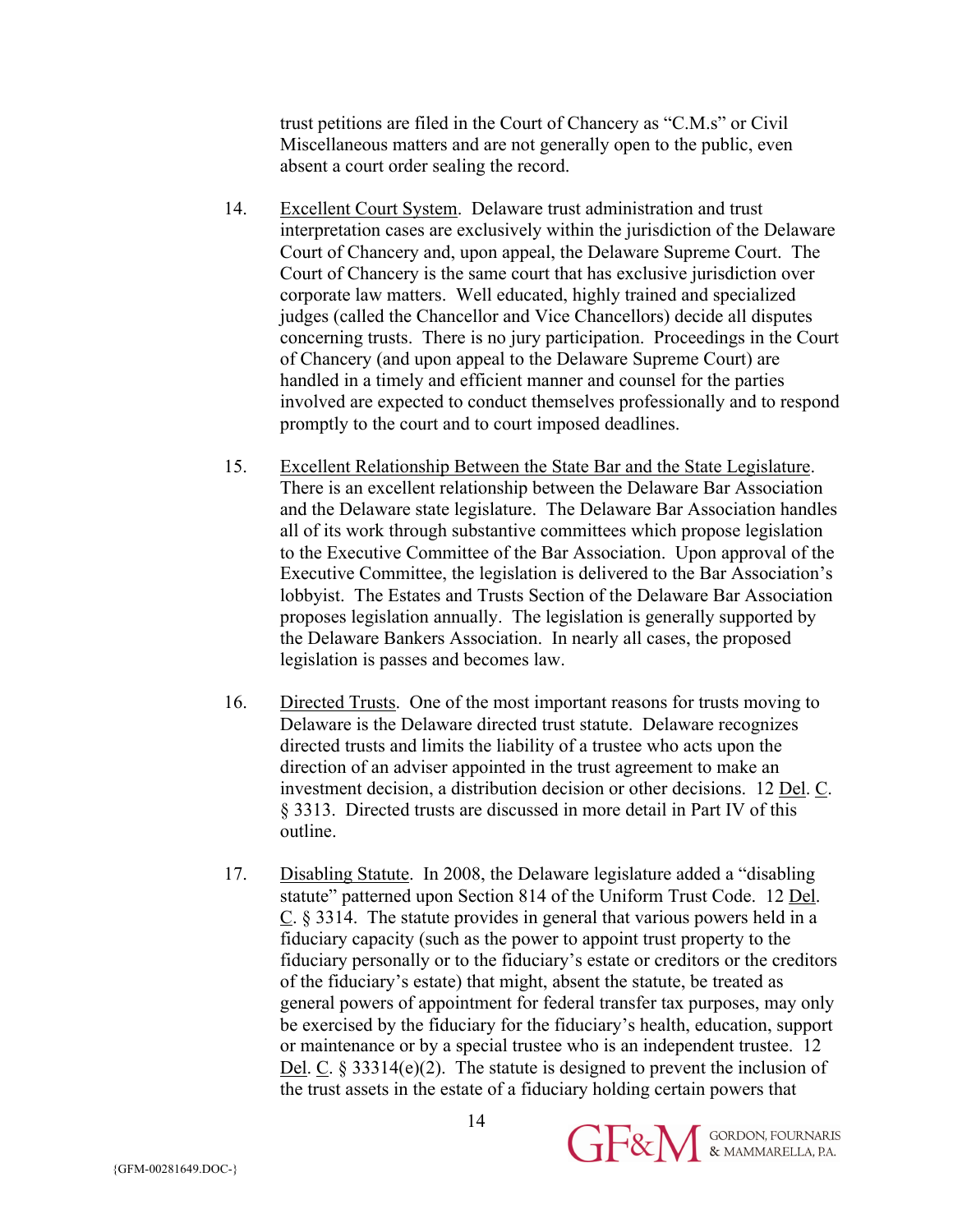would be deemed general powers of appointment over the trust property.

- B. Trustee Protection. To ensure the full benefit of favorable Delaware trust law, Delaware enacted legislation to protect trustees acting in accordance with the trust instrument.
	- 1. Life Insurance Trusts. A trustee has no liability for determining whether a contract of life insurance remains a proper investment for a trust, investigating or failing to investigate the financial strength of a life insurance company issuing a policy owned by the trustee, making a determination whether to exercise policy options, making a determination whether to diversify life insurance contracts or inquiring about changes in the health or financial condition of the insured. 12 Del. C. § 3302(d). When the trustee discloses this limitation of liability to the insured in its governing instrument or by separate writing delivered to the insured, the trustee is fully protected from liability. Id.
	- 2. Total Return Trusts. A trustee has no liability for failing to convert an income trust to a total return trust. 12 <u>Del</u>. C.  $\S 3527(m)$ .
	- 3. Acts of Predecessor. A trustee has no liability for the acts or omissions of a predecessor trustee absent actual knowledge of a breach of trust or information concerning a possible breach of trust that would cause a reasonable person to inquire and has no duty to examine the accounts and records of a predecessor trustee. 12 Del. C. § 3544.
	- 4. Asset Protection Trusts. A trustee has no liability to a creditor or any other person for counseling, drafting, preparation, execution or funding of a Delaware asset protection trust under both Delaware trust law and the Delaware Uniform Fraudulent Transfer Act. 12 Del. C. § 3572(d); 6 Del. C.  $§$  1307(c).
	- 5. Prudent Investor Rule. Delaware adopted the Prudent Investor Rule for trustees with certain enhanced protections. 12 Del. C. § 3302. Delaware trustees are authorized to acquire "every kind of investment" and the propriety of an investment decision must be judged as part of the overall investment strategy and not on an investment by investment basis. 12 Del. C. § 3302(b). A Delaware trustee has no liability to a beneficiary for a loss or depreciation in the value of a trust absent proof of breach of trust. 12 Del. C. § 3583(b).
	- 6. Personal Liability for Trust Obligations. Delaware law provides that: (i) a trustee is not personally liable on a contract properly entered into by it in its capacity as trustee if the contract discloses the fiduciary capacity; (ii) a trustee is not personally liable for the debts, obligations and liabilities incurred by reason of the ownership or control of property held in a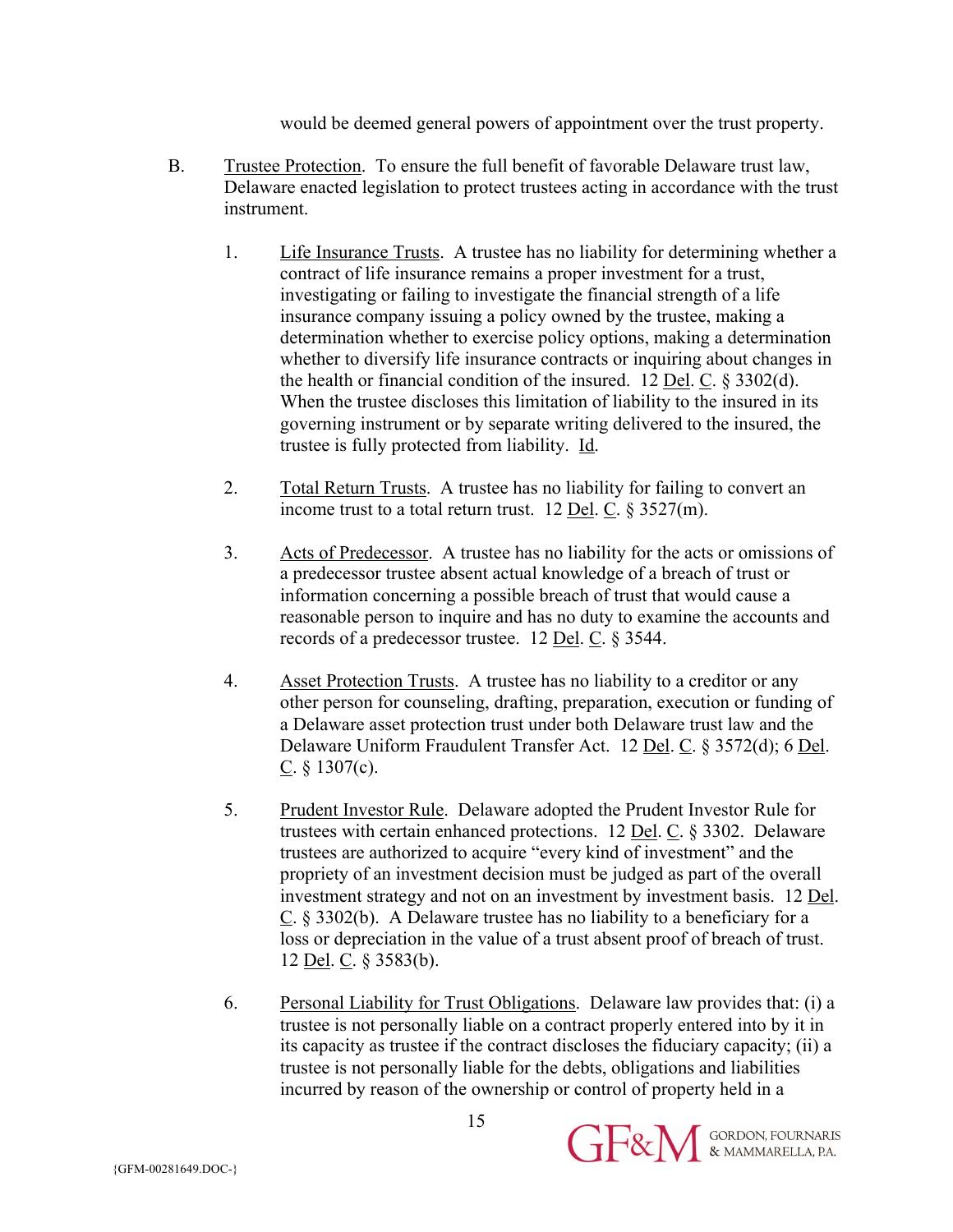fiduciary capacity, including liability incurred as a general or limited partner, or for violation of environmental law and such liability is enforceable only against the fiduciary fund; and (iii) a trustee is not liable for torts unless the fiduciary is personally at fault on account of the fiduciary's own willful misconduct proven by "clear and convincing evidence". 12 <u>Del</u>. C. § 3328.

- 7. Spendthrift Trusts. Delaware law provides that the trustee of a non-self settled spendthrift trust is protected against the creditor of a trust beneficiary. The law provides that a creditor shall have no claim against a trustee seeking any remedy affecting the beneficiary's interest in the trust and may not compel the trustee to notify the creditor of a pending distribution from the trust, compel the trustee to make a distribution from the trust (whether or not pursuant to an ascertainable standard) or prohibit a trustee from making distribution from the trust in payment of an expense of the beneficiary. 12 Del. C.  $\S$  3536(a)(i). A trustee administering a spendthrift trust under Delaware law may directly pay any expense of the beneficiary of the trust permitted by the governing instrument and may exhaust the income and principal of the trust for the benefit of the beneficiary even if the beneficiary has an outstanding creditor. 12 Del. C. § 3536(a)(iv). The statute was revised by the Delaware legislature in 2008 to provide even greater protection against claims made by creditors of trust beneficiaries. The revised statute provides that a creditor of a beneficiary has only such rights against the beneficiary's interest as are expressly granted to the creditor by the terms of the trust instrument or Delaware law. As a result of the modification to the statute, a beneficiary's interest in a Delaware trust is now protected against creditor claims even if the trust instrument does not include traditional spendthrift clause language denying creditors rights in the trust.
- 8. Discretionary Trust Distributions. In 2008, the Delaware legislature enacted 12 <u>Del</u>.  $C$ . § 3315 which provides that a trustee's exercise of a discretionary distribution power may not be overturned by a court except on account of "abuse of discretion" within the meaning of § 187 of the Restatement (Second) of Trusts. 12 Del. C. § 3315(a). Moreover, a creditor of a beneficiary, eligible to receive discretionary distributions from a trust, may not directly or indirectly compel the distribution of a discretionary interest. 12 Del. C. § 3315(b).

## **IV. DIRECTED TRUSTS – EXPORTING FAVORABLE DELAWARE TRUST LAW**

A. Introduction. Directed trusts are not new. Delaware (for example) has statutorily recognized the power of the trustor of a trust to restrict a trustee's authority to dispose of or otherwise deal with specified trust assets for more than twenty years. 12 Del. C. § 3313 (65 Laws 1986, ch. 422, § 5). Prior to the statute, going back to

**GE&M** SORDON, FOURNARIS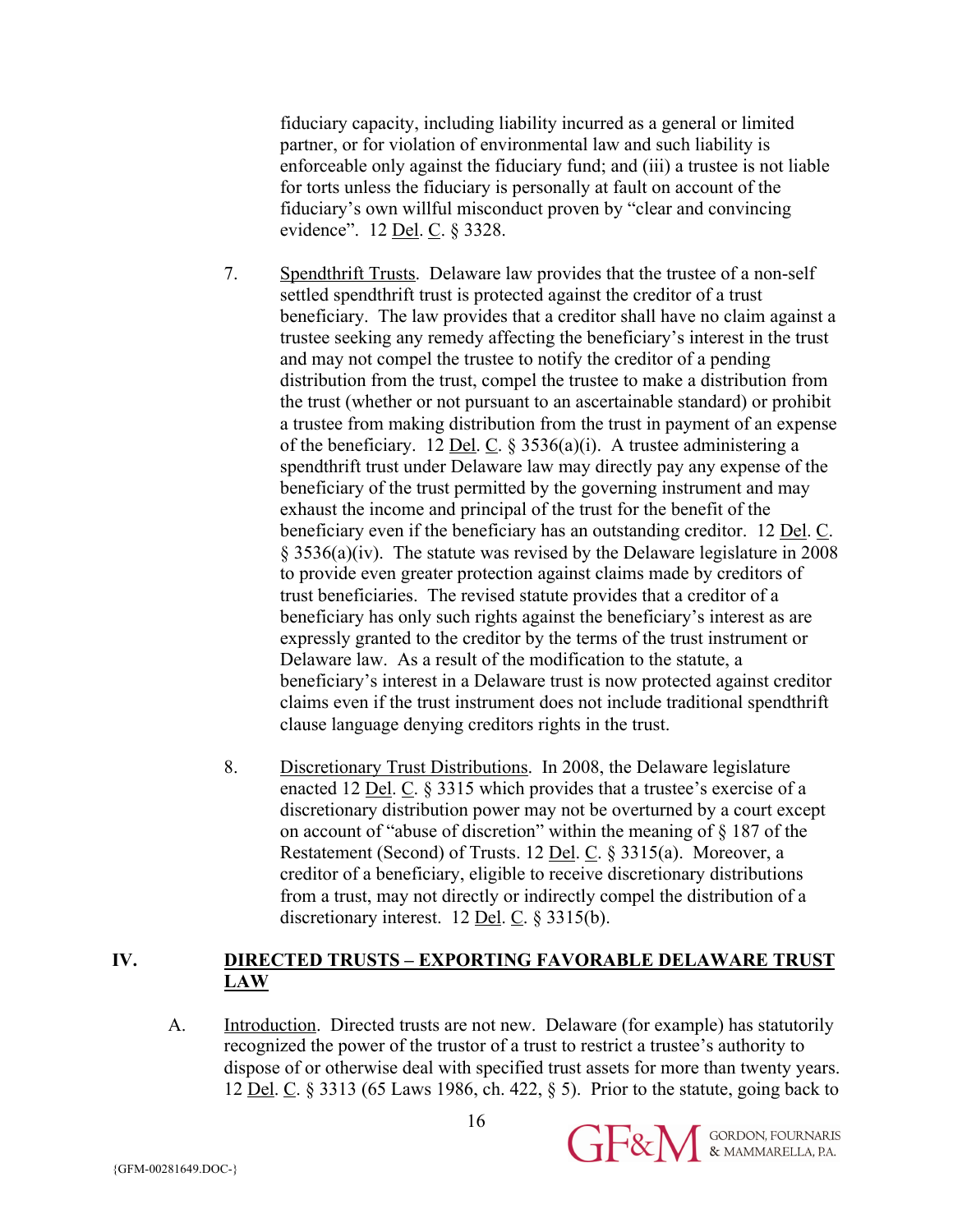the early 1900s, Delaware adopted the practice of allowing directed trusts to accommodate its wealthiest families.

In its earliest form, directed trusts tended toward the limitation of a trustee's power to sell specific trust assets without the consent or written direction of a person not serving as trustee. Today the limitations on a trustee's authority to deal with certain trust assets often affect all of the trustee's discretionary powers over the assets including voting decisions, management decisions, distribution decisions and other decisions previously solely within the realm of the trustee's discretion.

The desire of wealthy families to preserve their control over the stock of the corporation founded by their ancestors and the recognition that today's trusts often hold new kinds of unique trust investments have driven the issue of directed trusts. In fact, trustees faced with the fiduciary duty to diversify trust assets and deal impartially with income beneficiaries and remainder beneficiaries have welcomed the ability to limit their liability through the use of directed trusts.

The result has been the creation of a statutory framework authorizing a trustor (or the trustee and the trust beneficiaries through appropriate trust modification proceedings) to include in trust instruments a new regime for the administration of specific trust assets. In addition to the traditional trustee, the new regime often includes trust advisers. See, Rachel Emma Silverman, *How Many Trustees Do You Need?*

- B. Definition. A directed trust is a trust that removes one or more powers or discretions traditionally held by the trustee and vests that power or discretion in a person who is either a special trustee or not a trustee at all. The power or discretion can relate to investment decisions, management decisions, distribution decisions and any other decision affecting the administration of the trust. The starting point for the creation of directed trusts is the statutory framework that permits them coupled with the carefully worded language of the trust instrument.
- C. Statutory Recognition of "Advisers". A trustor's statutory power to dictate the rights and obligations of the beneficiaries and trustee through the express terms of a trust instrument and the trustee's statutory right to rely in good faith on the terms of the trust instrument for protection from liability are essential to the effective use of directed trusts. Three different approaches are illustrated below.
	- 1. UTC. Section 808(b) of the Uniform Trust Code states:

If the terms of a trust confer upon a person other than the trustee of a revocable trust power to direct certain actions of the trustee, the trustee shall act in accordance with an exercise of the power **unless the attempted exercise is manifestly contrary to the terms of the trust or the trustee knows the attempted exercise would constitute a serious** 

17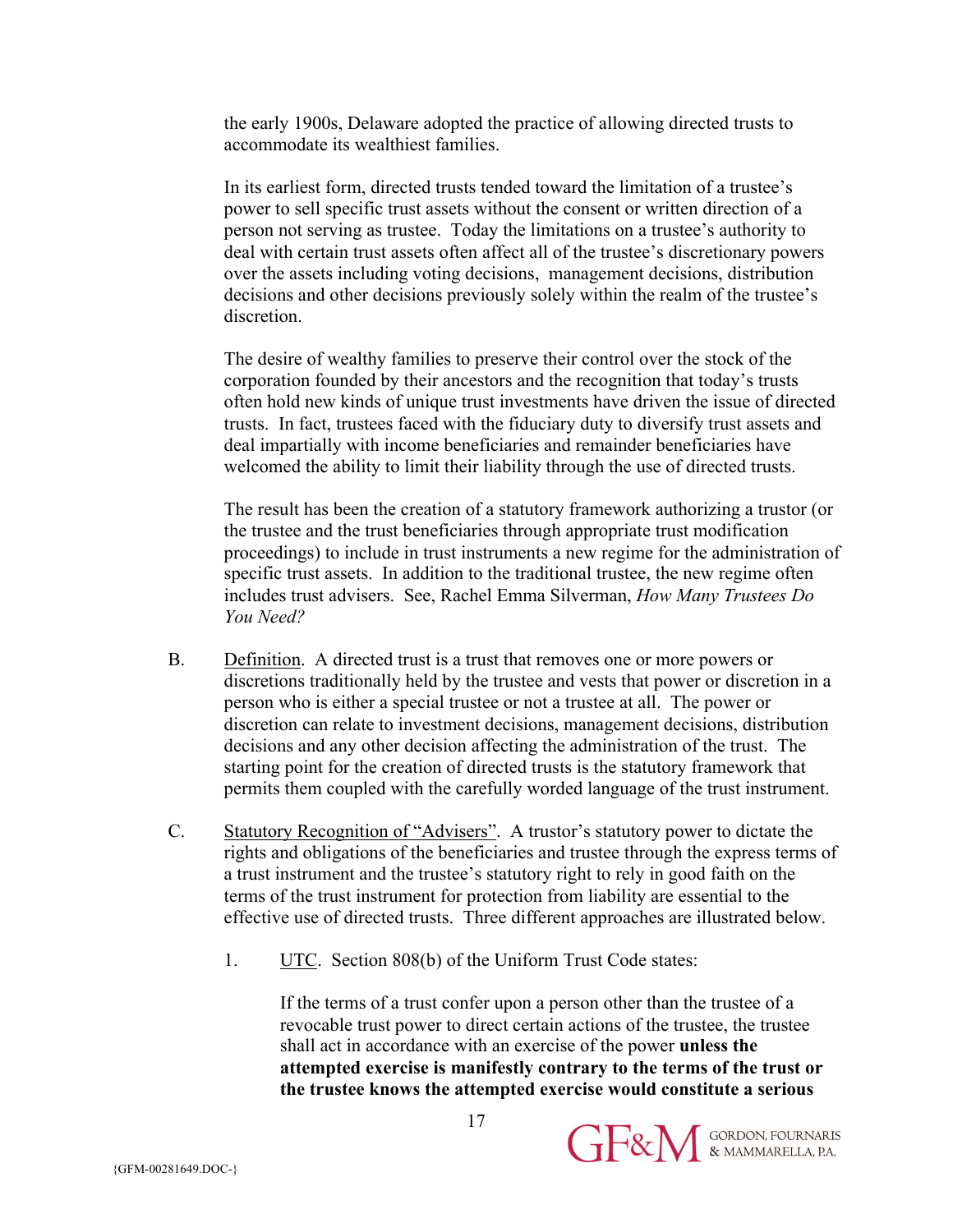**breach of a fiduciary duty** that the person holding the power owes to the beneficiaries of the trust. [emphasis added]

2. Third Restatement. Section 75 of the Third Restatement of Trusts states:

...[I]f the terms of a trust reserve to the settlor or confer upon another a power to direct or otherwise control certain conduct of the trustee, the trustee has a duty to act in accordance with the requirements of the trust provision reserving or conferring the power and to comply with any exercise of that power, **unless the attempted exercise is contrary to the terms of the trust or power or the trustee knows or has reason to believe that the attempted exercise violates a fiduciary duty that the power holder owes to the beneficiaries**. [emphasis added]

- 3. Delaware Provisions. The foregoing provisions for directed trusts should be compared with the more protective provisions adopted by Delaware and a few other states.
	- (a) Delaware law recognizes a broad class of advisers including direction advisers, consent advisers and trust protectors. Where one or more persons are given authority by the terms of a governing instrument to direct, consent to or disapprove a fiduciary's actual or proposed investment decisions, distribution decisions or other decisions of the fiduciary, such persons shall be considered to be advisers and fiduciaries when exercising such authority unless the governing instrument otherwise provides. 12 Del. C. § 3313(a).
	- (b) When a trustee acts in accordance with the directions of a trust direction adviser, the trustee will only be liable for its "willful misconduct".

Direction Provision

If a governing instrument provides that a fiduciary is to follow the direction of an adviser, and the fiduciary acts in accordance with such a direction, then **except in cases of willful misconduct on the part of the fiduciary so directed, the fiduciary shall not be liable** for any loss resulting directly or indirectly from any such act. 12 Del. C. § 3313(b). [emphasis added] The term willful misconduct means intentional wrongdoing and not mere negligence, gross negligence or recklessness. 12 Del. C. § 3301(g) and 12 Del. C. § 3301(h)(4).

(c) The statutory standard of care required of a fiduciary acting on the consent of a Consent Adviser is only somewhat broader. When a

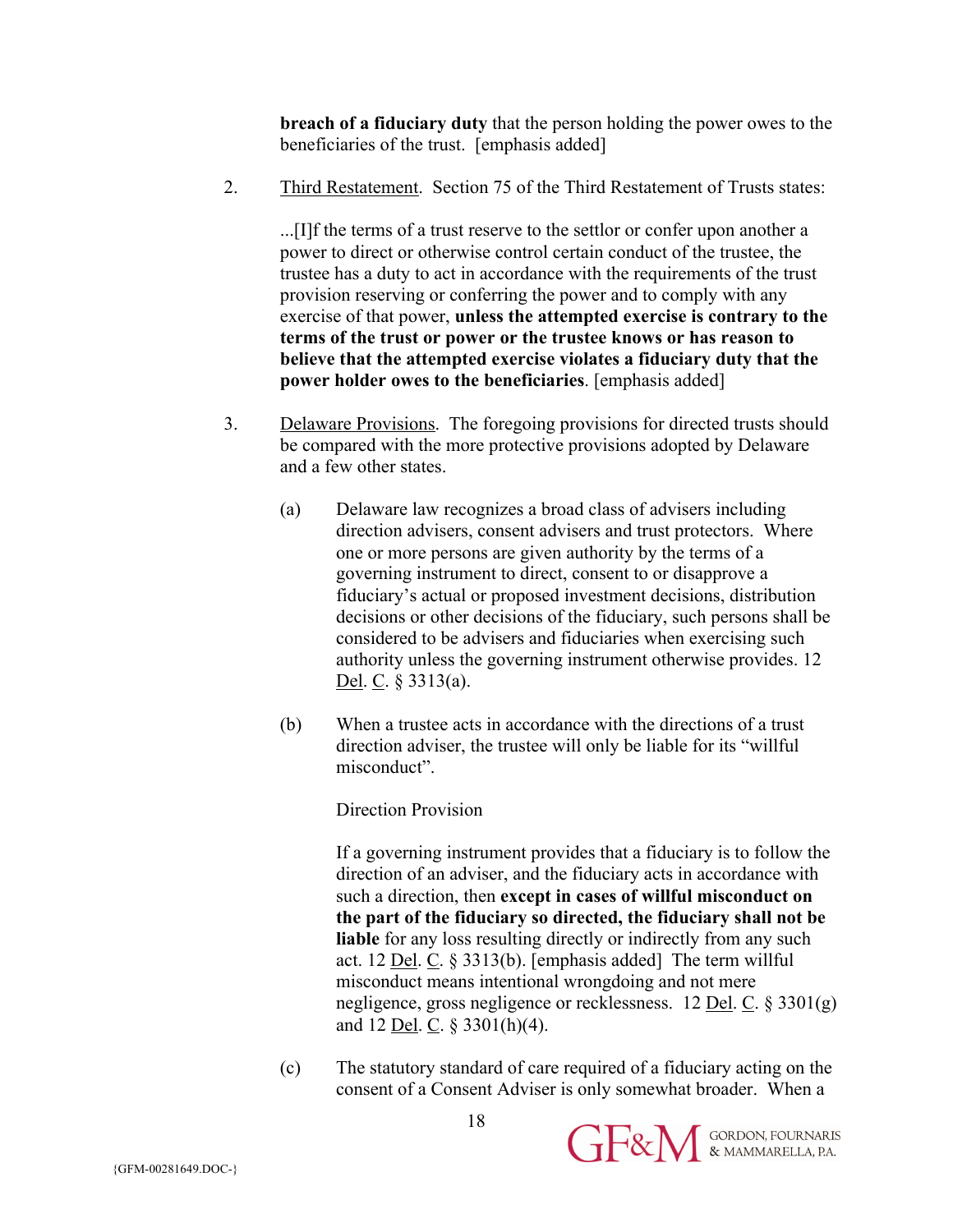trustee acts with the consent of a Consent Adviser, the trustee will only be liable for its "willful misconduct" or "gross negligence".

Consent Provision

If a governing instrument provides that a fiduciary is to make decisions with the consent of an adviser, then **except in cases of willful misconduct or gross negligence on the part of the fiduciary, the fiduciary shall not be liable** for any loss resulting directly or indirectly from any act taken or omitted as a result of such adviser's failure to provide such consent after having been requested to do so by the fiduciary. 12 <u>Del</u>. C.  $\S 3313(c)$ . [emphasis added]

(d) In all cases, there may be an adviser who is a "trust protector".

Trust Protector

... the term "adviser" shall include a "protector" who shall have all of the power and authority granted to the protector by the terms of the governing instrument, which may include but shall not be limited to:

- (i) The power to remove and appoint trustees, advisers, trust committee members, and other protectors;
- (ii) The power to modify or amend the governing instrument to achieve favorable tax status or to facilitate the efficient administration of the trust; and
- (iii) The power to modify, expand, or restrict the terms of a power of appointment granted to a beneficiary by the governing instrument.  $12$  <u>Del</u>. C. § 3313(f).
- (e) The statutory protection afforded trustees of directed trusts would be diminished if advisers or beneficiaries could sue the trustee on the theory that the trustee had a duty to keep them informed and to impart to them knowledge affecting their interests in the trust so they could perform their duties as advisers or otherwise protect their beneficial interests in the Trust.

Duty to Monitor, Communicate and Inform

Whenever a governing instrument provides that a fiduciary is to follow the direction of an adviser with respect to investment decisions, distribution decisions, or other decisions of the

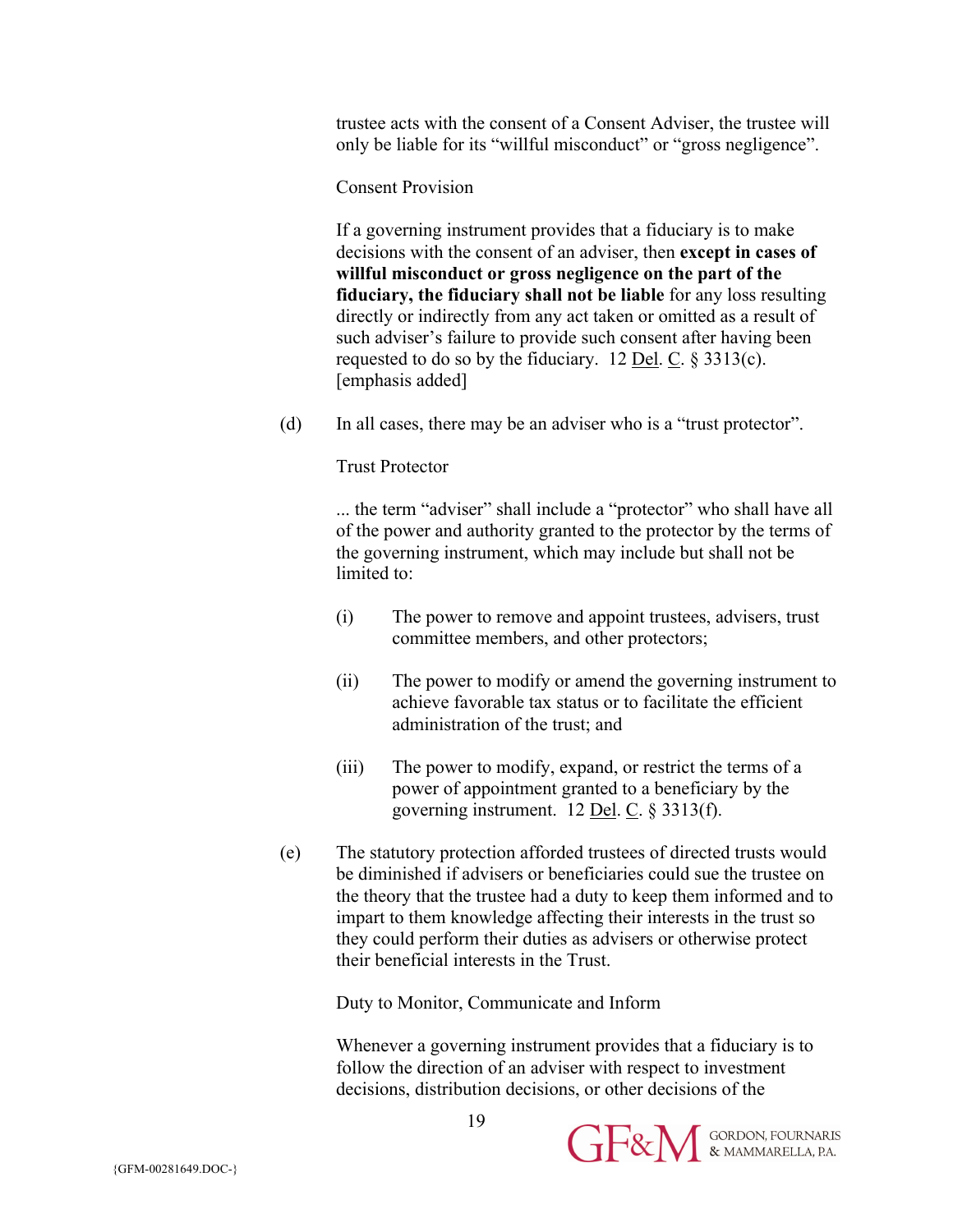fiduciary, then, except to the extent that the governing instrument provides otherwise, **the fiduciary shall have no duty to:**

- (i) **monitor the conduct of the adviser;**
- (ii) **provide advice to the adviser or consult with the adviser; or**
- (iii) **communicate with or warn or apprise any beneficiary or third party concerning instances in which the fiduciary would or might have exercised the fiduciary's own discretion in a manner different from the manner directed by the adviser**. 12 Del. C. § 3313(e). [emphasis added]

\* \* \* Absent clear and convincing evidence to the contrary, the actions of the fiduciary pertaining to matters within the scope of the adviser's authority (such as confirming that the adviser's directions have been carried out and recording and reporting actions taken at the adviser's direction), shall be presumed to be administrative actions taken by the fiduciary solely to allow the fiduciary to perform those duties assigned to the fiduciary under the governing instrument and such administrative actions shall not be deemed to constitute an undertaking by the fiduciary to monitor the adviser or otherwise participate in actions within the scope of the adviser's authority. Id.

(f) Recognizing the multiple roles played by different fiduciaries of a Delaware trust, Delaware adopted 12 Del. C. § 3317 in 2010. The statue provides that, except as provided in the governing instrument, each trust fiduciary (including trustees, advisers, protectors, and other fiduciaries) have a duty to keep the other fiduciaries reasonably informed about the administration of the trust with respect to the specific duty or function being performed by that fiduciary. The statute further provides that a fiduciary who requests and receives such information has no duty to monitor the conduct of the other fiduciary, provide advice or consult with the other fiduciary or provide information or communicate or warn any beneficiary or third party concerning instances in which the fiduciary receiving the information would or might have exercised the fiduciary's own discretion in a different manner. 12 Del. C. § 3317. This provision specifically restates the principle that one fiduciary does not have a duty to monitor, communicate and inform as provided in 12 <u>Del</u>.  $C$ . § 3313(e).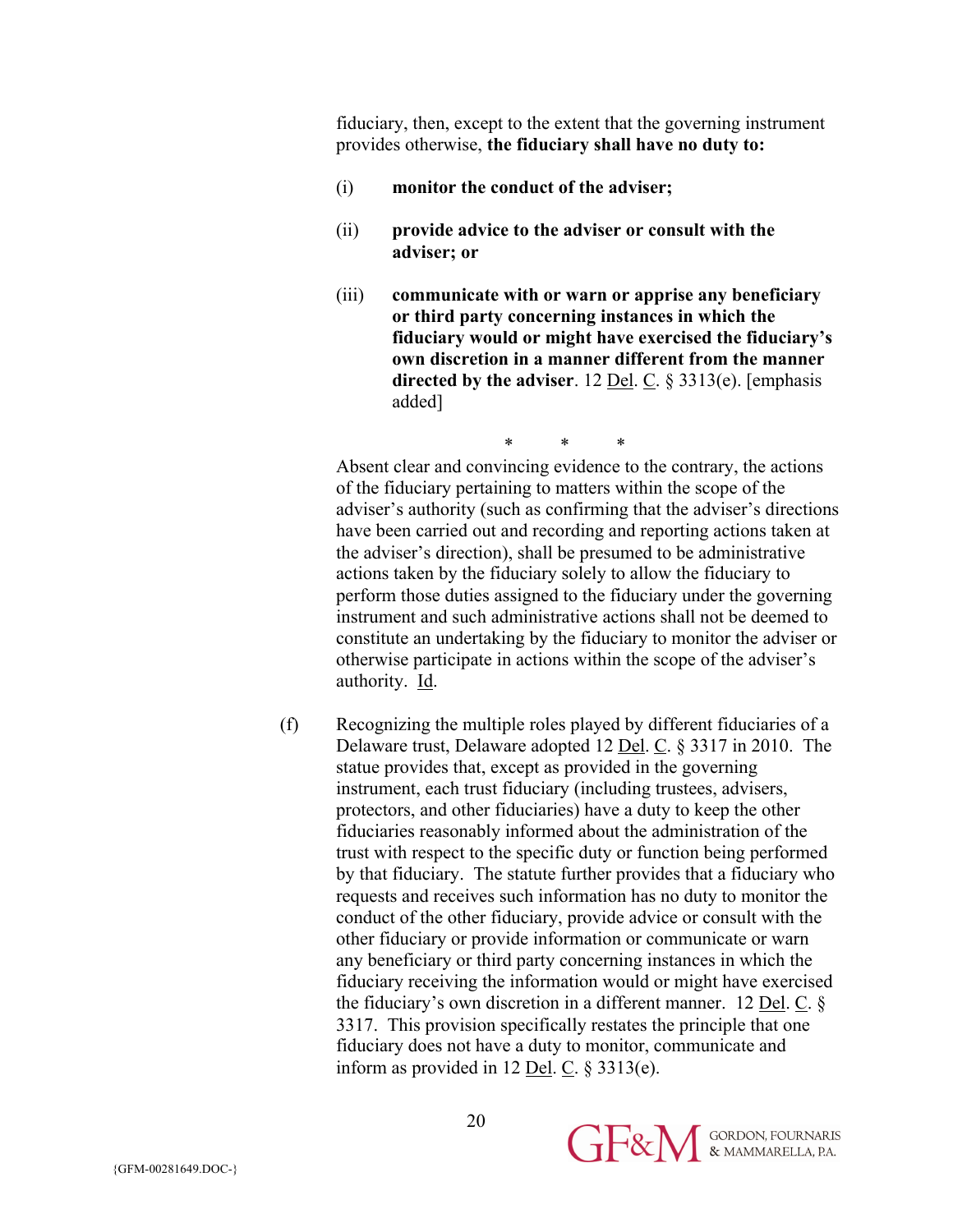- D. Directed Trusts The Language of the Trust Instrument. Once the statutory framework is in place, the focus shifts to the specific language of the trust instrument.
	- 1. Trust Adviser Language. The particular adviser language included in the trust instrument depends upon the purpose for which the trust is created and the reason why the adviser is appointed. There are innumerable reasons why trustors create directed trusts and it would be impossible to include in this outline all of the language used over the years creating trusts with trust advisers. Most directed trusts do, however, fall into certain categories and the most common are illustrated below by examples with sample language listing the powers of various advisers in the appendix.
		- (a) Special Holdings Direction Adviser. Mr. and Mrs. Ipo started two software companies which have gone public, created three more which may or may not go public and invested in certain speculative land development companies building hotels and casinos is Las Vegas and elsewhere. They have four children. From the inception of their enterprises, they created one trust for each of their four children funded with investment assets that, at that time, had very little value. Each trust is presently worth \$30,000,000 and consists of ownership interest in each of the separate entities. Although there has been some diversification in each trust, it is minimal. Each trust now holds approximately \$10,000,000 of marketable assets, interests in the various real estate investment companies and interests in newly formed software companies that may or may not go public.

Mr. and Mrs. Ipo recognize that their talents are more technical and scientific and not at all financial. Throughout the development of the various businesses, they relied heavily on Ms. Business-Manager who presently serves as trustee of the four trusts. Ms. Business-Manager has no problem dealing with the privately held investments. However, she feels totally incapable of managing the \$40,000,000 of marketable investments - \$10,000,000 in each trust. No bank or trust company is willing to accept the trusts because of the high concentration of privately held investments. Mr. and Mrs. Ipo wish to keep Ms. Business-Manager handling the private investments and seek professional money management for the cash and marketable securities.

Answer. Mr. and Mrs. Ipo may designate a trustee in a jurisdiction that allows directed trusts. A routine court proceeding in the new situs will permit the court to confirm the appointment of the new trustee, accept jurisdiction over the trust, confirm that the law of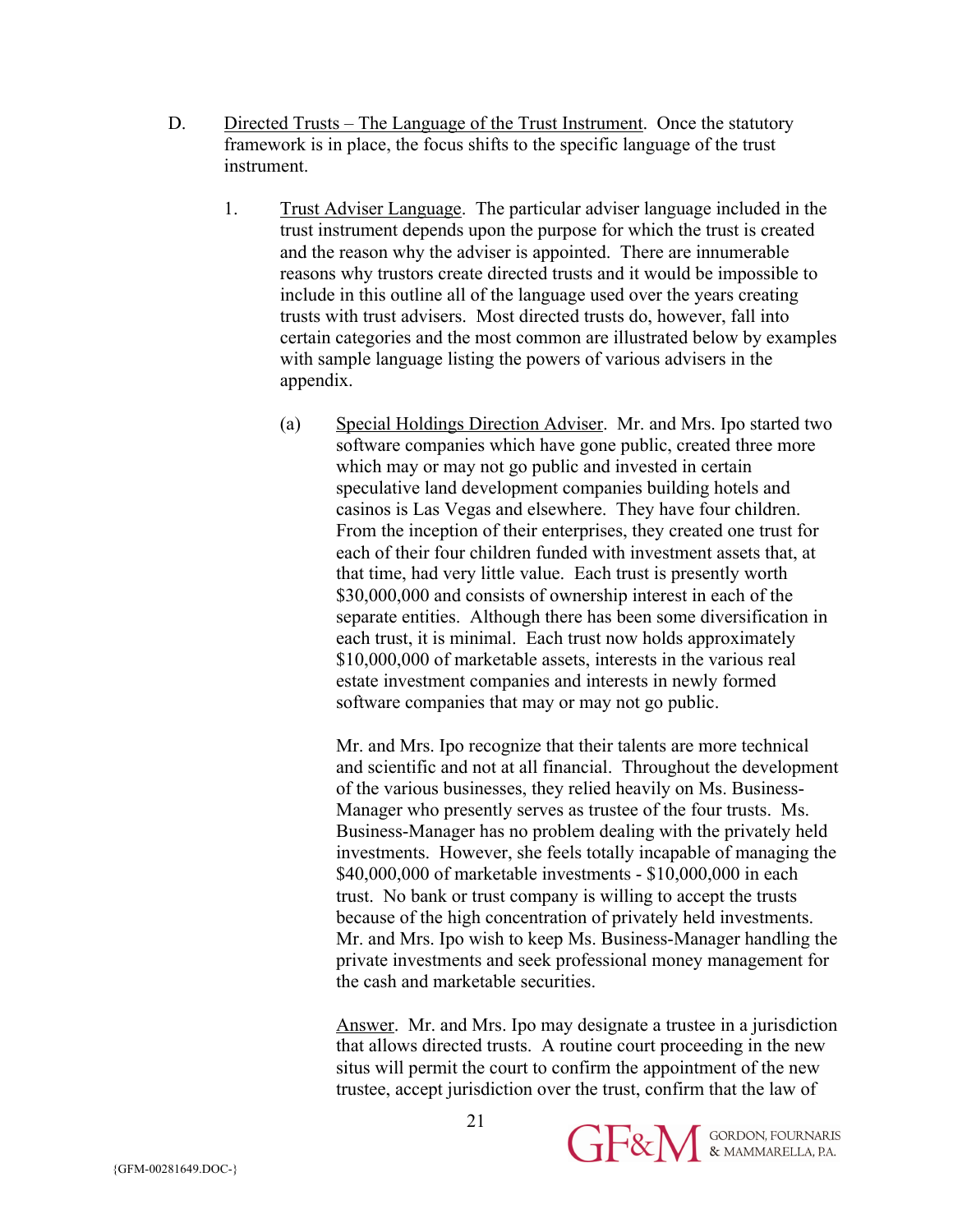administration in the new situs will thereafter govern the administration of the trust and reform the trust to include a Special Holding Direction Adviser. Alternatively, it may be possible to utilize a decanting statute to "pour over" trust assets to a new trust with the appropriate directed trustee language. Thereafter, the trustee in the new situs will administer the trust and be responsible for investment of the marketable securities in each of the trusts. The old trustee will become a Special Holding Direction Adviser and will direct the new trustee with respect to all decisions affecting the special holdings: the land development companies and the new start up businesses. The new trustee will have no liability for the special holdings. The Special Holding Direction Adviser will have no liability for the investment of publicly traded assets. A sample Special Holding Direction Adviser form is included in the appendix. A typical statement of the role and function of the Special Holding Direction Adviser is included in the appendix.

(b) Investment Direction Adviser. Mr. I. M. Rich formerly resided in New York and now resides in Florida. He has three children. He has a variety of different trusts he created for each of these children. He is also in the process of creating additional trusts for his children. He is concerned about the New York state income tax the trusts are being required to pay because the trustees reside in New York. He has been advised by his attorney to relocate the trusts to a jurisdiction that does not tax trust income or capital gain accumulated for future distribution to beneficiaries who do not reside in the new situs. He is willing to accept the advice of his counsel. However, he has developed a skilled network of financial managers who reside outside of New York and does not want to turn over the investment of all of the trust wealth to a new trustee simply to avail the trust of the income tax savings. Moreover, Mr. Rich is cheap. He does not want to pay the new trustee significant fees for holding trust assets that are being invested by others.

Answer: Mr. Rich can transfer the existing trusts and establish the new trusts in a jurisdiction that does not tax trust income or capital gains accumulated for nonresidents. The corporate trustee in the new situs will serve as an administrative trustee. All of the investment decisions will be made by Investment Direction Advisers in accordance with the terms of the new trust agreements or in accordance with judicial modification of the existing trust agreements when they are moved to the new situs. Once again, the judicial modification will confirm the appointment of the new trustee, accept jurisdiction over the trust, confirm that the law of administration in the new situs will thereafter govern the

22

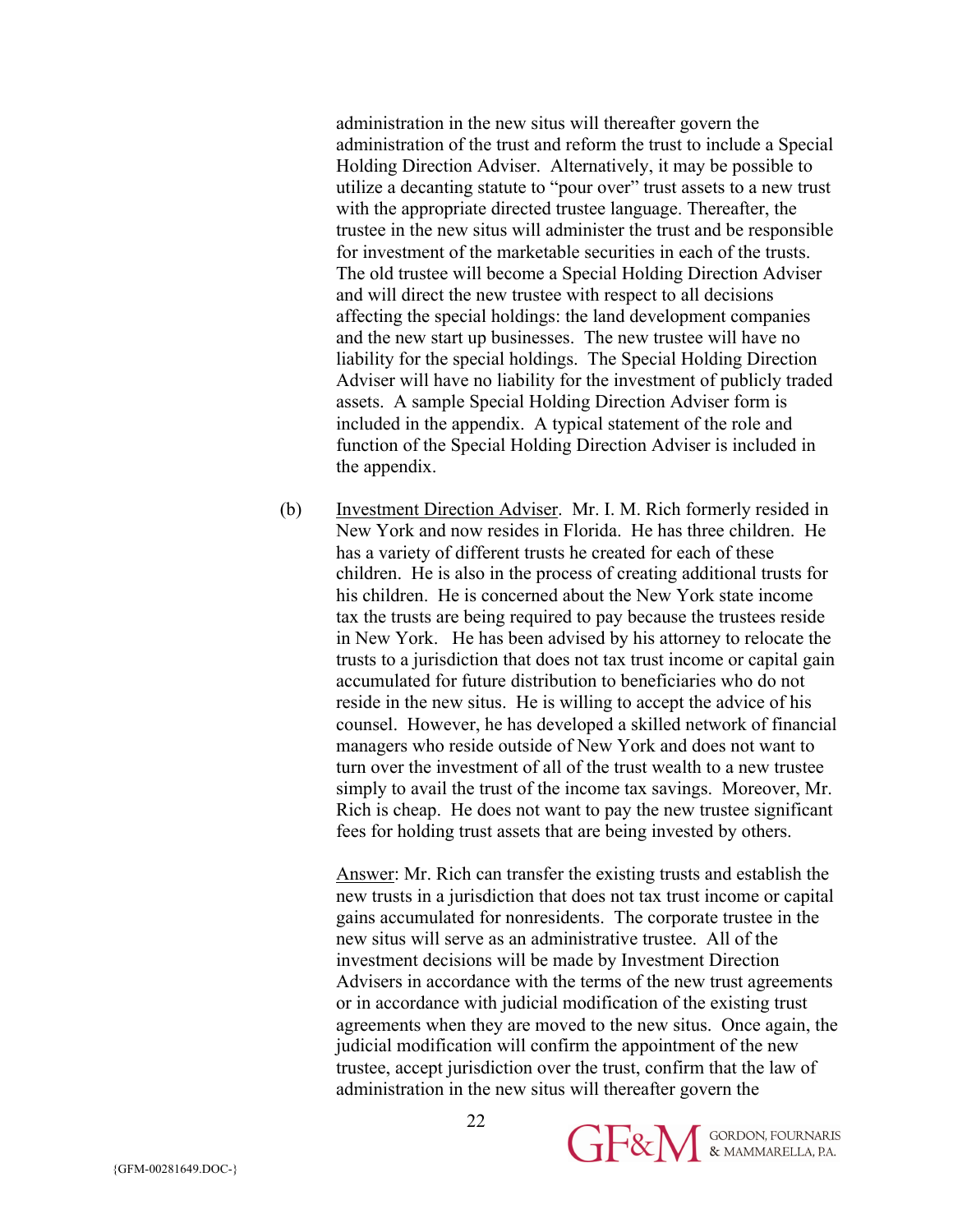administration of the trust and reform the trust. As noted, it may also be possible to use a state decanting statute to pour over the trust assets to a new trust with the appropriate directed trustee language. The new situs trustee will charge a flat annual fee of anywhere from \$3,500 on the low end to \$10,000 on the high end for serving as "purely administrative trustee". The trusts will avoid state income tax on income and capital gain accumulated in the trust. A sample Investment Direction Adviser form is included in the appendix. A typical statement of the role and function of the Investment Direction Adviser is included in the appendix.

(c) Consent Adviser. Mr. Johnson is the founder of a famous pharmaceutical company. He began his business in the basement of his home when his children were young and has watched the business grow to a publicly traded company. Along the way, he created many trusts for his family and has admonished all of his descendants never to sell any of the company stock. In the course of establishing trusts, Mr. Johnson had great difficulty locating a trustee who would accept trusts 90% of the corpus of which consisted of one company's stock. The trustees pointed out cases where changes in technology and lawsuits for products liability substantially reduced the value of a company's stock. They warned that, even though the company is doing well now, no one knows what the future will hold. They informed Mr. Johnson they have a duty to diversify trust investments. Mr. Johnson values the advice of the trustees, but wants to hold the trustees in check and prevent a "precipitous sell off" of the stock. He has close business associates and he wants them to have the final say on a recommendation to sell the stock.

Answer: Mr. Johnson can include language in his trust appointing a "Consent Adviser". If the trustee determines that there is a "material change in the business prospects of the company" the trustee can make a recommendation to sell some or all of the company stock. However, the stock may not be sold by the trustee without the "written consent of the Consent Adviser". The trustee will have no liability for its good faith reliance on the terms of the trust instrument and will only be liable for its willful misconduct or gross negligence. A sample Consent Adviser form is included in the appendix. A typical statement of the role and function of the Consent Adviser is included in the appendix.

(d) Distribution Adviser. Mr. and Mrs. Dysfunctional have been phenomenally successful and have built huge family wealth. Unfortunately, they have four children, all of whom have drug and alcohol problems. They want to create a separate trust for each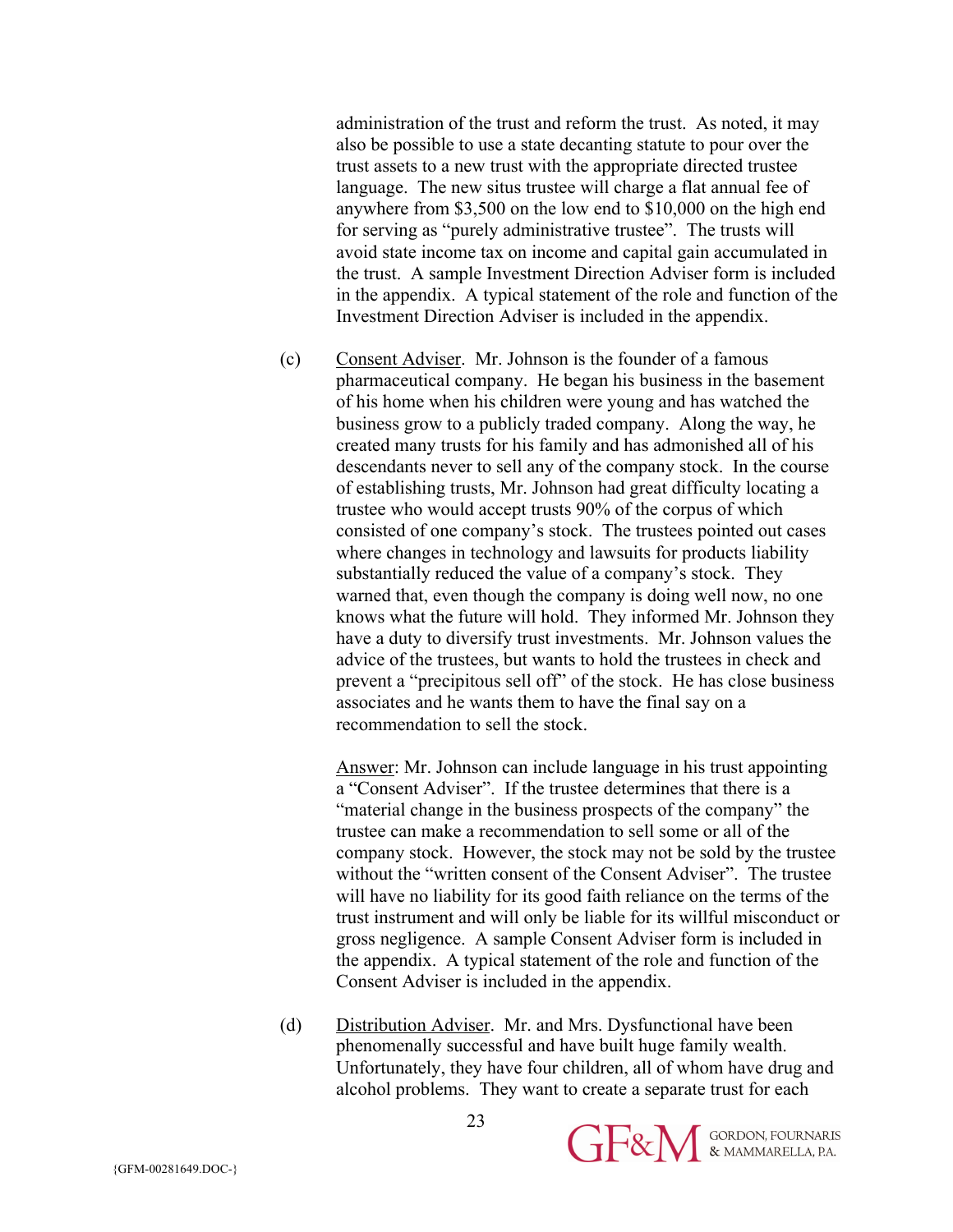child and prohibit income and principal distributions whenever "the trustee reasonably believes the beneficiary routinely or frequently uses or consumes any illegal drugs or other illegal chemical substances and is physically or psychologically dependent upon that drug or substance". They want testing provisions and treatment provisions included in the trust document. They insist that, at any sign of dependency, the trustees "completely cut off" any distributions to or for the benefit of a child "no matter what". Mr. and Mrs. Dysfunctional value the trustee's investment expertise and trust management skills. However, the trustee is concerned that the Dysfunctional children will initiate litigation as soon as their parents are dead. Mr. and Mrs. Dysfunctional have brothers and sisters who are also wealthy and very sympathetic to the plight of the Dysfunctional children. The trustee wants to manage the trust fund but does not want liability for enforcing subjective, discretionary distribution provisions included in the trust instrument.

Answer: The trust instrument may include language appointing a "Distribution Adviser". The Distribution Adviser can be given the power to direct, consent to, or disapprove any discretionary distributions of income or principal to or for the benefit of the Dysfunctional children. The trustee will have no liability to the trust beneficiaries for the trustee's good faith reliance on the trust instrument and the decisions made by the Distribution Adviser. The children will be required to sue their uncles and aunts (the Distribution Advisers) if they disagree with the distribution decisions. A sample Distribution Adviser form is included in the appendix. A typical statement of the role and function of the Distribution Adviser is included in the appendix.

- 2. Regime Change Provision. Trust language appointing a trustee and establishing the roles of the Special Holding Direction Adviser, the Investment Direction Adviser, the Consent Adviser and the Distribution Adviser is only part of the picture. Circumstances change. Trust departments lose key personnel, advisers grow tired and old, the law of trust administration in the host jurisdiction may be modified and new tax laws may be passed. The appointment of a Trust Protector may be appropriate.
- E. Statutory Framework for Trust Protectors. Some states treat Trust Protectors as just another kind of trust adviser. Others have statutorily recognized Trust Protectors and clearly define the additional powers Trust Protectors may have.
	- 1. Trust Protectors as Advisors. Alabama, Maine, North Carolina, South Carolina and Tennessee have statutes recognizing trust advisers with the

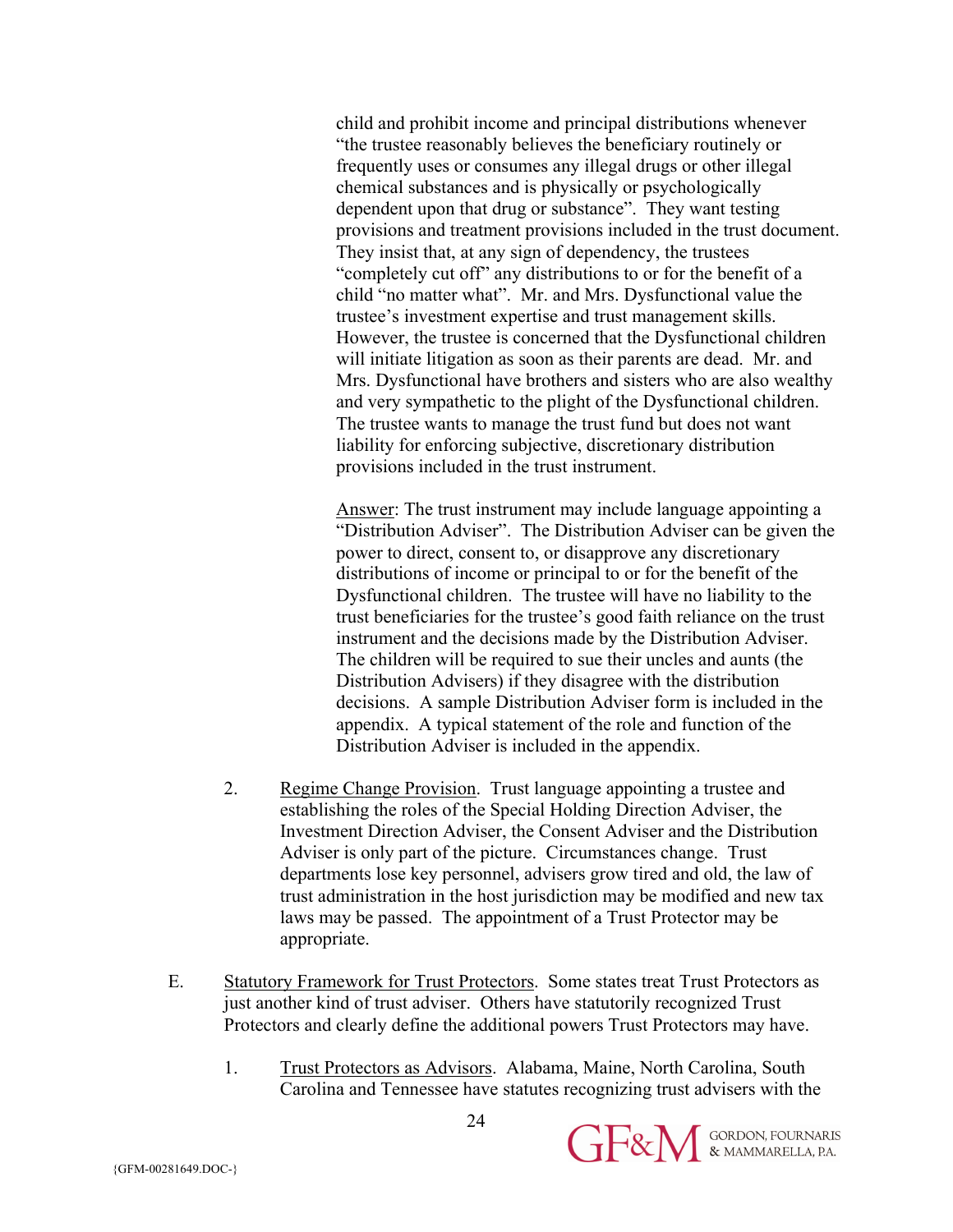"power to direct" trustees by comment to the statute that ratifies the use of Trust Protectors as advisers. Ala. Code 1975 § 19-3B-808; 18-B M.R.S.A. § 808; N.C.G.S.A. § 36 C-8-808; SCC § 62-7-808; T.C.A. § 35- 15-808.

- 2. Statutory Recognition Trust Protector. Alaska, Delaware, Idaho, South Dakota, Utah and Wyoming have statutes that specifically recognize the role of Trust Protector. AS 13.36.370; 12 Del. C. § 3313(f); I.C. § 15-7- 501; SDCL § 55-1B-1; U.C.A. 1953 § 25-6-14; W.S. 1977 § 4-10-103. Most of the cited statutes define the Trust Protector as a "disinterested third party" who has the powers and discretions provided in the trust instrument which may include, but are not limited to, the following powers:
	- (a) The power to remove and appoint a trustee, trust adviser, investment committee member or distribution committee member, Example: SDCL § 55-1B-6(4); 12 Del. C. § 3313(f)(1).
	- (b) The power to modify or amend the trust instrument to achieve favorable tax status or to facilitate the efficient administration of the trust. Example: AS 13.36.370(b)(2); 12 Del. C. § 3313(f)(2); W.S. 1977 § 4-10-710(a)(i).
	- (c) The power to increase or decrease the interest of trust beneficiaries. Example: I.C. § 15-7-501(6)(b).
	- (d) The power to modify the terms of a power of appointment created under the trust instrument. Example: 12 Del. C. § 3313(f)(3); I.C.  $§ 15-7-501(6)(c).$

The Wyoming statute is the most comprehensive and, in addition to the foregoing powers, allows the Trust Protector to exercise the following additional powers pursuant to W.S. 1977  $\S$  4-10-710(a).

- The power to appoint successor Trust Protectors.
- The power to review and approve accountings.
- The power to change the governing law or principal place of administration of the trust.
- The power to interpret the terms of the trust instrument at the request of the trustee.
- The power to advise the trustee on matters concerning any beneficiary.



25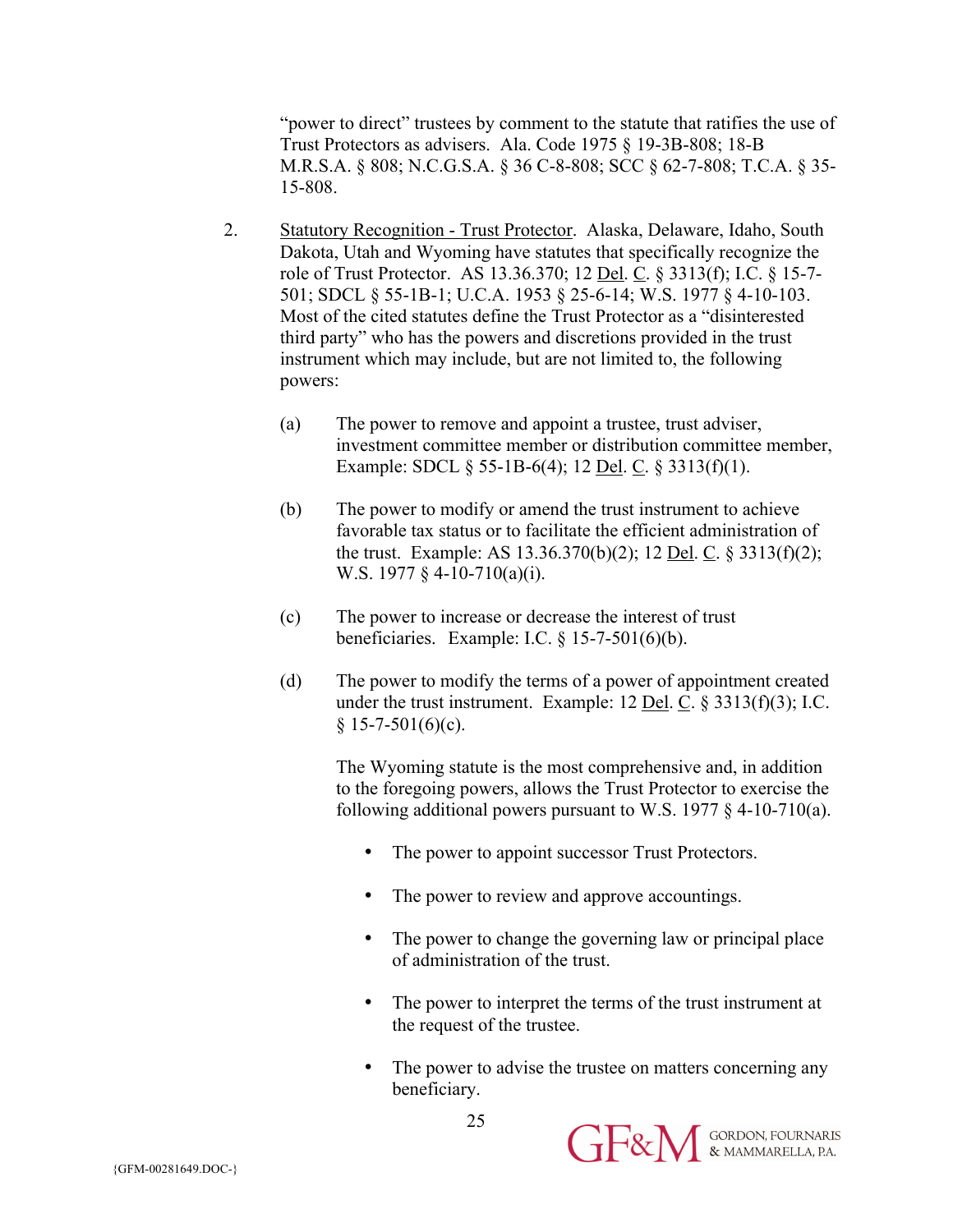- The power to direct, consent or disapprove a trustee's action or inaction in making distributions to beneficiaries.
- 3. Trustee Liability. A trustee is not liable for any loss resulting from any action or inaction upon the direction of the Trust Protector. Examples: I.C. § 15-7-501(5); SDCL § 55-1B-5; W.S. 1977 § 4-10-717.
- 4. Trust Protector The Language of the Trust. Whether the Trust Protector is merely a different kind of trust adviser with broader powers over the trust or a statutorily recognized person with statutory powers, the scope of the Trust Protector's authority over the trustee, the trust advisers, the trust beneficiaries, the trust investments and indeed the very terms of the trust instrument will itself turn on the language of the trust. A typical statement of the role and function of a trust protector is included in the appendix.
- F. Definition. Purely administrative trustees provide very limited trust services. Their sole purpose is to allow the trust over which they serve to utilize the favorable trust laws of their jurisdiction. Example: A wealthy New York resident wishes to create a perpetual trust in Delaware with marketable securities for tax purposes. The trustor already has a sophisticated team of financial planners and investment advisers. The trustor creates a Delaware limited liability company ("LLC") to which he transfers marketable securities. The trustor then creates a Delaware dynasty trust naming a Delaware trustee as a Purely Administrative Trustee. The only asset held by the Delaware trustee is the LLC units. The language of the trust instrument includes a Special Holding Direction Adviser to direct the trustee with respect to all mattes concerning the LLC units held in trust. Because the trust may one day hold investment assets, the trust is a directed trust with an Investment Direction Adviser named to direct the trustee with respect to all matters concerning trust investments. There is a Distribution Adviser to direct the trustee with regard to trust distributions. A Trust Protector provision is included allowing the Trust Protector to remove and replace the trustee, the Special Holding Direction Adviser , the Investment Direction Adviser and the Distribution Adviser. The Trust Protector may also change the situs of the trust and modify the language of the trust instrument to obtain favorable tax treatment or facilitate the administration of the trust.
	- 1. Administrative Trustee Duties. The only duties performed by the Administrative Trustee are to hold the LLC units, maintain trust records, prepare or otherwise arrange for the preparation of fiduciary income tax returns and maintain an office for its business in the state. The trustee has no liability for actions taken or not taken by the Special Holding Direction Adviser, the Investment Direction Adviser, the Distribution Adviser and the Trust Protector absent the trustee's willful misconduct.

**GERN** SORDON, FOURNARIS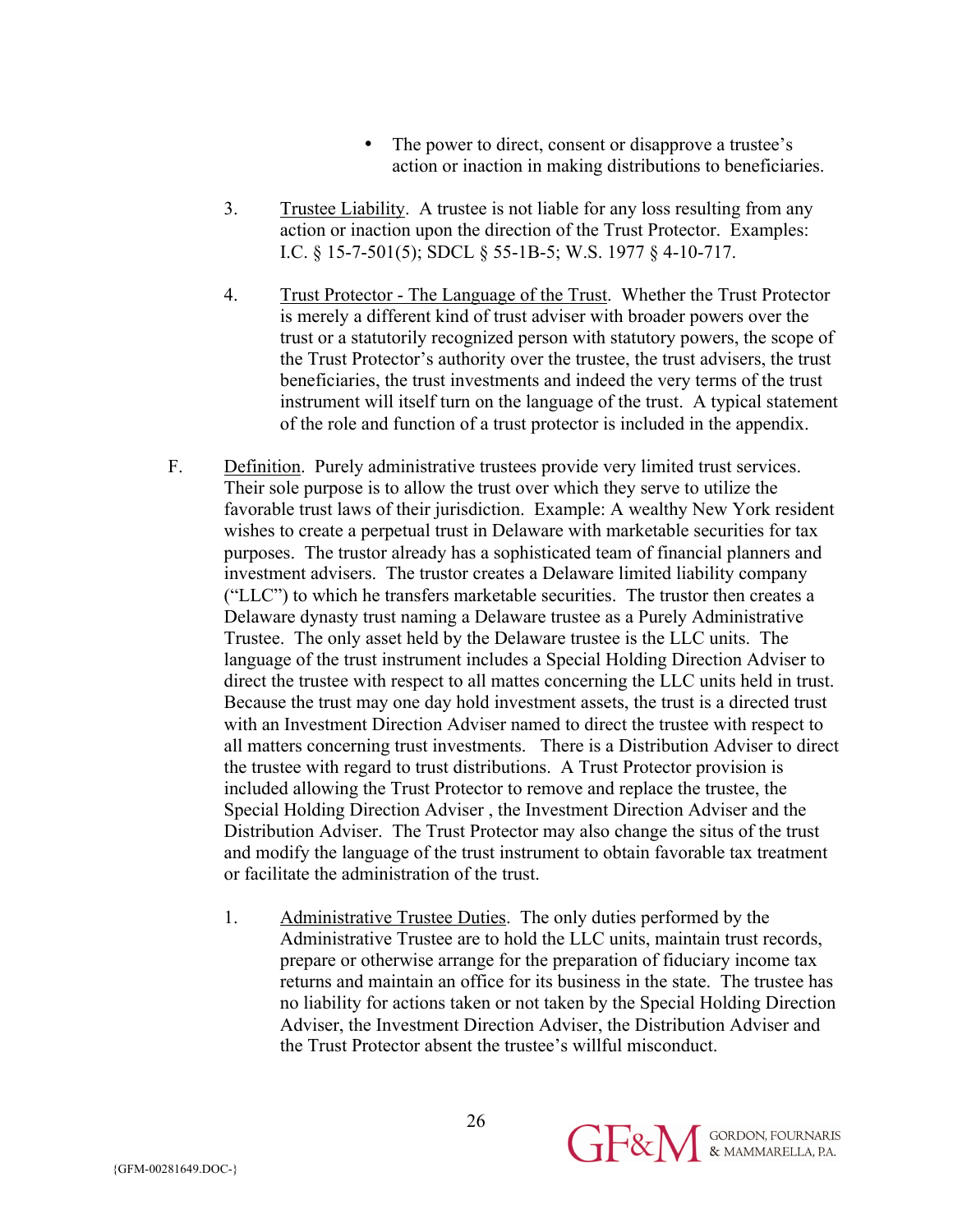G. Trustee Fees. Administrative trustees, recognizing the limited role they play, offer low fees for trust services and look for a volume business to produce revenues for the trust company. Typically, administrative trustees will serve for annual fees of anywhere from \$3,500 to \$10,000 per trust. To illustrate the fee structure, below are actual fee quotes from two Delaware trust companies for providing trust services in different capacities for a trust with assets valued at \$7.5 million.

#### Bank I

- 1. Where we hold only an LLC interest, out fee is \$5,000 per year.
- 2. Where we hold liquid assets, subject to direction on investments, our fee is \$24,000 per year.
- 3. Where we hold liquid assets, but have full discretion as to investments, our fee is \$77,000 per year.

## Bank II

1. Bank II is hired as trustee. Under this scenario, there is no direction adviser. Bank II is trustee and manages the investment portfolio at its discretion, subject to the terms of the trust document. The fee schedule is as follows:

|                                        | Total     | \$7,500,000    | \$27,500   |
|----------------------------------------|-----------|----------------|------------|
| Next \$5,000,000 of<br>principal value | 0.350%    | 2,500,000      | 6,250      |
| Next \$3,000,000                       | 0.375%    | 3,000,000      | 11,250     |
| principal value                        | $0.500\%$ | \$2,000,000    | \$10,000   |
| Fee Schedule<br>First \$2,000,000 of   | Rate      | <b>Balance</b> | <u>Fee</u> |

2. Bank II is hired as trustee. The trust holds LLC units only and Bank II, the administrative trustee, is directed to hold the LLC units in the trust.

\$6,000 for the first \$10 MM of assets held in the LLC

\$10,000 for assets valued between \$10 MM and \$20 MM in the LLC.

**GE&M** SORDON, FOURNARIS

H. Fully Directed Trusts. Purely administrative trustees evolved from the carefully crafted language of trust instruments that define the duties and responsibilities of various advisers to the trust. The combination of Direction Advisers and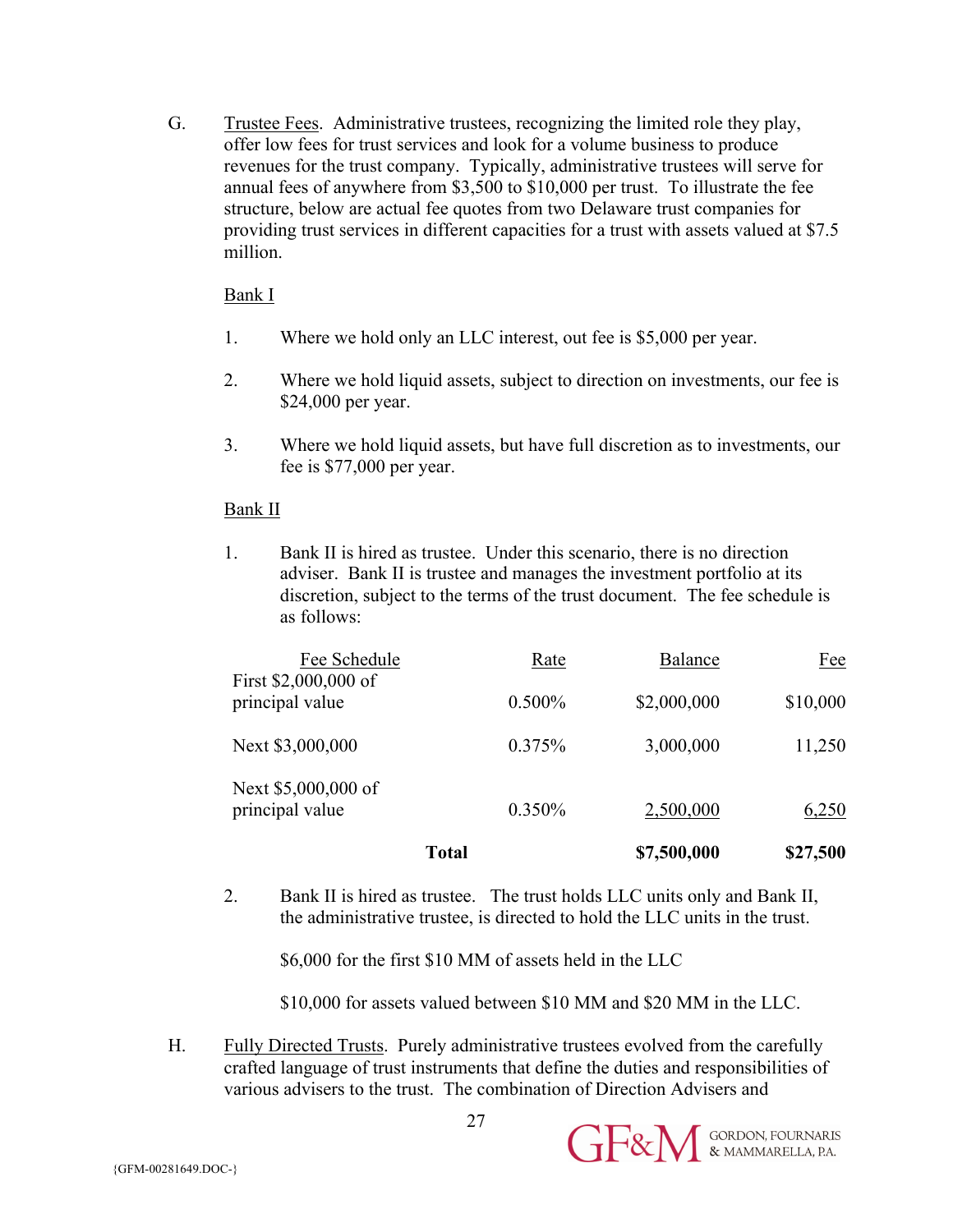Distributions Advisers coupled with the power of the Trust Protector resulted in the development of a trust concept where the formerly fully responsible corporate trustee now serves only in an administrative capacity while all of the duties and responsibilities traditionally vested in the corporate trustee rest now in the hands of advisers and protectors to the trust. A sample Administrative Trustee form is included in the appendix. A typical statement of the role and function of the Administrative Trustee is included in the appendix.

- I. Liability Issues. Can directed trusts protect fiduciaries from liability? Will the statutory framework previously discussed and the language of the trust instrument really work? This author is aware of only two state court decisions on the matter to date: One is a Delaware decision and the other is a Virginia decision. Both involve Investment Direction Advisers.
	- 1. The Delaware Decision. In *Duemler v Wilmington Trust Co.,* C.A. No. 20033 N.C. (Del. Ch. 2004), the corporate trustee was sued by an individual co-trustee who was the sole Investment Direction Adviser of a trust established by his family. The Investment Direction Adviser chose not to tender a bond owned by the trust when he had the option to do so. The issuer of the bond defaulted and the Investment Direction Adviser sued the corporate trustee alleging the corporate trustee breached its fiduciary duty to the trust by, among other things, failing to provide the Investment Direction Adviser with appropriate financial information to allow the Investment Direction Adviser to make an informed decision. The case was litigated in the Delaware Court of Chancery.
		- (a) The Ruling. The Court decision is not reported. The Court was so certain of the proper outcome of the case that it ruled from the bench. A copy of the transcript of the decision may be obtained by email request to  $mgordon(@gfmlaw.com)$ . Relevant quotes are set forth below.

THE COURT: I'm in a position to rule. I'm not going to require that the parties expend additional resources on this. The matter is abundantly clear to me. (Tr. P. 3, L. 2-5).

\* \* \*

...Mr. Duemler was the investment adviser for a high-risk approach to investing of particular - of assets under a particular trust. Had he wished for Wilmington Trust to be investment advisor to run a high-risk portfolio - I'm sure Wilmington Trust likes to make money. It would be willing to do it. It costs a lot more. (Tr. P. 3, L. 10-16).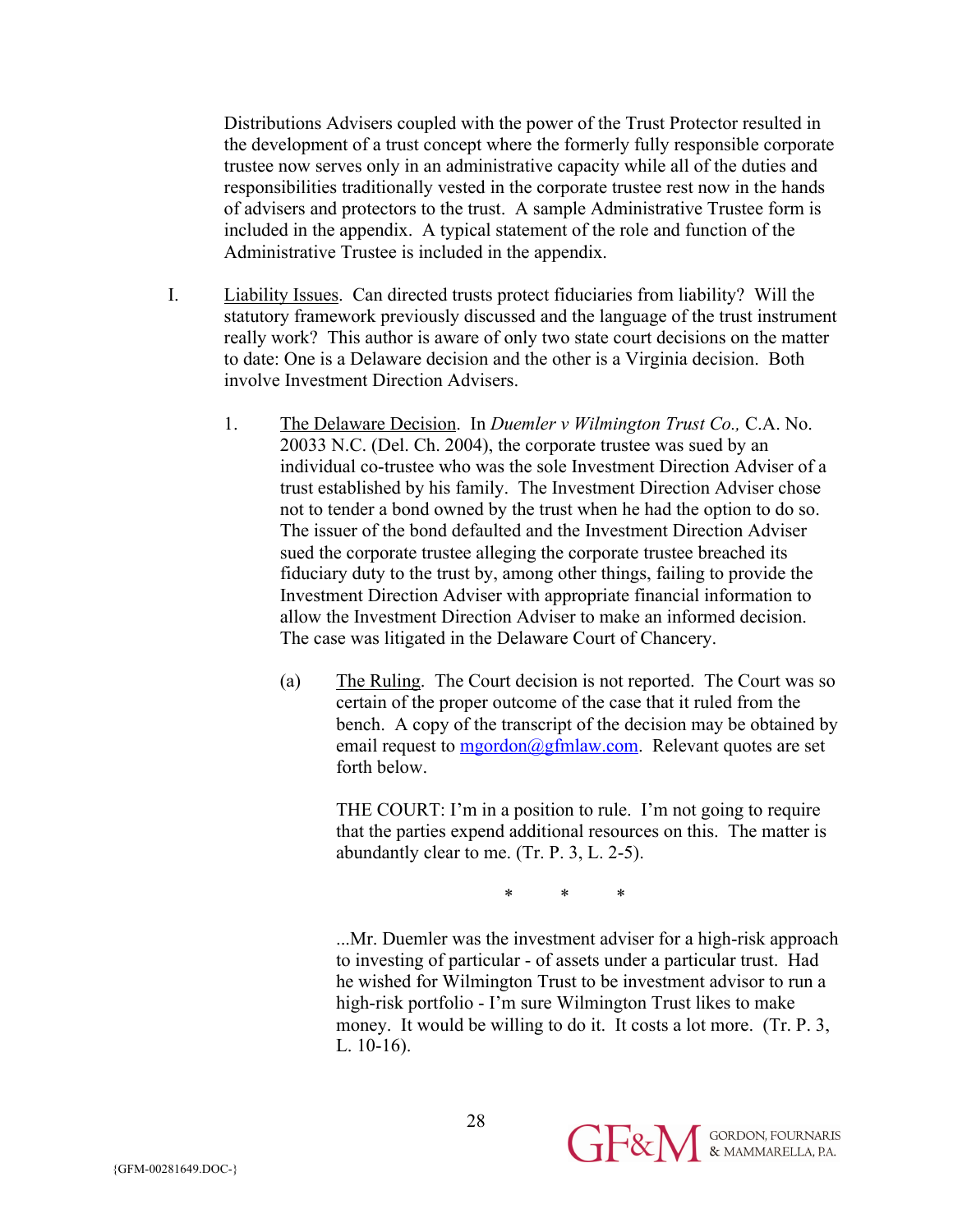Finding that the trust held "a nondiversified portfolio with extremely risky assets" (Tr. P. 11, L. 22-23), the court stated: I think in terms of the division of trust responsibilities, it was absolutely clear that this was on Mr. Duemler's side of the ledger. (Tr. P. 12, 9-11).

The Court held that the proximate cause of the loss was "the breach of fiduciary duty by Mr. Duemler" who had the primary responsibility for being the investment adviser. (Tr. P. 13, L. 4- 13).

(b) Significance of the Decision. The Court upheld the statutory defense under 12 Del. C. § 3313(b) (Delaware's directed trust statute) and noted that the case was "an apt instance for its application" because there was "absolutely no evidence of willful misconduct" on the part of Wilmington Trust Company. (Tr. P. 15, L. 12-16). Moreover, the court admonished the investment direction adviser for arguing that the trustee was responsible for failure to provide relevant information. The court stated: And you don't get to come in and hang your fellow fiduciary on that unless they engaged in willful misconduct. There is none there. And if I were to rule that, 'oh, no. What the problem is here is the failure to provide information or to make sure that the fiduciary making the decision knew what they were doing,' I think that would gut the statute. (Tr. P. 16, L. 5-12).

The court's clear recognition of the intent and purpose of the directed trust statute and its firm ruling upholding the statute is a clear indication that Delaware courts will enforce directed adviser provisions in a trust instrument based on the statutory framework that permits them.

2. The Virginia Decision. In *Rollins v Branch Banking and Trust Company of Virginia*, 2001 W.L. 34037931 (Va. Cir. Ct.), the plaintiffs were children and grandchildren of the grantors of two trusts created in 1977 for their benefit. The plaintiffs were suing the corporate trustee for breach of fiduciary duty, in particular, the trustee's failure to diversify trust investments. The trusts were funded primarily with shares of stock in two textile corporations. At the inception of the trusts, the trustee "obtained the written authority of the beneficiaries to over-concentrate the trust" with textile stocks. *Rollins*, at \*1. The trust remained over concentrated in the textile stock until 1997 (20 years later) when the stock was sold. The beneficiaries sued the trustee for \$25 million, the amount they claim they lost due to the trustee's failure to diversify the trust investments. The trustee, citing the Virginia directed trust statute, filed the equivalent of a motion for summary judgment contending that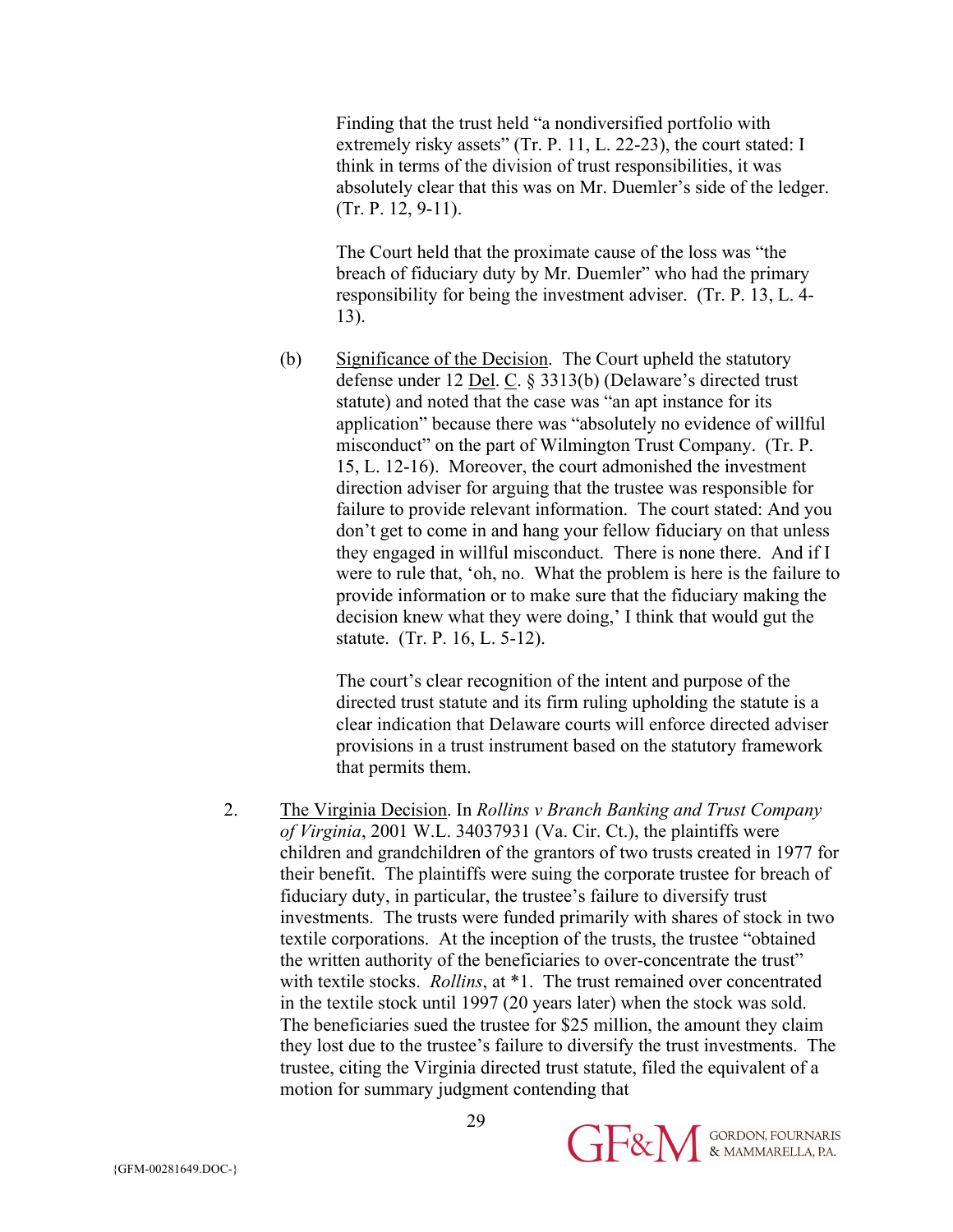when, as here, the trust vests the power to make investment decision exclusively in persons other than the trustee, the trustee cannot be liable for the loss resulting from the retention of the investment. *Rollins*, at \*2.

(a) The Ruling. The court ruled in favor of the corporate trustee citing the Virginia directed trust statute and quoting the specific language of the trust instrument. The Virginia trust statute (which has since been changed to a version closer to the UTC provision) then provided:

> § 26-5.2. Liability of a fiduciary for actions of cofiduciary C. Whenever the instrument under which a fiduciary or fiduciaries are acting reserves unto the trustor, testator, or creator or vests in an advisory or investment committee or any other person or persons, including a cofiduciary, to the exclusion of one or more of the fiduciaries, authority to direct the making or retention of investments, or any investment, the excluded fiduciary or cofiduciary shall be liable, if at all, only as a ministerial agent and shall not be liable as fiduciary or cofiduciary for any loss resulting from the making or retention of any investment pursuant to such authorized direction. Va. Code § 26-5.2.

The court found that: "The trustee's power to diversify, however, was limited by the express language of Article X of the trust instruments" which stated "investment decisions as to the retention, sale, or purchase of any asset of the Trust Fund shall likewise be decided by such living children or beneficiaries, as the case may be". *Rollins*, \*2.

(b) Significance of the Decision. Like *Duemler*, the plaintiffs in *Rollins* argued that the trustee had a duty to keep them informed and to impart to them any knowledge affecting their interest in the trust. *Rollins* at \*4. However, the court was not persuaded:

> The plain language of the instrument, however, clearly contradicts the beneficiaries' argument. The beneficiaries, alone, had the power to make investment decisions. **The statute enacted by the General Assembly recognizes the basic principal (sic) that the court cannot hold a trustee, or anyone else, liable for decisions that it did not and could not have made**. The statute clearly applies in this instance and the beneficiaries have not stated a cause of action against the trustee for failing to diversify the trust assets. The demurrer is granted as it relates to all claims for failure to diversify. *Rollins*, at \*2. [emphasis added]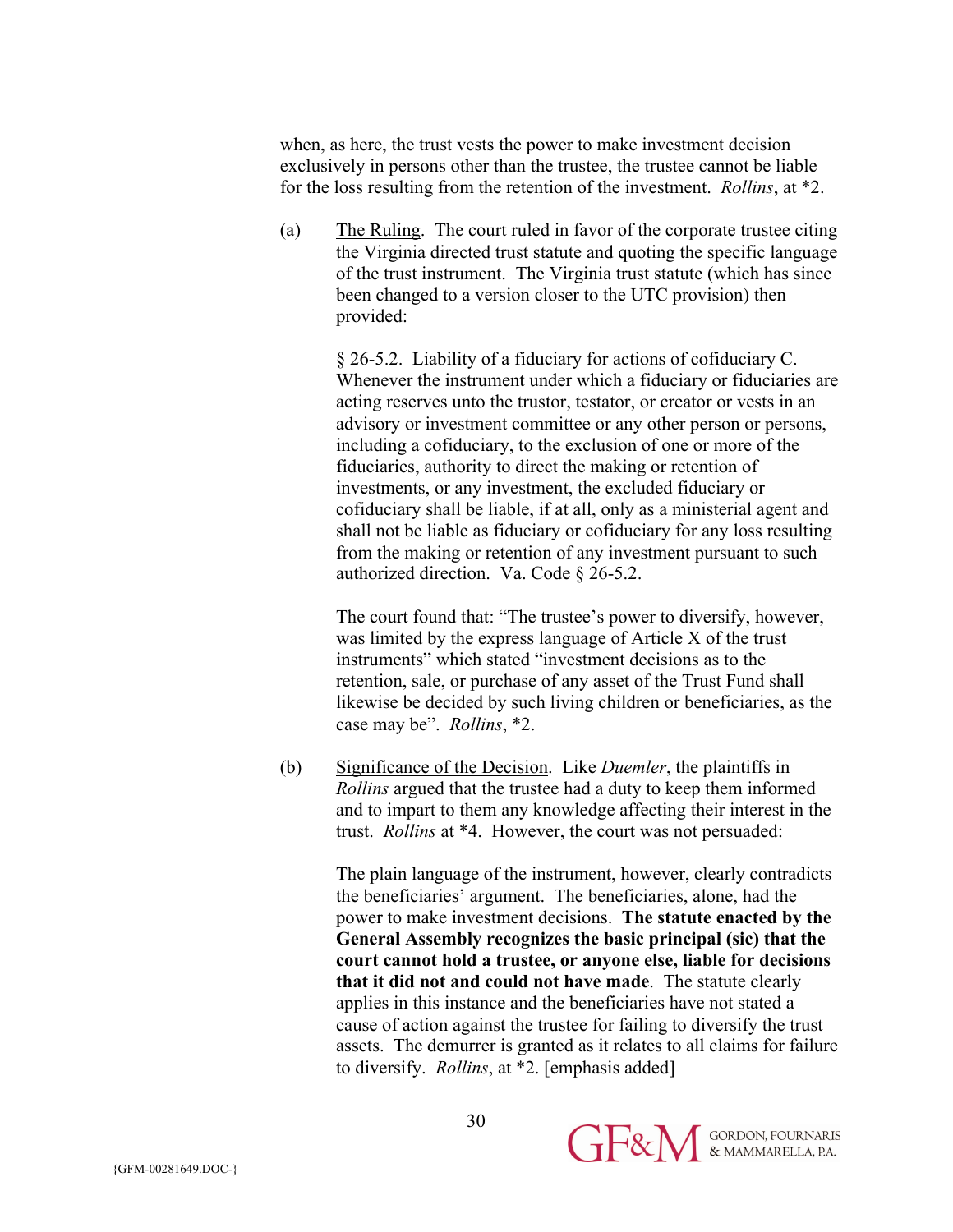The court's clear recognition of the intent and purpose of the directed trust statute and its firm ruling upholding the statute is a clear indication that Virginia courts will enforce directed adviser provisions in a trust instrument based on the statutory framework that permits them.

- 3. Trust Protector Case Law. Perhaps because the concept of trust protector is so new in the United Stats or because cases are settled or are otherwise disposed of, there appear to be no reported decisions dealing with the subject of fiduciary liability for an administrative trustee following the direction of a Trust Protector. There have been at least two Trust Protector cases in Delaware in which the author's law firm was involved. One case is a matter of public record. The other was sealed by the court during the proceedings to protect the privacy of the parties.\*2.
	- (a) The Friedman Case. In *Friedman v. U.S. Trust Company of Delaware*, C.A. No. 20205 NC (2003 Del. Ch.), an elderly California resident was the beneficiary of a credit shelter trust established in 1970 by his late wife. He was about to marry for the fifth time. All of the residuary trust assets were held in more than 25 limited liability companies. The resident's son persuaded his father to move the residuary trust to Delaware "for asset protection purposes" prior to the marriage. U.S. Trust Company of Delaware agreed to serve as administrative trustee. A routine proceeding was conducted in the Court of Chancery to have Delaware accept jurisdiction over the trust, recognize U.S. Trust Company of Delaware as the trustee, declare that Delaware would thereafter govern the administration of the trust and modify the trust to include direction adviser provisions including the appointment of the son as a Trust Protector. The father resigned as trustee of the residuary trust. The father and son had a falling out. The son informed the father that the son, as Trust Protector, was now in charge of all of the business assets held in the 25 limited liability companies. When the father realized he had lost control of the residuary trust assets, he filed suit in Delaware seeking to open the judgment transferring the trust situs and appointing the son as Trust Protector. The reformed trust document defined the role of the Trust Protector as follows:

The Trustee shall not exercise any of its rights, powers or privileges under the Trust, or take any action under the Trust ...except upon written direction of the Trust Protector.

(b) The Ruling. The court was deeply concerned with certain procedural matters. In particular, no notice of the change of situs of the trust had been given to the father's other three children who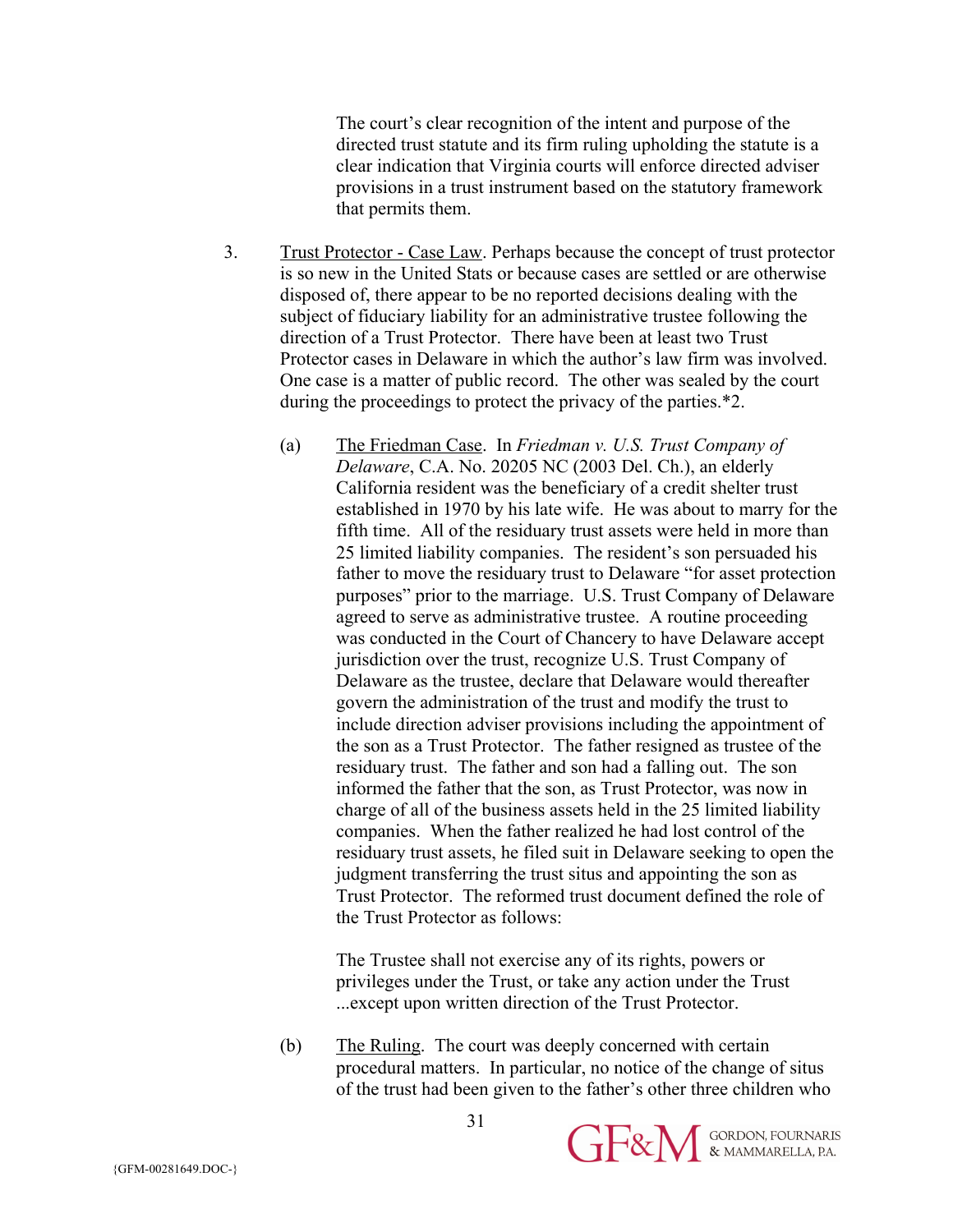were remainder beneficiaries of the trust. The court also struggled with the concept of a purely administrative trustee and the role of the Trust Protector as evidenced by the following excerpt from the transcript of a hearing before the court.

The Court: Trust Protector... sounds like a super hero, or something like that. Is that something under California law that's developed as a concept? ...Why do we need a trustee when you have the omnipotent-

Attorney: In this case, that's a good question. Virtually all of the powers are vested in [the son], as Trust Protector.

\* \* \*

The Court then questioned the attorney for the Trust Company to determine how the father lost control of the trust assets in the process.

Trust Co.: We simply did not have any knowledge of those facts that created this. My client was a facilitator. And under these instruments, if they are to govern, we are Administrative Trustee... that's our limited role. We are at the direction of the Trust Protector.

The Court: You are not really - - you are almost a pure Administrative Trustee. Right?

Trust Co.: I would say we are a pure Administrative Trustee.

The Court: Not even a money managing trustee, or anything like that.

Trust Co.: That's correct.

Immediately following the hearing, the court opened and vacated the order appointing the son as Trust Protector and the trust company as Administrative Trustee. The action was stayed pending further proceedings. In the interim, the parties agreed to litigate their dispute in California where the trust had been administered for more than thirty years.

(c) Significance of the Outcome. The court did not assess any liability against the corporate fiduciary and all of the corporate fiduciary's legal fees were paid by the trust.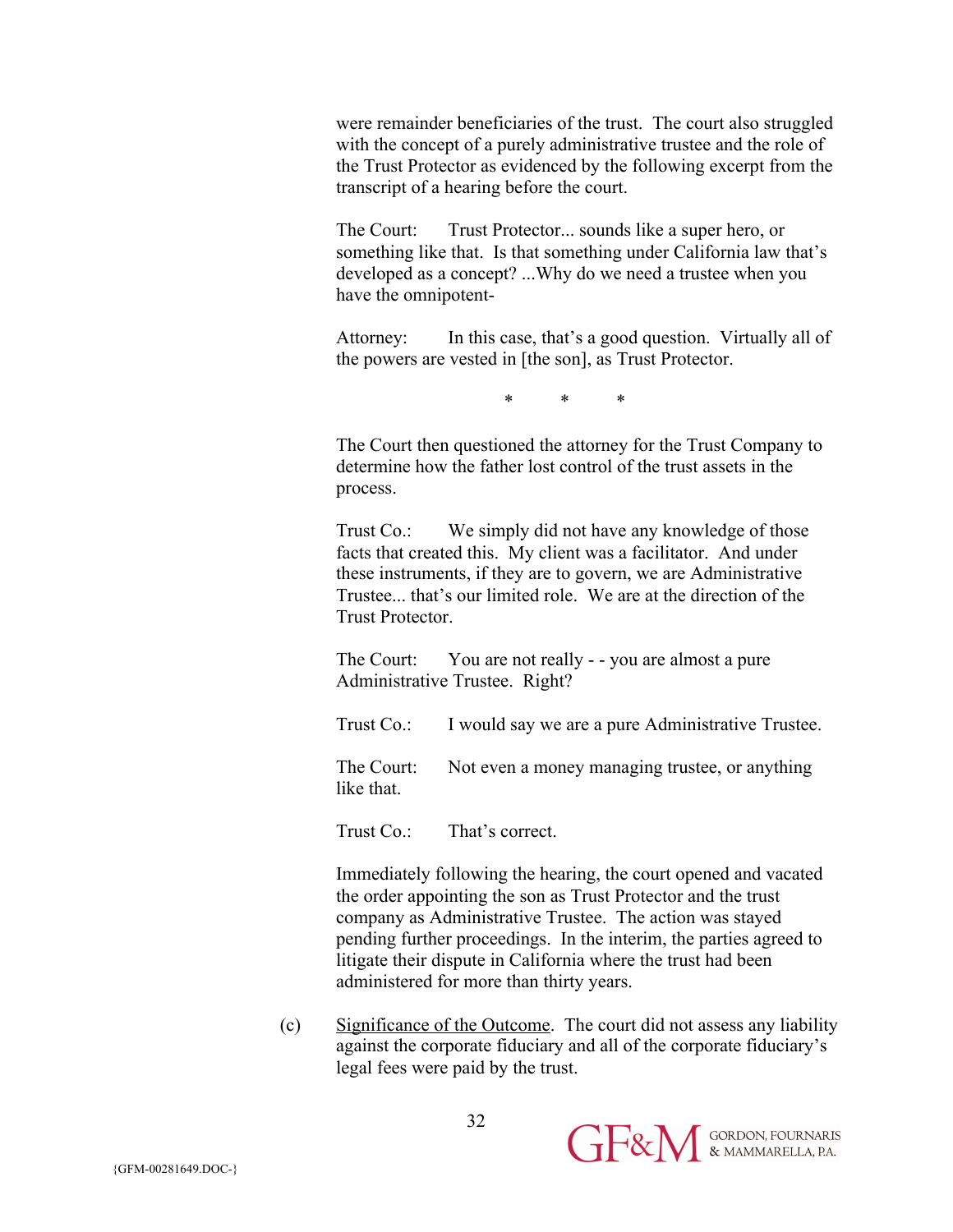- 4. Sealed Case. Little can be said about the second Delaware case involving a Trust Protector. The case is under seal. However, it involved an offshore asset protection trust moved to Delaware pursuant to the Delaware Qualified Dispositions in Trust Act by a Trust Protector. It was alleged that the beneficiary of the trust suffered from mental illness and the Trust Protector essentially directed the Delaware Administrative Trustee not to make any distribution to or for the benefit of the beneficiary who the Trust Protector viewed as uncooperative. The beneficiary petitioned the Delaware court, which had jurisdiction over the Delaware Administrative Trustee, for the payment of approximately \$7,000 in certain past due bills and a stipend of only \$4,000 per month from a trust with a corpus that exceeded \$1 million.
	- (a) The Ruling. The corporate fiduciary took the position that it could not make any distributions from the trust except upon direction of the Trust Protector. There was hostility between the Trust Protector and the trust beneficiary. The court urged the parties to resolve their differences by stipulation. At one point the court wrote:

Dear counsel:

My in-box gives me an inclination that rationality might not be prevailing in this matter.

At the urging of the court, the parties entered into a stipulated settlement paying the beneficiary's delinquent bills and establishing a \$4,000 monthly living allowance. It was stipulated that the Trust Protector would resign (as would the Delaware corporate fiduciary) and the trust would be transferred back to the offshore jurisdiction from which it came

(b) Significance of the Outcome. No liability was assessed against the corporate fiduciary who served as a purely administrative trustee. All of the corporate fiduciary's legal fees were paid by the trust.

# **V. MODIFYING AN IRREVOCABLE TRUST IN DELAWARE**

There are two ways that an Irrevocable Trust may be modified under Delaware law: (1) through a judicial reformation; and (2) through the use of Delaware's decanting statute (12 Del. C. § 3828).

A. Consent Petitions. The Delaware Court of Chancery has worked closely with the Delaware Bar Association to allow "Consent Petitions" for purposes of reforming irrevocable trusts. If all parties interested in the trust agree (or for tax reasons state their non-objection or take no position) the trust may be reformed for a proper purpose. Included in the appendix is a copy of the Standing Order entered

{GFM-00281649.DOC-}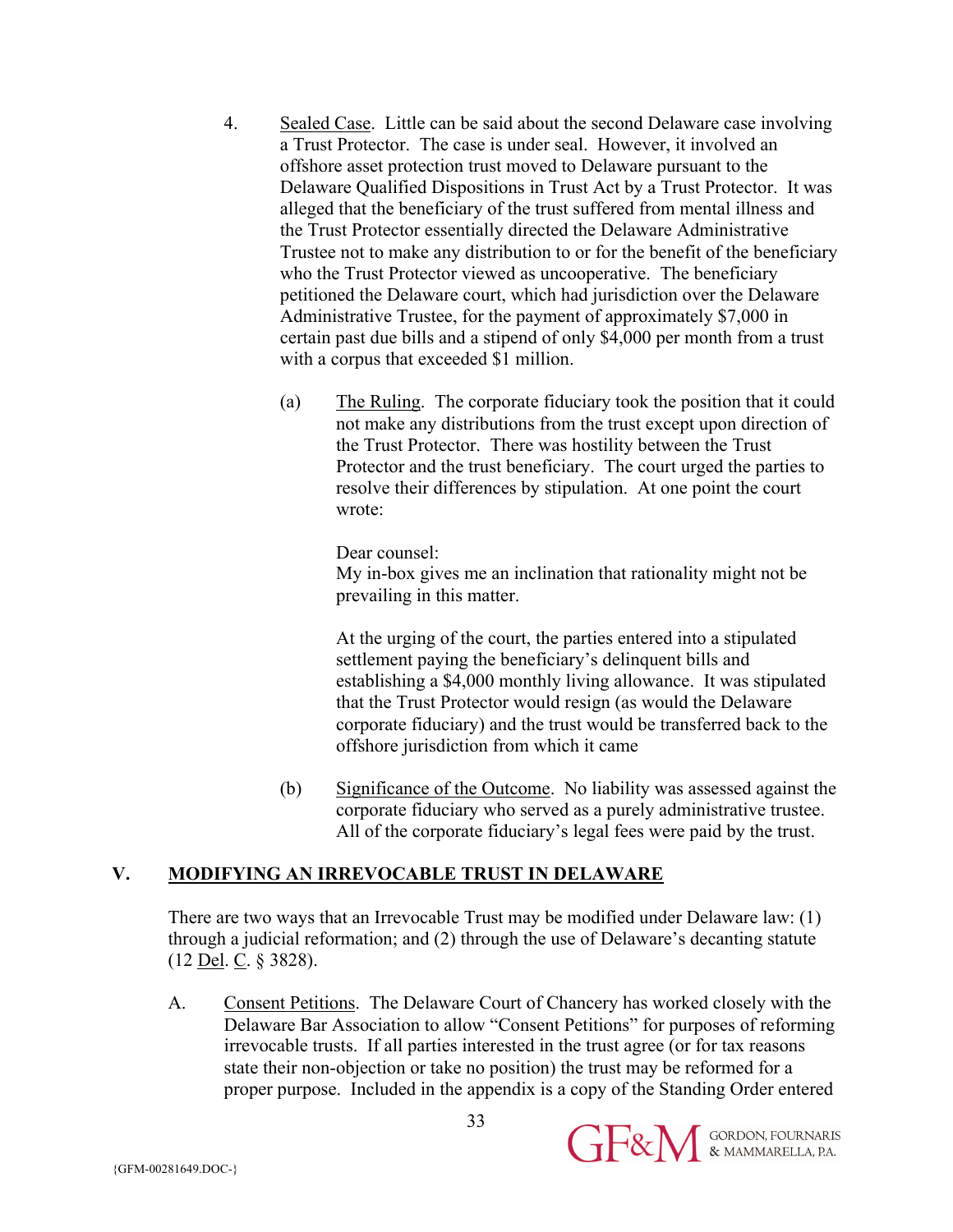by the Delaware Court of Chancery on June 2, 2010 setting forth the procedure for filing Consent Petitions for trust matters with the Register in Chancery. All Consent Petitions are filed in the Court of Chancery as Civil Miscellaneous Matters (C.M.) and are not matters of public record even absent a Court Order sealing the record.

- B. Requirements for Filing Consent Petitions. There are several requirements for filing Consent Petitions with the Register in Chancery relating to trust matters:
	- 1. The Petitioner can be anyone with an interest in the trust such as a beneficiary or a fiduciary.
	- 2. The Petition must be accompanied by an explanatory cover letter from the filing attorney stating the material purpose of the Petition and summarizing the relief requested in the Petition.
	- 3. The Petition must have attached to it as an exhibit a copy of the trust instrument, amendments thereto and any Orders relating to the trust instrument.
	- 4. Unless the relationship of those with a beneficial interest in the trust to the grantor is self-evident, the filing attorney must enclose with the cover letter accompanying the Petition or attached as an exhibit to the Petition a family tree or other document showing the relationship of those having a beneficial interest in the trust to the grantor.
	- 5. The Petition must include, as exhibits, consents, notice of non-objection or statements of no position ("Consents") to the relief requested in the Petition from all interested parties. This may include, but it is not limited to (i) trustees and other fiduciaries (unless they have otherwise signified their consent to the Petition by acting as a Petitioner or accepting a fiduciary position); (ii) the trust beneficiaries; (iii) all other persons having an interest in the trust pursuant to the express terms of the trust instrument (such as, but not limited to, power holders and persons having other rights and powers, held in a non-fiduciary capacity, with respect to trust property).
	- 6. For purposes of filing Consent Petitions, trust beneficiaries are defined as those with a present interest in the trust and those whose interest in the trust would vest, without regard to the exercise or non-exercise of a power of appointment, if the present interest in the trust terminated on the date the Petition is filed.
	- 7. A trust beneficiary's Consent must be executed by (i) the beneficiary personally; (ii) the beneficiary's attorney ad litem; (iii) a person authorized to virtually represent the beneficiary pursuant to 12 Del. C. § 3547 or any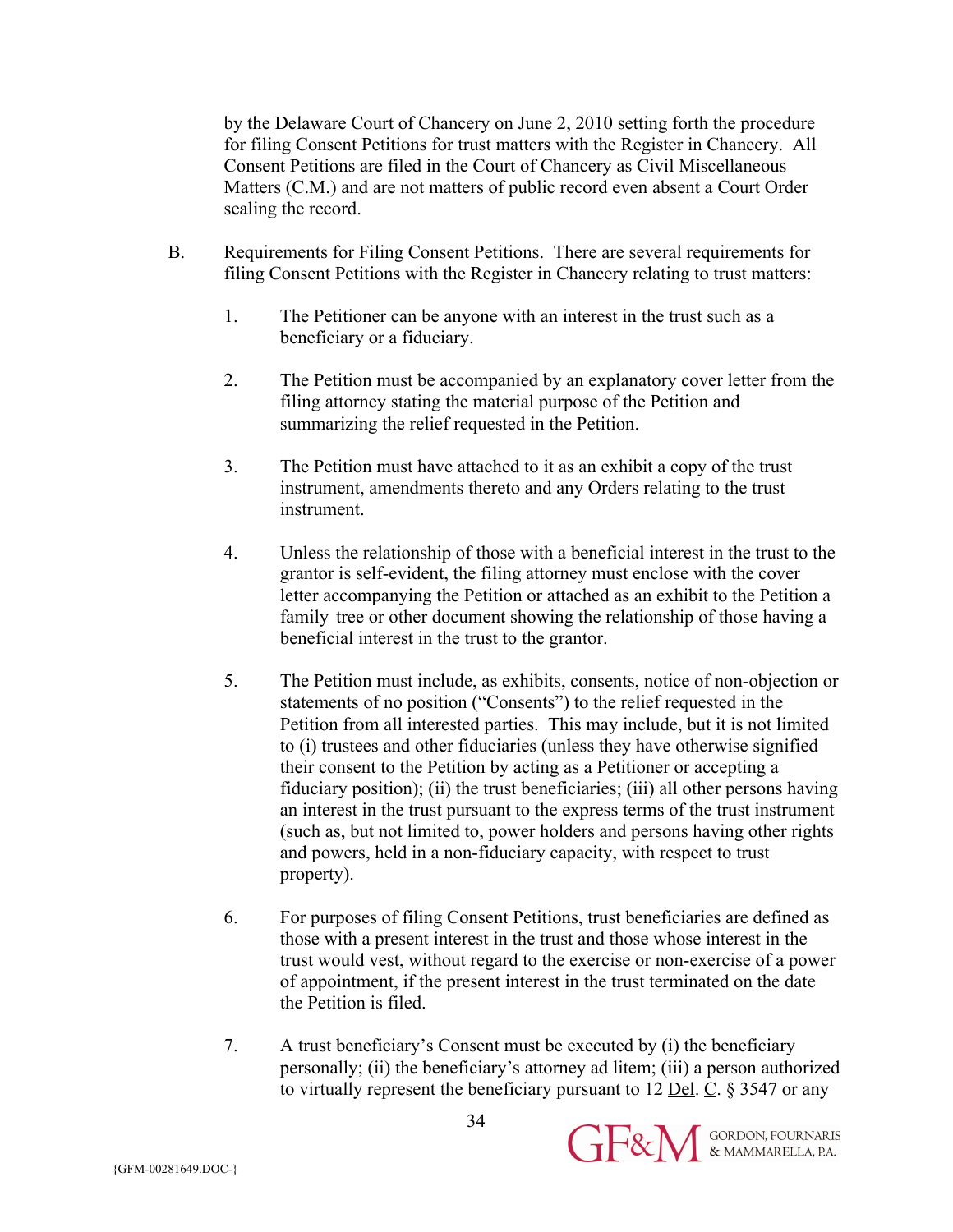successor statute; or (iv) a person authorized by applicable law to represent the beneficiary with respect to the Petition (such as, but not limited to, the beneficiary's attorney-in-fact or the Attorney General in the case of certain charitable beneficiaries).

- 8. Consents executed pursuant to 12 Del. C. § 3547 (Delaware's virtual representation statute) must include reference to the statute, state the relationship of the person signing the Consent to those virtually represented and include in the signature block the name of the person signing the Consent and the class of those virtually represented.
- 9. All Consents must be notarized unless there is justifiable cause why the Consent cannot be notarized and the Court waives the requirement.
- 10. All Consents must have a signature line with the name of the individual signing the Consent typed or printed below the signature.
- C. Delaware's Decanting Statute. Delaware law authorizes a trustee that has authority under the terms of the trust instrument (the first trust) to invade principal for the benefit of one or more beneficiaries, to exercise such authority by appointing all or a portion of the principal subject to the power of invasion in favor of a trustee under a separate instrument (a second trust). 12 Del. C. § 3528(a). Implicit in the statute is the concept that, if a trustee may invade principal for a beneficiary under the terms of the trust agreement, the trustee may, in the exercise of its principal invasion power, appoint the principal to a new trust for the benefit of some or all of the beneficiaries of the first trust.
- D. Requirements for Use of Delaware's Decanting Statute. There are several requirements that must be satisfied in order to utilize Delaware's decanting statute:
	- 1. The trust instrument must not prohibit the trustee from distributing assets in further trust for a beneficiary. 12 <u>Del</u>. C.  $\S 3528(a)$ .
	- 2. The trustee must have the ability to invade principal for the benefit of one or more of the beneficiaries of the trust. 12 Del. C. § 3528(a).
	- 3. The beneficiaries of the second trust must also be beneficiaries of the first trust. 12 <u>Del</u>. C.  $\S 3528(a)(1)$ .
	- 4. The second trust may not alter the beneficial interests of beneficiaries of the first trust that are not proper objects of the exercise of the power of invasion. 12 <u>Del</u>. C.  $\S 3528(a)(1)$ .
	- 5. The second trust must comply with any standard that limits the trustee's authority to make distributions from the first trust (i.e., if the first trust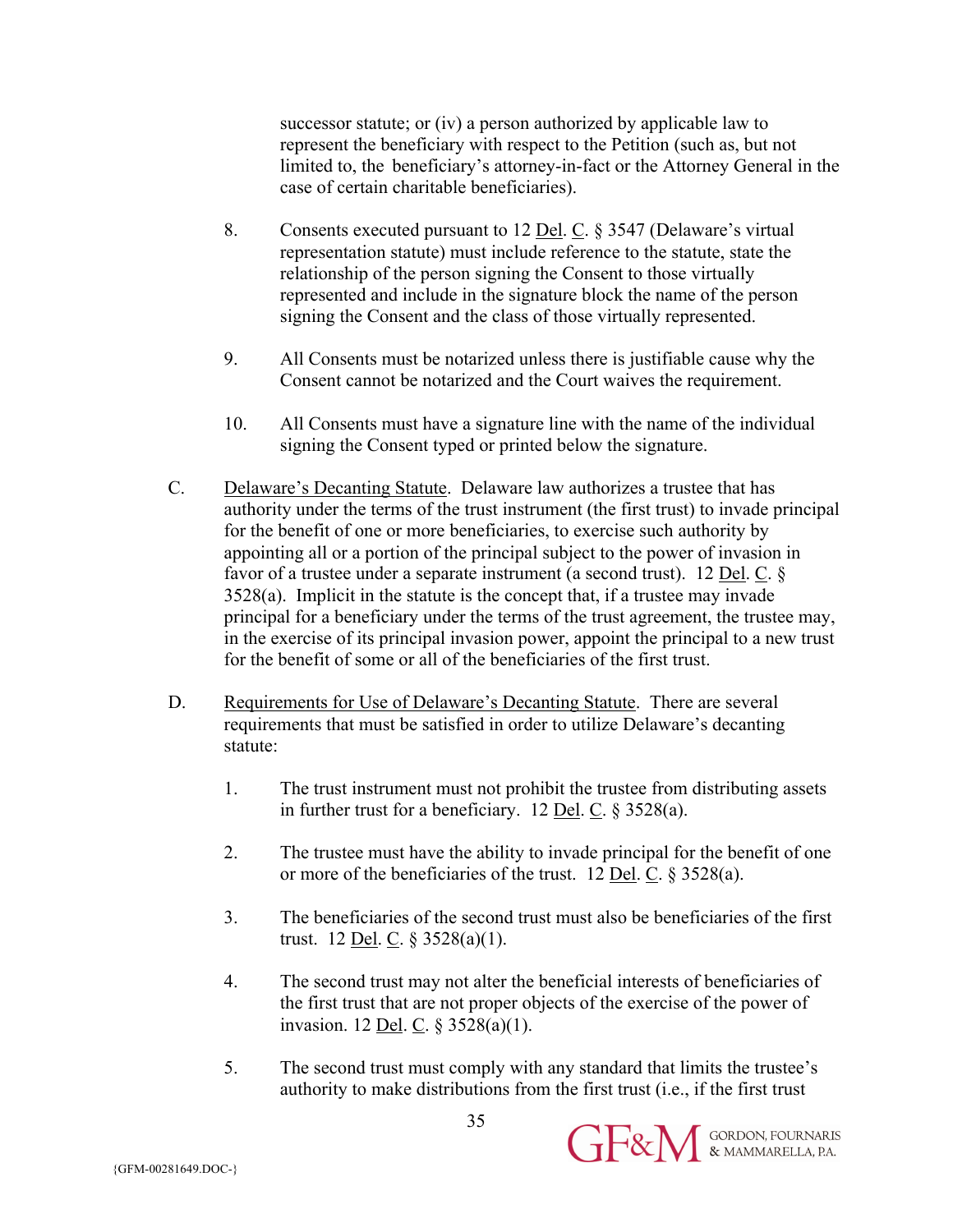provides that distributions to the beneficiaries can only be made pursuant to an ascertainable standard the second trust cannot provide that distributions can be made to the beneficiaries for any purpose). 12 Del. C.  $§$  3528(a)(5).

- 6. Delaware law must govern the administration of the first trust.
- 7. A written "decanting instrument" must be signed and acknowledged by the trustee and filed with the records of the trust. 12 Del. C. § 3528(b).
- E. Other Aspects of Delaware's Decanting Statute. Unlike Consent Petitions, the trustee does not need the consent of the beneficiaries or any other interested party to exercise its decanting power. However, it is common practice in Delaware to have the beneficiaries consent to the decanting and release and indemnify the trustee from any liability in connection with the decanting. While the second trust may not have beneficiaries who are not also beneficiaries of the first trust, the decanting statute specifically permits the second trust to grant a beneficiary of the first trust a limited or general power of appointment thereby allowing the beneficiary to appoint trust property to a person who is not a beneficiary of the first trust. 12 <u>Del</u>. C.  $\S 3528(a)$ . A trustee's exercise of its decanting power is considered the exercise of a power of appointment and is subject to the provisions of Chapter 5 of Title 25 of the Delaware Code relating to the time at which the permissible period of the rule against perpetuities begins and the law which determines the permissible period of the rule against perpetuities. 12 Del. C. § 3528(c).
- F. Common Reformation Accomplished Through Consent Petitions and/or Decanting. Common reformation accomplished through Consent Petitions and/or decanting include:
	- 1. Acceptance of jurisdiction over a trust so that Delaware is the situs of the trust and reformation of the trust so that Delaware law will thereafter govern the administration of the trust.
	- 2. Ratification of prior trust acts by trustees and other advisors.
	- 3. Bifurcation of trustee responsibilities through the appointment of advisers in accordance with 12 Del. C. § 3313 (i.e., Investment Direction Advisers, Distribution Advisers and Trust Protectors).
	- 4. Modification of other administrative provisions of a trust (i.e., succession of trustee provisions, accounting provisions, trustee powers, etc.).
	- 5. Modification to beneficial terms of trust (i.e., removing beneficiary withdrawal rights at certain ages so trust assets stay in further trust for beneficiary's lifetime as opposed to being distributed at specified ages).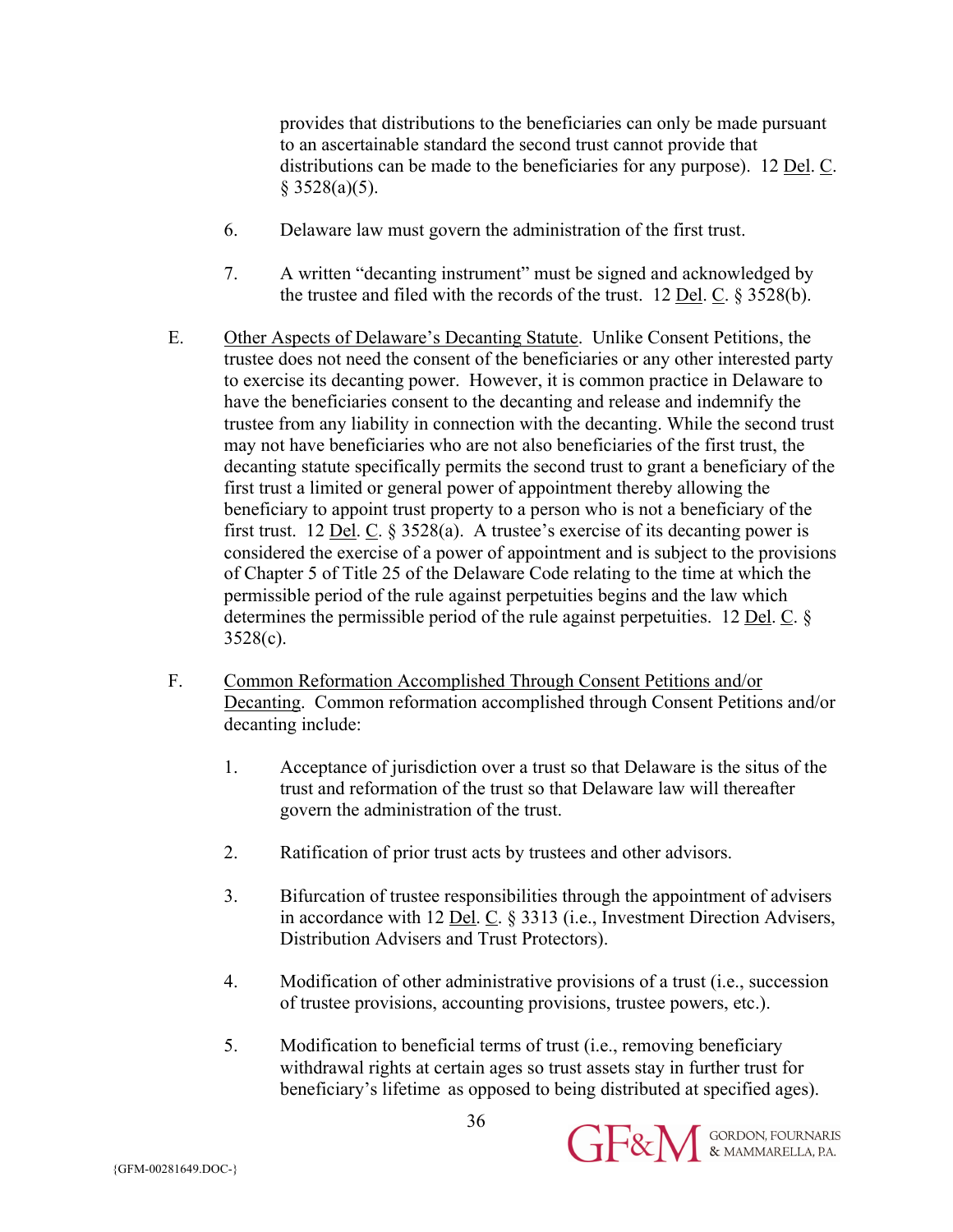- 6. Conversion of grantor trust to non-grantor trust for income tax purposes.
- 7. Division of a pot trust into separate trusts for the benefit of a sole beneficiary.
- 8. Correction of mistake or ambiguity contained in trust agreement.

## **VI. CREATING A DELAWARE TRUST**

- A. New Trusts. It is self evident that a person who resides in another jurisdiction may take advantage of Delaware law by creating a new trust with a Delaware trustee incorporating the desired provisions of Delaware law. Typically, Delaware counsel will not work directly with an individual non-resident for this purpose and will insist on coordinating with the non-resident's local counsel so the new trust will be part of the overall non-resident's estate plan.
- B. Existing Irrevocable Trusts. The more intriguing question is whether existing irrevocable trusts can be modified to take advantage of Delaware law.
	- 1. In cases where the existing trust is drafted with flexible provisions that allow a change of situs, the removal of one trustee and the appointment of a successor trustee and include a Trust Protector or other provision that allows a person, not related or subordinate to the trustor under Internal Revenue Code  $\S 672(c)$ , to modify or amend the trust instrument to facilitate the efficient administration of the trust, the existing trust situs may be changed and the trust may be reformed to add direction provisions or any other provisions of Delaware law desired without court intervention.
	- 2. When the trust language is not flexible, it is still possible to change the situs of an existing trust to Delaware and to modify the trust language to take advantage of the provisions of Delaware law using one of two techniques.

37

(a) First, the trust may be reformed through a proceeding in the Court of Chancery. These proceedings require a petition to be filed in Delaware. The petition seeks an order from the Court of Chancery that (i) confirms the appointment of the Delaware trustee (often an affiliate of the existing corporate fiduciary that now has established an office in Delaware), (ii) accepts jurisdiction over the trust, (iii) confirms that the law of administration of the State of Delaware will thereafter govern the trust administration, and (iv) reforms the trust to avail it of the various favorable administrative provisions of Delaware law including provisions that allow the trust to become a directed trust. These petitions are typically filed in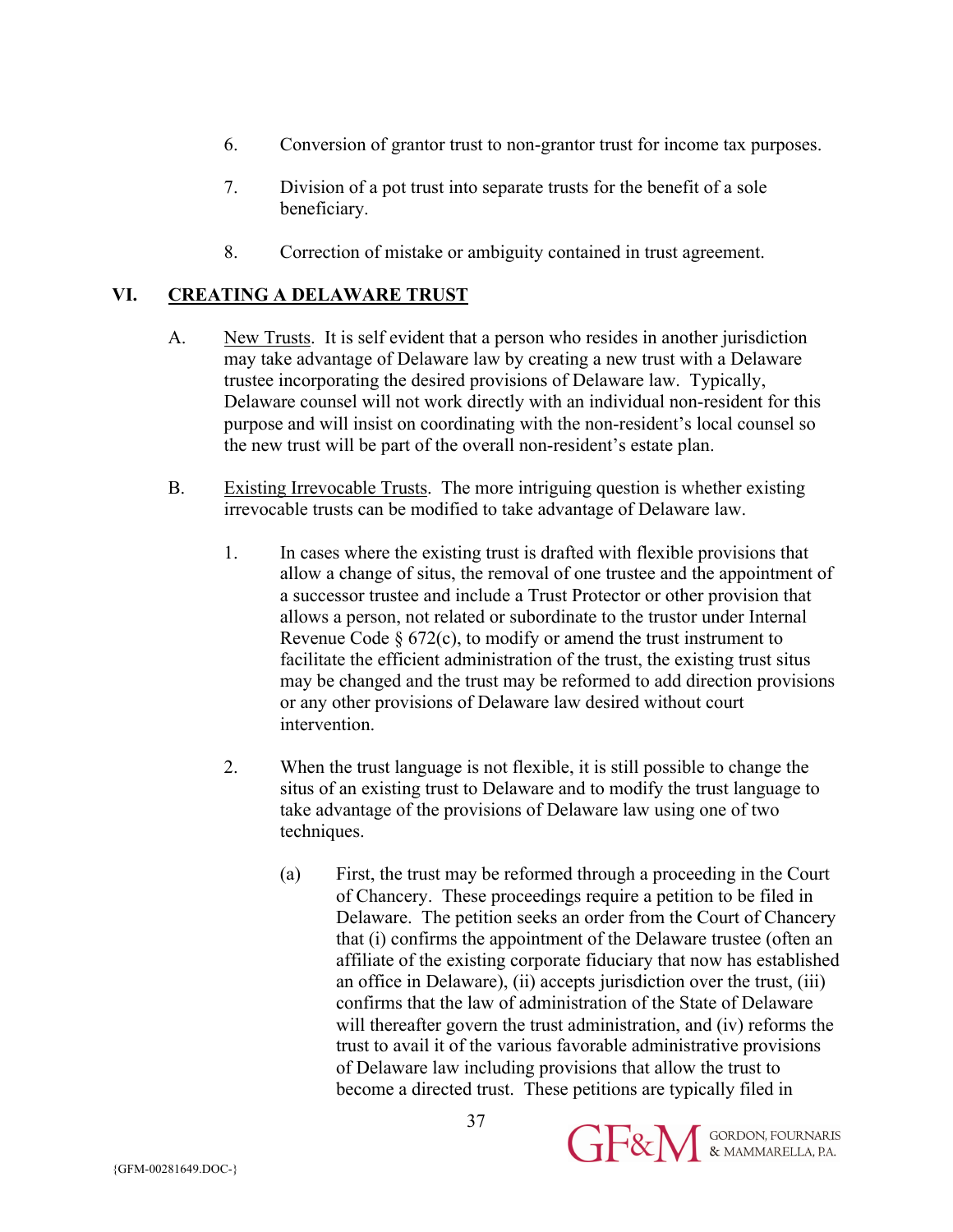Delaware as "consent petitions". A copy of the standing order of the Court of Chancery of the State of Delaware setting forth the procedure for filing consent petitions for trust matters is included in the appendix. Essentially, if all current beneficiaries of the trust and those who would take if the trust terminated without regard to the exercise or non-exercise of a power of appointment waive notice of the proceeding and consent to the relief requested in the petition the court will enter an order. In tax sensitive cases, it is typical to file a receipt of notice and non-objection instrument in lieu of a consent.

- (b) A second technique that has recently become more popular involves decanting. When a trust's jurisdiction such as Delaware has a decanting statute and it is possible to appoint a trustee in Delaware, the Delaware trustee, without court proceedings, may decant the trust assets of a trust into a new trust that contains the appropriate administrative provisions desired.
- C. Result. The result is that a new trust with a particular reason to take advantage of provisions of Delaware law may be established as a Delaware trust in the first instance and an irrevocable trust may be easily moved to Delaware and be modified or decanted to include the desired provisions of Delaware law. Out of state trustors can retain their network of investment advisers and professionals and continue their relationship with their local trust attorney while availing themselves of favorable provisions of Delaware law and, in the process, negotiate a fee with a Delaware trustee that is appropriate given the services to be performed by the Delaware trustee.

#### **VII. CONCLUSION**

So, why is everyone talking about Delaware trusts. Because Delaware has favorable trust law and you do not have to live in Delaware or work in Delaware to take advantage of the Delaware trust statutes. The directed trust provisions of Delaware trust law permit anyone to establish a Delaware and continue to maintain existing professional relationships outside the state. Whether Delaware trust law offers advantages to you or your clients is a matter of professional judgment. All you need to kow is the advantages of Delaware trust law to determine whether it is appropriate for a trust to have its situs in Delaware with either a full trust administration or under a more economical, purely administrative trustee arrangement. Hopefully this outline will make it easy for you to decide.

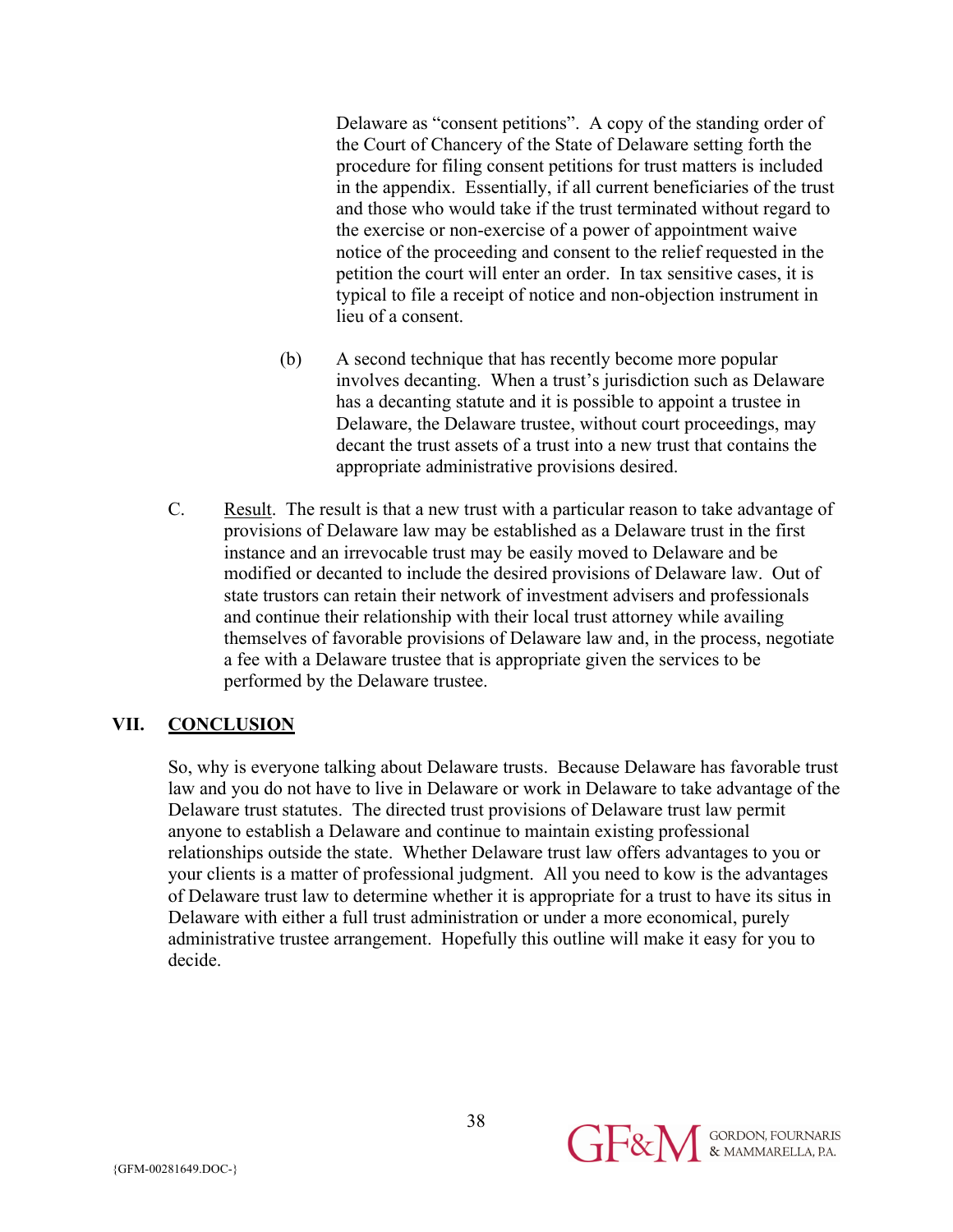# **EXHIBIT A**

# **Role and Function Provisions of Various Advisory Positions for Delaware Trusts**

## **A. Investment Direction Adviser**

Role and Function. The Investment Direction Adviser shall hold and exercise the full power to manage the investments of the Trust, including, but not limited to, the power to purchase, sell and retain all of the Trust assets, and the power to exercise voting, subscription, conversion, option and similar rights with respect to such property and to participate in and consent to any voting trust, reorganization, merger, dissolution or other action affecting any such property. The Trustee shall follow the direction of the Investment Direction Adviser with respect to all matters relating to the management and investment of Trust assets. In the event no Investment Direction Adviser is then serving, the Trustee shall hold and exercise the full power to manage and invest the Trust assets.

## **B. Distribution Adviser**

Role and Function. The Distribution Adviser shall hold and exercise the full power to direct the Trustee to distribute income and principal of the Trust pursuant to the standards established under this Agreement. The Trustee shall follow the direction of the Distribution Adviser with respect to all matters concerning the distribution of income or principal of the Trust. In the event no Distribution Adviser is then serving, the Trustee shall hold and exercise the full power to make discretionary distributions of income and principal of the Trust pursuant to the standards established under this Agreement.

## **C. Trust Protector**

Role and Function. The Trust Protector shall have the following roles, powers and duties:

- (1) To amend the administrative and technical provisions with respect to any trust created by or pursuant to this Agreement at such times as the Trust Protector may deem appropriate for the proper administration of the Trust and for tax purposes in accordance with the provisions of Article of this Agreement.
- (2) To designate the law of any jurisdiction (under which the terms of any trust created by or pursuant to this Agreement shall be capable of taking effect) to be the governing law of any trust created by or pursuant to this Agreement, in accordance with Article \_\_\_\_\_\_\_\_\_\_\_\_\_\_\_\_\_ of this Agreement.
- (3) To remove and replace the Trustee as provided in Article of this Agreement, at any time and from time to time, with or without cause.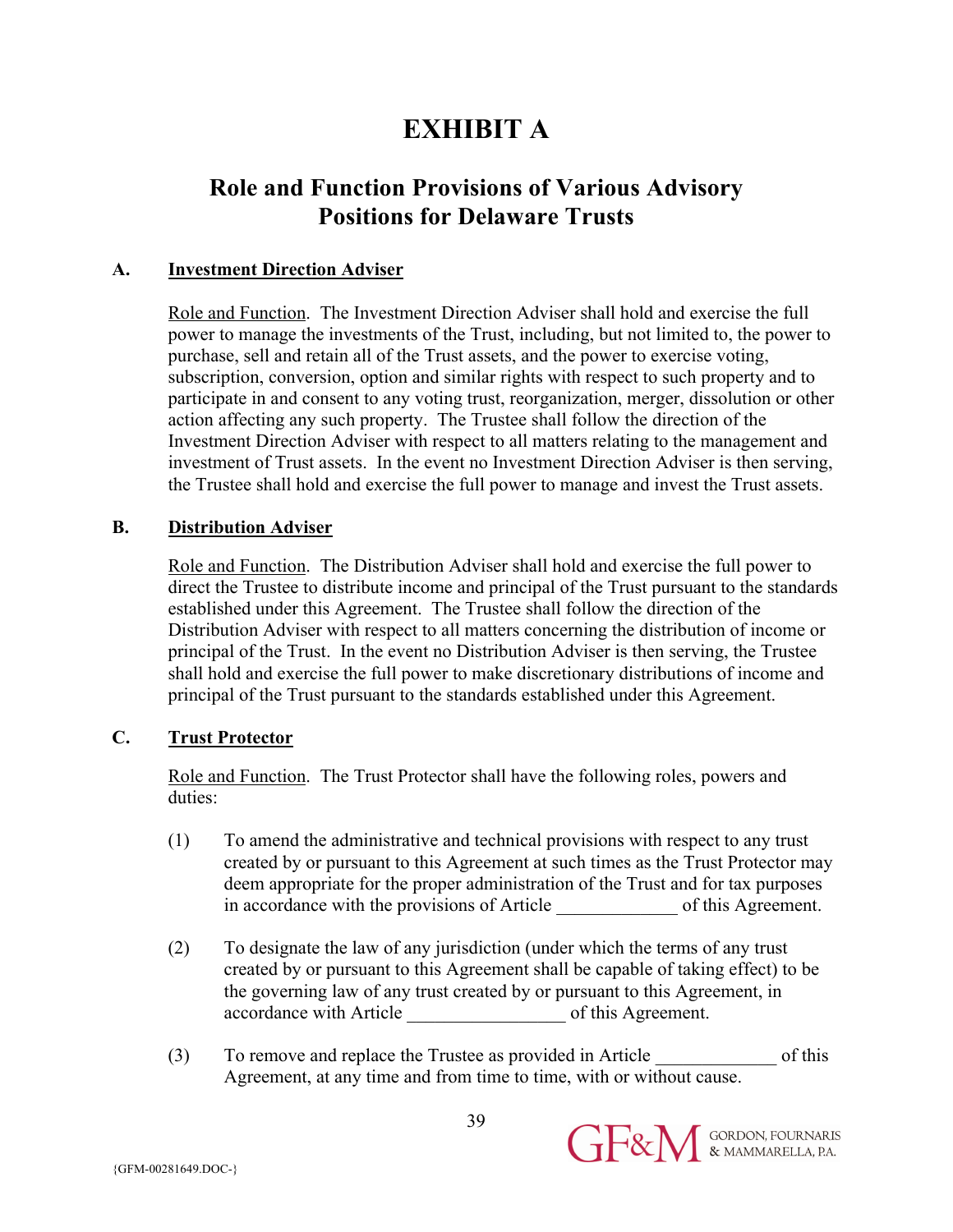- (4) To remove any Investment Direction Adviser, at any time and from time to time, with or without cause, and to appoint additional and successor Investment Direction Advisers as provided in Article \_\_\_\_\_\_\_\_\_\_\_\_\_\_\_\_\_ of this Agreement.
- (5) To remove any Distribution Adviser, at any time and from time to time, with or without cause, and to appoint additional and successor Distribution Advisers as provided in Article \_\_\_\_\_\_\_\_\_\_ of this Agreement.
- (6) To appoint additional and successor Trust Protectors as provided in this Article  $\mathcal{L}=\mathcal{L}^{\mathcal{L}}$
- (7) To appoint a Special Fiduciary in accordance with Article \_\_\_\_\_\_\_\_\_\_\_\_\_ of this Agreement.
- (8) To enter into fee agreements with the Trustee, the Investment Direction Adviser and the Distribution Adviser.

## **D. Special Holding Direction Adviser**

Role and Function. The Special Holding Direction Adviser shall hold and exercise the full power to manage the Special Holdings, including, but not limited to, the power to purchase, sell and retain all of the Special Holdings, and the power to exercise voting, subscription, conversion, option and similar rights with respect to Special Holdings and to participate in and consent to any voting trust, reorganization, merger, dissolution or other action affecting any Special Holdings. The Trustee shall follow the direction of the Special Holding Direction Adviser with respect to all matters relating to the management and investment of the Special Holdings.

## **E. Administrative Trustee**

In the event that a corporate Trustee, is serving as Trustee of any trust created by or pursuant to this Agreement, and there is an Investment Direction Adviser, a Distribution Adviser and/or Trust Protector serving pursuant to Articles and \_\_\_\_\_\_of this Agreement, any corporate Trustee shall exercise all of its powers hereunder, except to the extent otherwise expressly provided in this Article, solely at the written direction of the acting Investment Direction Adviser, the Distribution Adviser and/or Trust Protector (the "Advisers") in accordance with the provisions of this Agreement.

- (1) Administrative Duties of Trustee. The Trustee shall have the following exclusive administrative duties, which shall, subject to the provisions of Article of this Agreement, all be performed by the Trustee in the Trustee's sole discretion and not at the direction of the Advisers:
	- (a) To maintain an account or accounts for the purpose of the custody and safekeeping of the Trust assets, receiving trust income and contributions

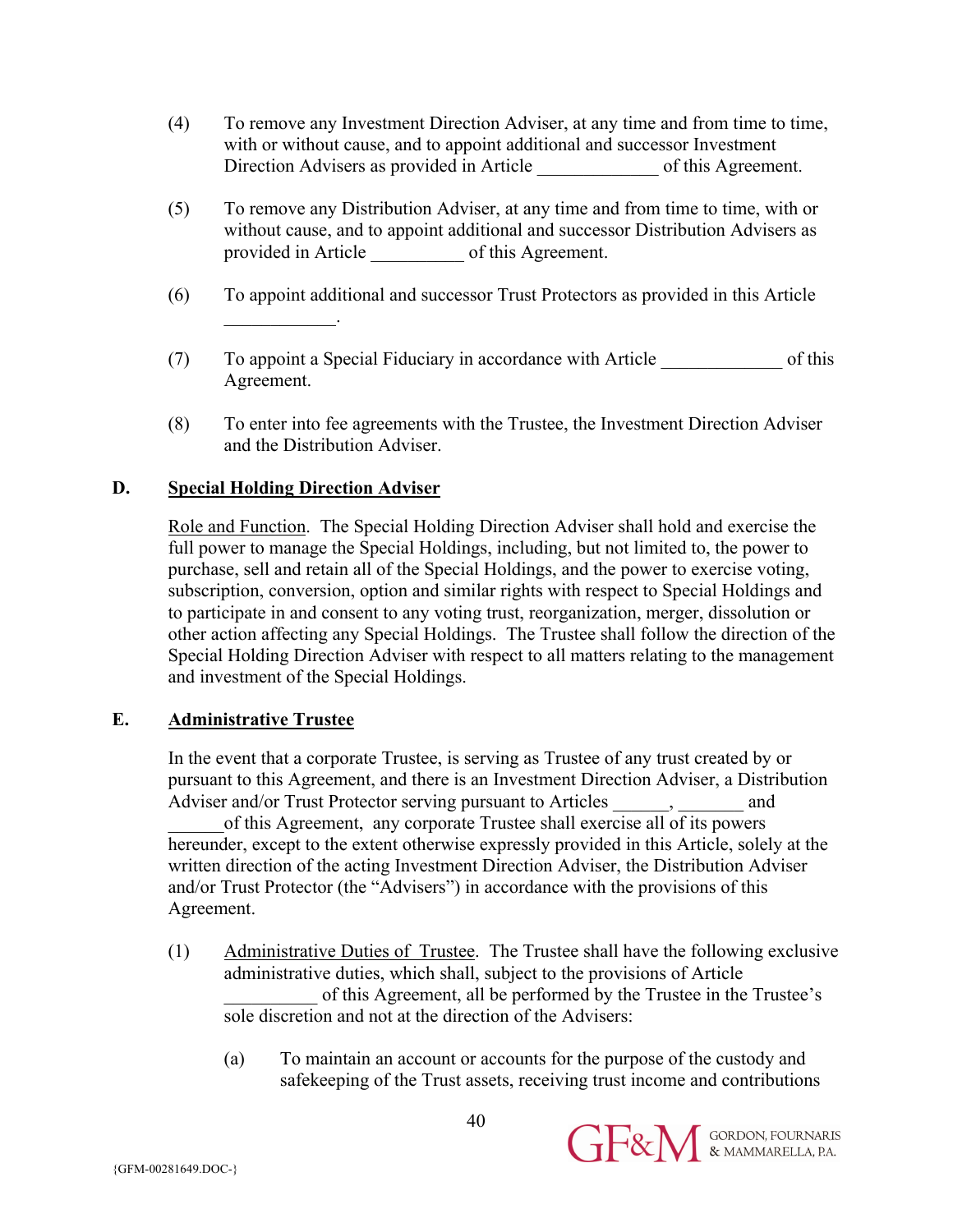and from which trust expenditures (not including compensation paid to outside custodians, money managers, investment managers or other investment consultants) and distributions are disbursed.

- (b) To maintain storage of tangible personalty and evidence of intangible Trust property.
- (c) To maintain Trust records and to originate, facilitate and review Trust accountings, reports and other communications with the Notice Recipients, the Advisers and unrelated third parties, except that the Administrative Trustee shall not be responsible for the accuracy of information provided to the Administrative Trustee by any third party pursuant to an agreement into which the Advisers have directed the Administrative Trustee to enter.
- (d) To maintain an office for Trustee meetings and other Trust business.
- (e) To respond to inquiries concerning any trust created hereunder from the Notice Recipients, the Advisers, and unrelated third parties.
- (f) To execute documents in connection with the performance of its duties under this Article.
- (g) To retain accountants, attorneys, agents and other advisers in connection with the performance of the Trustee's administrative duties.
- (h) To prepare and file income tax returns for the Trust.

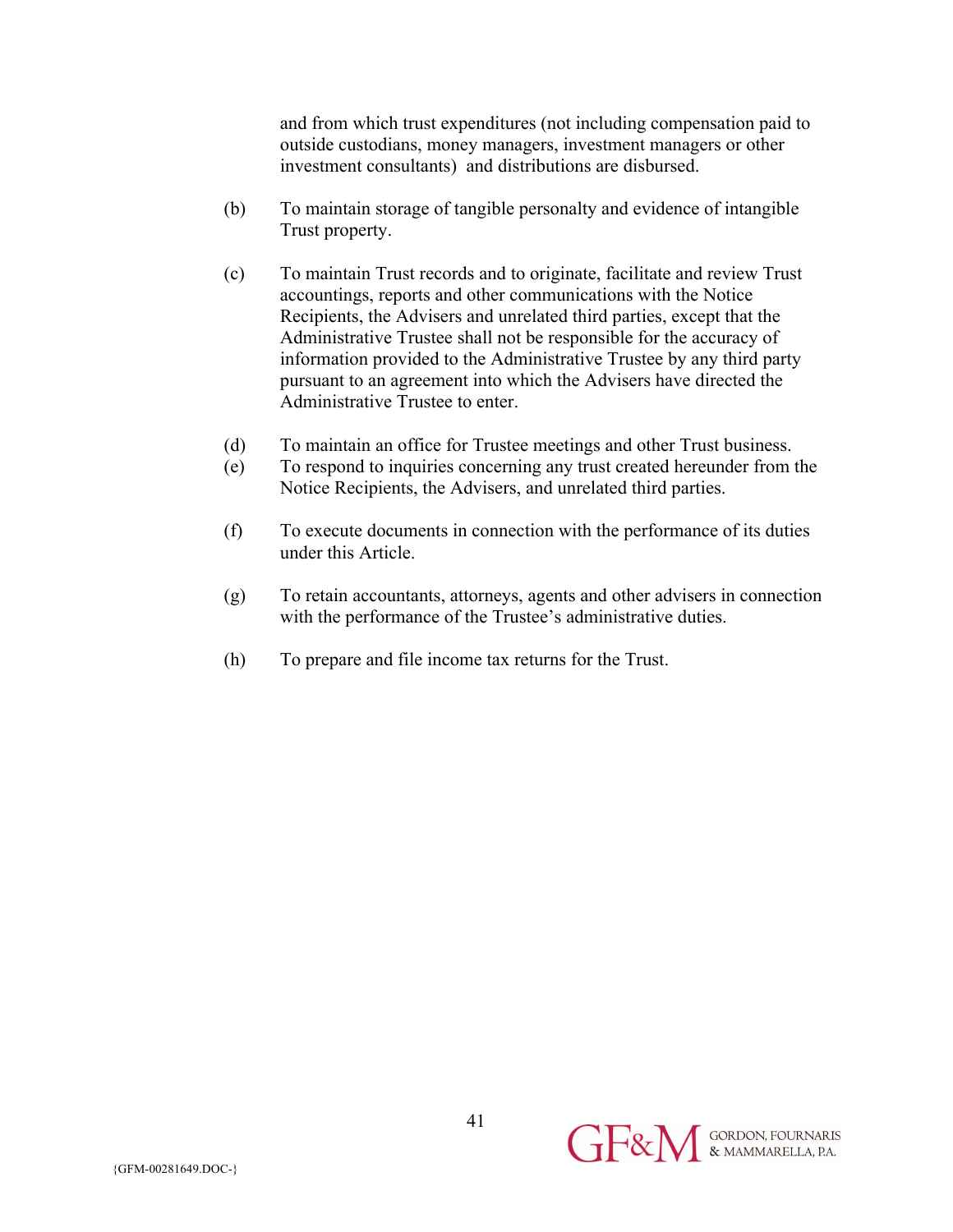# **EXHIBIT B**

# **CREATING A DELAWARE ASSET PROTECTION TRUST**

Peter S. Gordon, Esquire Michael M. Gordon, Esquire Gordon, Fournaris & Mammarella, P.A. 1925 Lovering Avenue Wilmington, DE 19806 Tel: (302) 652-2900 Fax: (302) 652-1142 pgordon@gfmlaw.com mgordon@gfmlaw.com

> Copyright 2010 Peter S. Gordon Michael M. Gordon

All rights reserved. These materials may not be reproduced without permission of the copyright holder.

These materials are intended for educational and informational purposes only. Nothing contained in these materials is to be considered as the rendering of legal or tax advice in specific cases, and the reader is responsible for obtaining all such advice from his or her own legal counsel. No representations or warranties are made by the author as to the validity or effectiveness of the legal or tax conclusions, analyses, opinions, and planning ideas expressed in these materials.

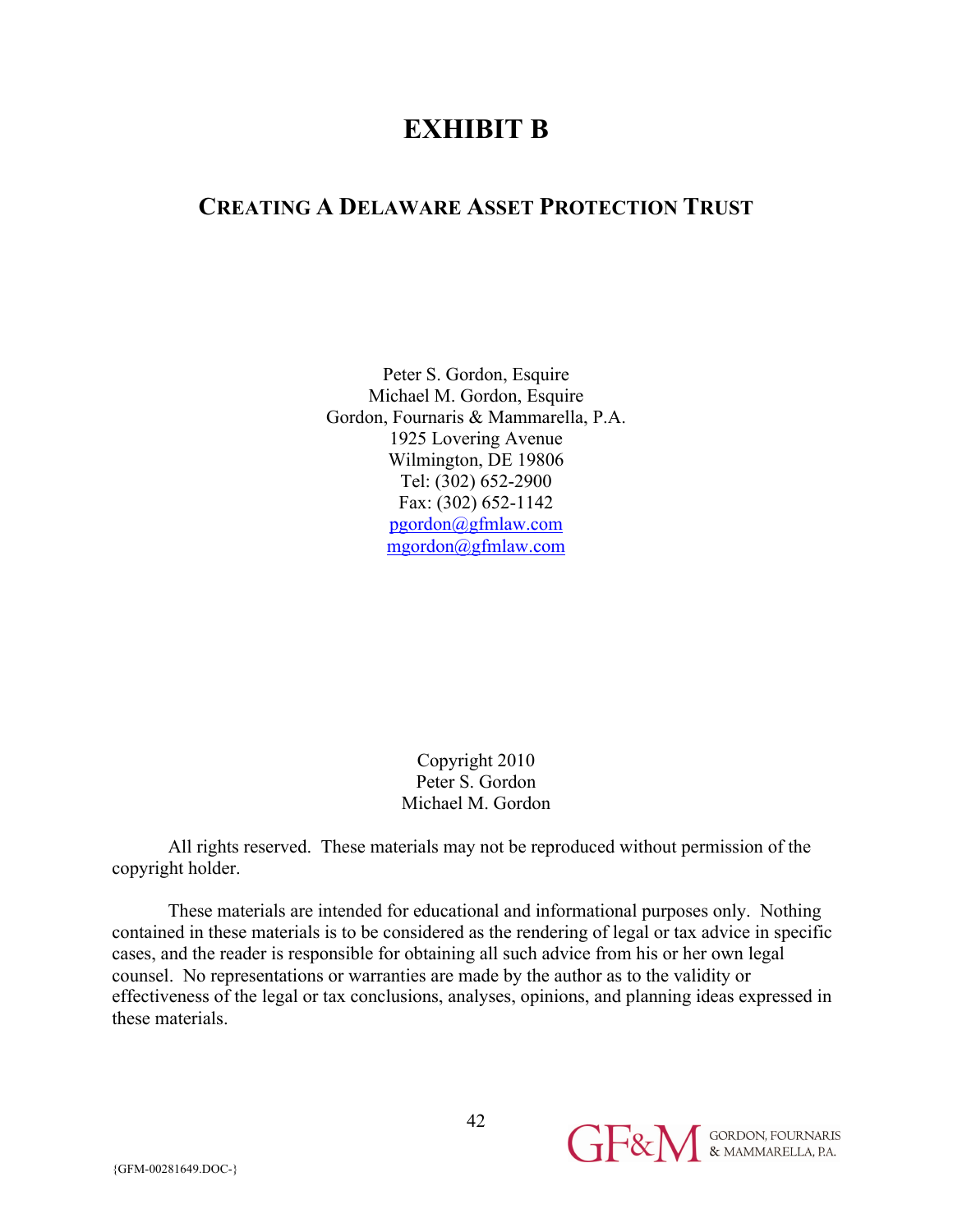What follows is a summary of the relevant issues to consider when drafting a Delaware asset protection trust under the Qualified Dispositions In Trust Act, 12 Del. C. § 3570, et seq., (the "Act"). Included are the requirements for creating a trust (a Delaware asset protection trust) under the Act, prohibited powers which the grantor may not retain under the Act, permissible powers which the grantor may retain under the Act, who may defeat a Delaware asset protection trust and some income tax considerations.

#### **A. Requirements To Create A Delaware Asset Protection Trust.**

There are six requirements to create a Delaware asset protection trust under the Act. These requirements are as follows:

- (1) A disposition by a transferor by means of a trust instrument. 12 Del. C. §  $3570(7)$ .
- (2) The trust instrument must appoint a qualified trustee within the meaning of 12 Del. C. § 3570(8). 12 Del. C. § 3570(11).
- (3) The qualified trustee must maintain or arrange for custody in Delaware of at least some of the trust assets, maintain records for the trust on an exclusive or nonexclusive basis, prepare or arrange for the preparation of fiduciary income tax returns for the trust or otherwise materially participate in the administration of the trust. 12 Del. C. § 3570(8)b.
- (4) The trust must provide that Delaware law governs the validity, construction and administration of the trust. 12 Del. C. § 3570(11)a.
- (5) The trust must be irrevocable. 12 <u>Del</u>. C.  $\S 3570(11)$ b.
- (6) The trust must contain a spend-thrift clause which should make reference to the Bankruptcy Code. 12 Del. C. § 3570(11)c.

#### **B. Prohibited Grantor Powers.**

There are several powers that are impermissible for the grantor to retain under the Act. These powers include:

- (1) The grantor may not serve as trustee of the trust. 12 <u>Del</u>. C.  $\frac{8}{3}$  3570(8)a. & (8)c.
- (2) The grantor may not serve in an advisory position (including as a trust protector or distribution adviser) provided the grantor may serve as investment adviser for the trust. 12 <u>Del</u>. C.  $\S 3570(8)$ d. & 12 <u>Del</u>. C.  $\S 3571$ .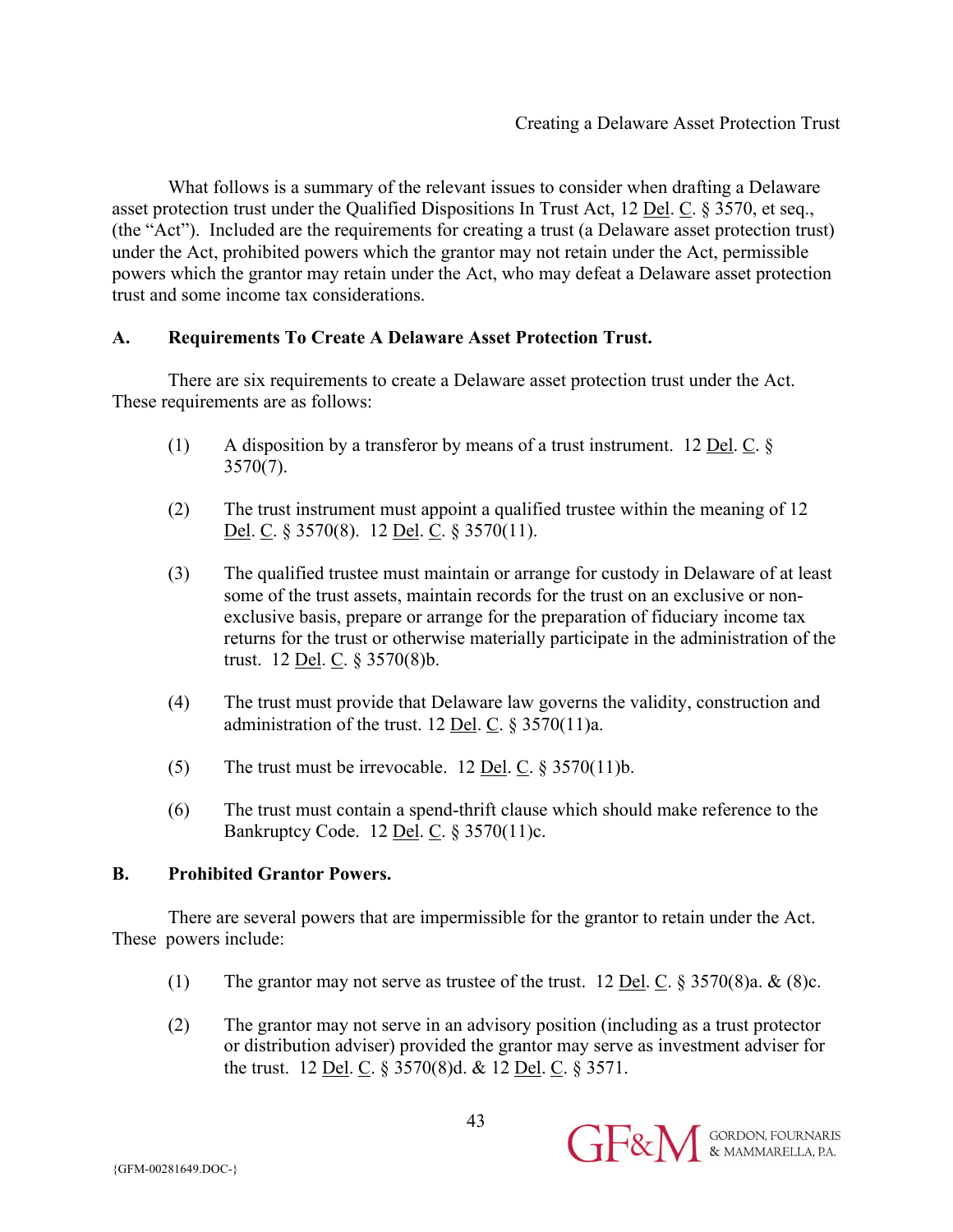- (3) The grantor may not retain the power to direct distributions from the trust. 12 Del. C. § 3570(8)d. & 12 Del. C. § 3571.
- (4) The grantor may not demand a return of assets transferred to the trust. 12 Del. C. § 3571.

#### **C. Permissible Powers Retained by Grantor.**

The Act permits the grantor to retain a variety of powers. These powers include:

- (1) The grantor may serve as investment adviser for the trust and as such retain the right to consent to or direct investment decisions. 12 Del. C. § 3570(8)d.
- (2) The grantor may retain the power to veto distributions of income or principal from the trust. 12 <u>Del</u>. C.  $\S 3570(11)$ b.1.
- (3) The grantor may appoint advisers who have authority to remove and appoint qualified trustees or trust advisers, advisers who have authority to direct, consent to or disapprove distributions from the trust and advisers described in 12 Del. C. § 3313. 12 Del. C. § 3570(8)c.
- (4) The grantor may retain the power to remove and replace trustees or trust advisers. 12 Del. C. § 3570(11)b.7.
- (5) The grantor may retain a limited power of appointment exercisable by will or other written instrument effective upon the grantor's death. 12 Del. C. § 3570(11)b.2.
- (6) The grantor may retain the ability to receive income or principal pursuant to broad discretion or a standard as determined by Delaware trustees, non-Delaware trustees and/or advisers.  $12$  <u>Del</u>. C.  $\S 3570(11)$ b.6.
- (7) The grantor may retain the right to receive mandatory income distributions. 12 Del. C. § 3570(11)b.3.
- (8) The grantor may retain an interest in a CRT or a QPRT. 12 Del. C.  $\S 3570(11)$ b.4.
- (9) The grantor may receive up to a 5% interest in GRAT, GRUT or total-return unitrust. 12 Del. C. § 3570(11)b.5.
- (10) The grantor may retain the potential or actual use of real property held under a qualified personal residence trust or the possession and enjoyment of a qualified annuity interest within the meaning of Treasury Regulations  $\S 25.2702 - 5(c)(8)$ . 12 Del. C. § 3570(11)b.8.
- (11) The grantor may retain the right to receive income or principal from the trust to pay income taxes due on the income of the trust provided that the trust instrument

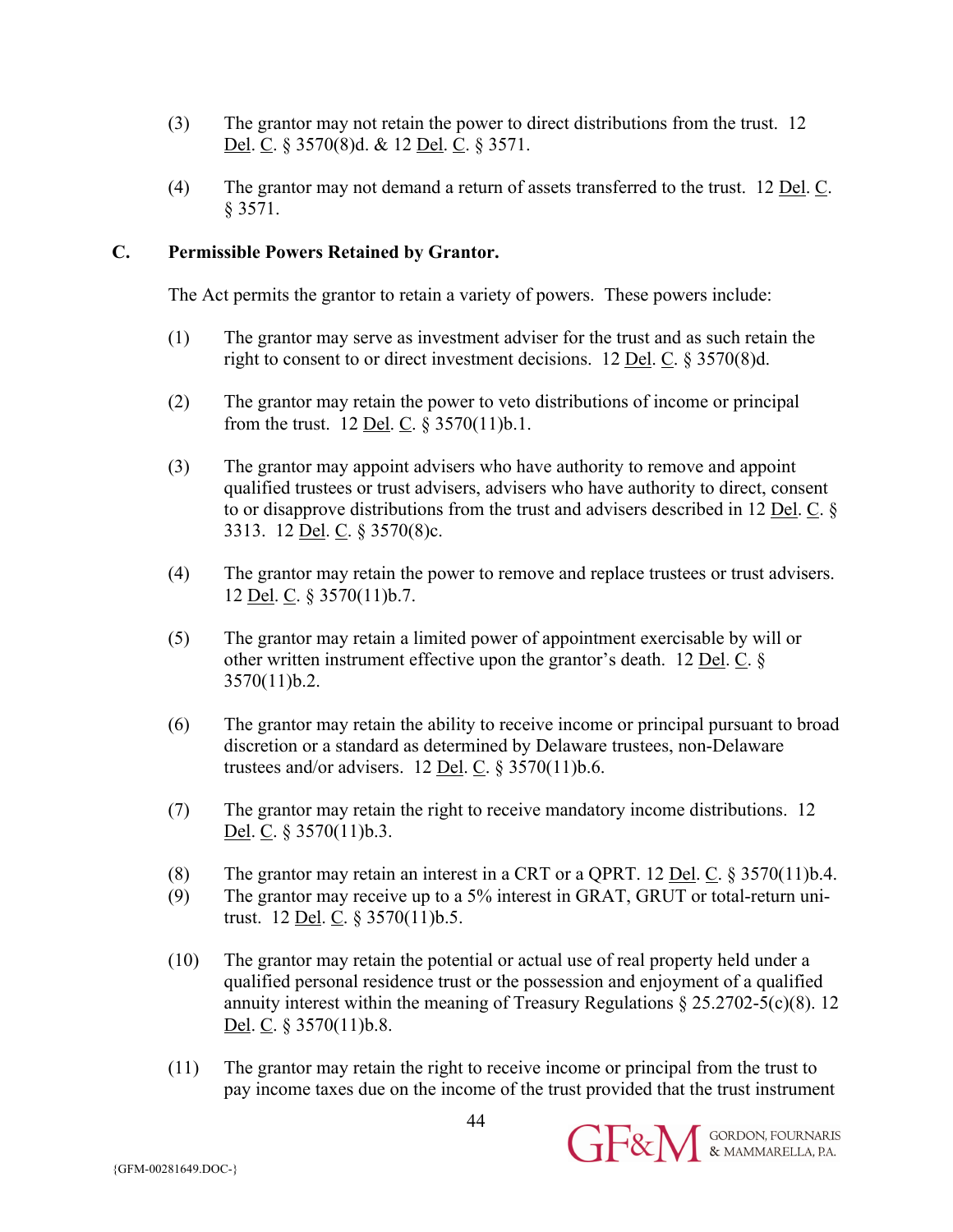expressly provides for the payment of such taxes and the potential or actual receipt of income or principal would be at the trustee's discretion, or pursuant to a mandatory direction in the trust instrument, or the discretion of an adviser. 12 Del. C. § 3570(11)b.9.

(12) The grantor may retain the right to receive income or principal from the trust to pay, after the death of the grantor, all or any part of the debts of the grantor outstanding at the time of the grantor's death, the expenses of administering the grantor's estate, or any estate or inheritance tax imposed on or with respect to the grantor's estate. 12 Del. C. § 3570(11)b.10.

#### **D. Who May Defeat An Asset Protection Trust.**

There are four categories of creditors who may defeat a Delaware asset protection trust and as such reach the trust assets to satisfy a judgment. The Act requires that any action involving a Delaware asset protection trust be brought in the Delaware Court of Chancery. 12 Del. C. § 3572(a). The following four categories of creditors may defeat a Delaware asset protection trust:

- (1) A creditor whose claim arose before the creation of the trust provided the claim is brought within four years after the creation of the trust or, if later, within one year after the creditor discovered (or should have discovered) the trust and the claim is proven, by clear and convincing evidence, that the creation of the trust was a fraudulent transfer. 12 Del. C.  $\S 3572(b)(1)$ .
- (2) A creditor whose claim arose after the creation of the trust provided the claim is brought within four years after the creation of the trust and the creditor proves, by clear and convincing evidence, that the creation of the trust was a fraudulent transfer. 12 Del. C. § 3572(b)(2).
- (3) A person whose claim results on account of an agreement or court order for the payment of support or alimony for the grantor's spouse, former spouse or children, or for a division or distribution of property in favor of the grantor's spouse or former spouse. 12 <u>Del</u>. C.  $\S 3573(1)$ . Only a spouse who is married to the grantor before the trust was created may avail himself or herself of such right. 12 Del. C. § 3570(9).
- (4) A person who suffers death, personal injury or property damage on or before the date the trust was created for which the grantor is liable. 12 Del. C. § 3573(2).

#### **E. Income Tax Considerations.**

There are income tax issues to address when creating a Delaware asset protection trust under the Act. When creating the trust the grantor has two income tax options. The trust may be drafted as a grantor trust for income tax purposes or may be drafted as a non-grantor trust.

(1) Grantor Trust. Under a typical Delaware asset protection trust, grantor trust status will generally occur. Normally the grantor retains a beneficial interest in the trust as well as a limited power of appointment to direct the disposition of the trust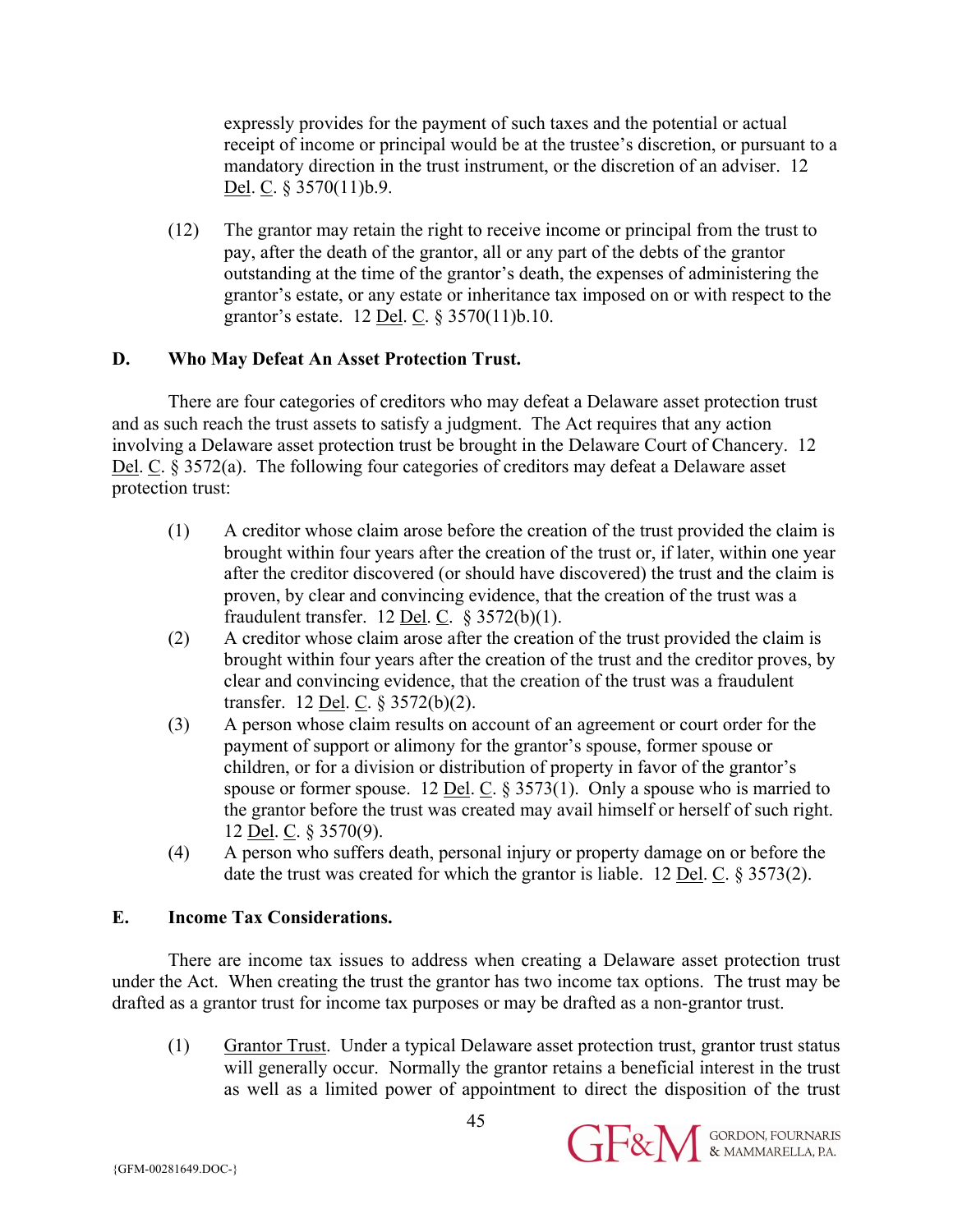assets upon the grantor's death. The assets of the trust will be fully includable in the grantor's estate for federal estate tax purposes and typically the trust will be taxed as a grantor trust for income tax purposes. Even if the trust has been drafted as a completed gift for federal gift tax purposes, it may make sense for the trust to be a grantor trust because the trust is permitted to grow income tax free (the payment of income tax by the grantor is not considered to be an additional gift to the trust). The following specific powers retained by the grantor will result in grantor trust status:

- (a) The grantor's retained right to discretionary distributions of income and principal should be sufficient to obtain grantor trust status under Section 677(a) of the Internal Revenue Code.
- (b) The grantor's retained power to veto distributions from the trust should also result in grantor trust status because under Section 674(a) of the Internal Revenue Code, the grantor is treated as the owner of any portion of the trust in respect to which the beneficial enjoyment of principal or income is subject to a power of disposition exercisable by the grantor without the approval or consent of an adverse party. If the grantor is able to veto distributions from a trust, then a grantor is in a position to control the beneficial enjoyment of principal or income from the trust without the approval or consent of an adverse party.
- (c) The grantor's retention of a limited power of appointment over the trust assets should also cause grantor trust status (provided the income of the trust may be accumulated during the grantor's lifetime at the discretion of the grantor or a nonadverse party) because the grantor is retaining the ability to effect beneficial enjoyment of the property under Section 674(a) of the Internal Revenue Code.
- (2) Non-Grantor Trust. In certain situations it may be advantageous to draft the trust as a non-grantor trust. If the trust is a non-grantor trust, Delaware law provides that state income tax is not imposed on trust income (including capital gains) accumulated for eventual distribution to non-resident beneficiaries. 30 Del. C. § 1636. This could result in significant tax savings in states with high income tax rates. A client who is contemplating the sale of a low basis asset (such as a closely-held business interest) could transfer the assets to a Delaware asset protection trust structured as a non-grantor trust and potentially avoid the imposition of state income tax. It may prove to be somewhat difficult to draft a Delaware asset protection trust as a non-grantor trust. However, the following mechanisms may be used to create a non-grantor Delaware asset protection trust:
	- (a) The trust agreement may appoint an adverse party to consent to distributions to the grantor. The consent of an adverse party is a general exception to Sections 674 and 677 of the Internal Revenue Code. The trust agreement would provide that any distributions to the grantor would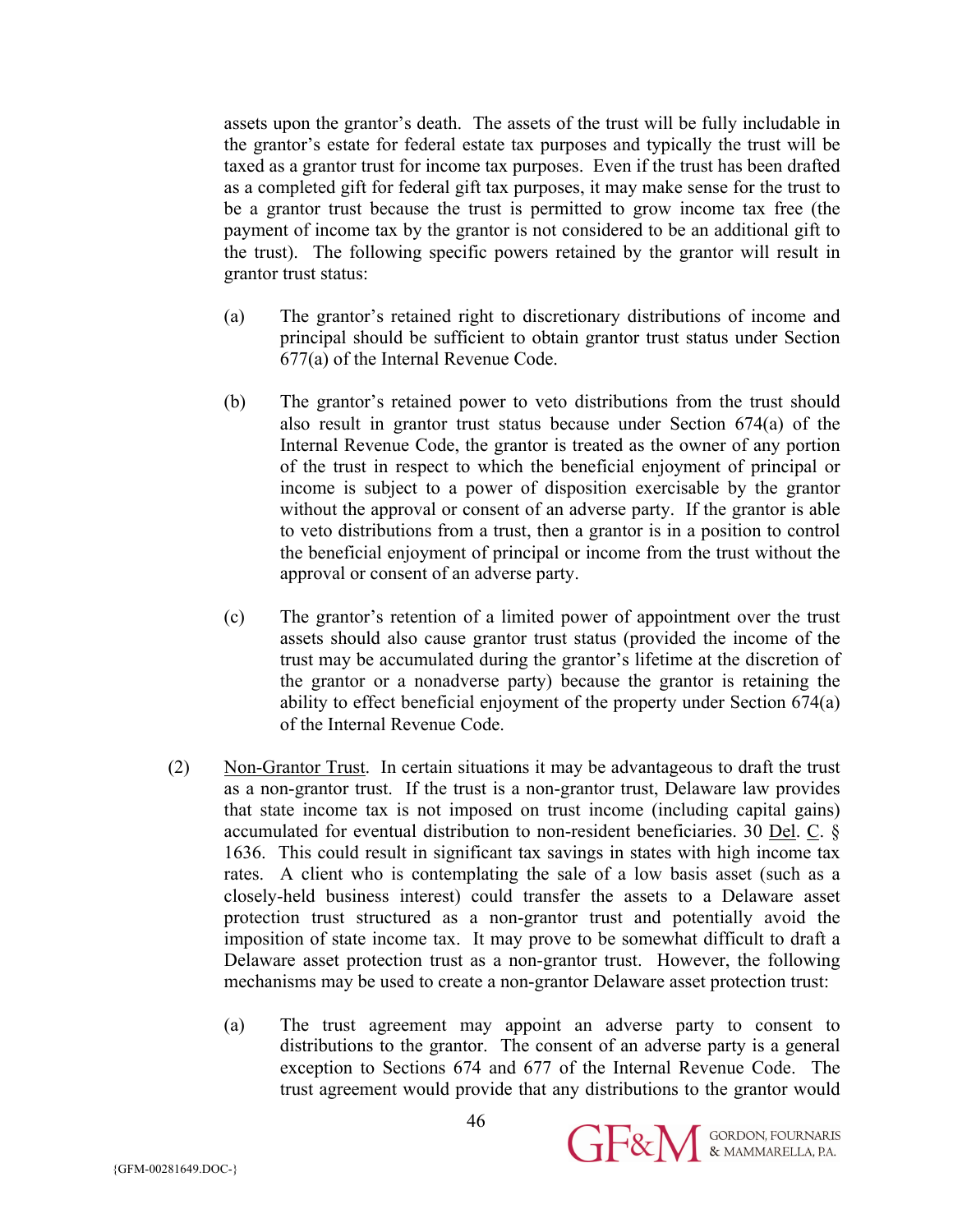be subject to the consent of one or more of the beneficiaries.

(b) A testamentary limited power of appointment constitutes an ability to effect beneficial enjoyment of the property under Section 674(a) of the Internal Revenue Code, and as such results in grantor trust status. However, pursuant to Section 674(b)(3) of the Internal Revenue Code, an exception exists if this power is exercisable only by the grantor's last will and testament. The exception does not apply if income is accumulated during the grantor's lifetime if the power is exercisable without the consent of an adverse party. As such, the trust agreement should be drafted to provide that income may only be accumulated during the grantor's lifetime with the consent of an adverse party.

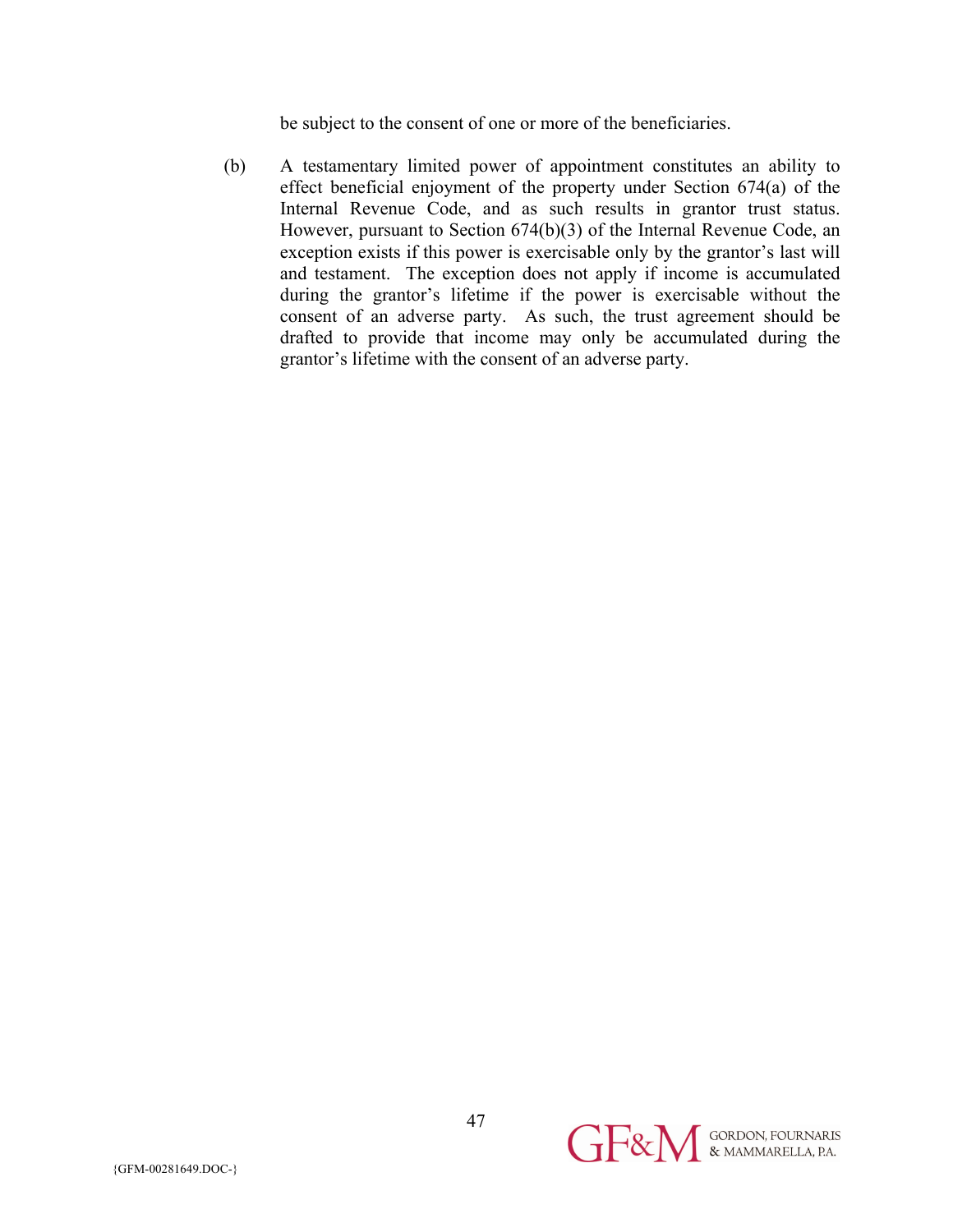# **EXHIBIT C**

#### COURT OF CHANCERY OF THE STATE OF DELAWARE

#### **STANDING ORDER**

#### IN RE: PROCEDURE FOR FILING CONSENT PETITIONS FOR TRUST MATTERS WITH THE REGISTER IN CHANCERY

WHEREAS, the following is a checklist of the requirements for filing consent petitions with the Register in Chancery relating to trust matters,

NOW, THEREFORE, it is ORDERED this 2nd day of June, 2010, the following requirements shall become effective immediately:

1. A letter from the filing attorney stating the material purpose of the petition shall accompany the petition.

2. A copy of the trust instrument, amendments thereto and any orders relating to the trust instrument shall be attached as exhibits to the petition.

3. Unless the relationship of those with a beneficial interest in the trust to the trustor is self evident, the filing attorney shall enclose with the cover letter accompanying the petition a family tree or other document showing the relationship of those having a beneficial interest in the trust to the trustor.

The petition shall include, as exhibits, consents or notices of non-4. objection ("Consents") to the relief sought in the petition from all whose interest in the trust is affected by the petition. This may include, but shall not be limited to, (i) trustees and other fiduciaries unless they have otherwise signified their consent to the petition by acting as a petitioner or accepting a fiduciary position; (ii) trust beneficiaries, who will generally be those with a present interest in the trust and those whose interest in the trust would vest, without regard to the exercise or non-exercise of a power of appointment, if the present interest in the trust terminated on the date the petition is filed; and (iii) all other persons having an interest in the trust pursuant to the express terms of the trust instrument (such as, but not limited to, powerholders and persons having other rights and powers, held in a non-fiduciary capacity, with respect to trust property). A trust beneficiary's Consent must be executed by (i) the